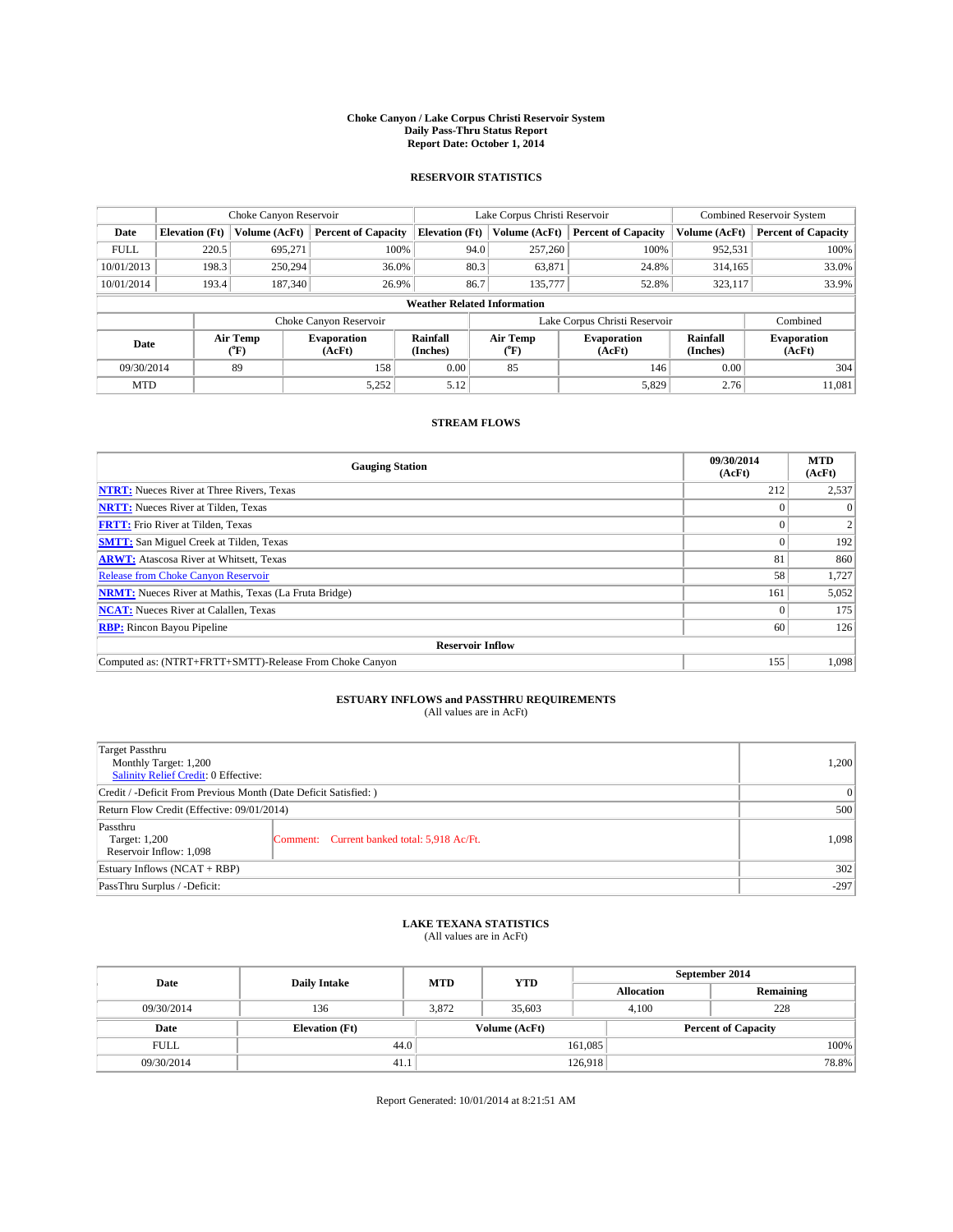#### **Choke Canyon / Lake Corpus Christi Reservoir System Daily Pass-Thru Status Report Report Date: October 2, 2014**

### **RESERVOIR STATISTICS**

|             | Choke Canyon Reservoir |                  |                              |                                    | Lake Corpus Christi Reservoir |                  |                               |                      | <b>Combined Reservoir System</b> |  |  |
|-------------|------------------------|------------------|------------------------------|------------------------------------|-------------------------------|------------------|-------------------------------|----------------------|----------------------------------|--|--|
| Date        | <b>Elevation</b> (Ft)  | Volume (AcFt)    | <b>Percent of Capacity</b>   | <b>Elevation (Ft)</b>              |                               | Volume (AcFt)    | <b>Percent of Capacity</b>    | Volume (AcFt)        | Percent of Capacity              |  |  |
| <b>FULL</b> | 220.5                  | 695,271          | 100%                         |                                    | 94.0                          | 257,260          | 100%                          | 952,531              | 100%                             |  |  |
| 10/02/2013  | 198.3                  | 249,867          | 35.9%                        |                                    | 80.3                          | 63,956           | 24.9%                         | 313,823              | 32.9%                            |  |  |
| 10/02/2014  | 193.4                  | 186,986          | 26.9%                        |                                    | 86.6                          | 135,080          | 52.5%                         | 322,066              | 33.8%                            |  |  |
|             |                        |                  |                              | <b>Weather Related Information</b> |                               |                  |                               |                      |                                  |  |  |
|             |                        |                  | Choke Canyon Reservoir       |                                    |                               |                  | Lake Corpus Christi Reservoir |                      | Combined                         |  |  |
| Date        |                        | Air Temp<br>(°F) | <b>Evaporation</b><br>(AcFt) | Rainfall<br>(Inches)               |                               | Air Temp<br>(°F) | <b>Evaporation</b><br>(AcFt)  | Rainfall<br>(Inches) | <b>Evaporation</b><br>(AcFt)     |  |  |
| 10/01/2014  |                        | 92               | 185                          | 0.00                               |                               | 91               | 105                           | 0.00                 | 290                              |  |  |
| <b>MTD</b>  |                        |                  | 185                          | 0.00                               |                               |                  | 105                           | 0.00                 | 290                              |  |  |

### **STREAM FLOWS**

| <b>Gauging Station</b>                                       | 10/01/2014<br>(AcFt) | <b>MTD</b><br>(AcFt) |  |  |  |  |
|--------------------------------------------------------------|----------------------|----------------------|--|--|--|--|
| <b>NTRT:</b> Nueces River at Three Rivers, Texas             | 125                  | 125                  |  |  |  |  |
| <b>NRTT:</b> Nueces River at Tilden, Texas                   | 167                  | 167                  |  |  |  |  |
| <b>FRTT:</b> Frio River at Tilden, Texas                     |                      | $\overline{0}$       |  |  |  |  |
| <b>SMTT:</b> San Miguel Creek at Tilden, Texas               |                      | $\Omega$             |  |  |  |  |
| <b>ARWT:</b> Atascosa River at Whitsett, Texas               | 42                   | 42                   |  |  |  |  |
| <b>Release from Choke Canyon Reservoir</b>                   | 58                   | 58                   |  |  |  |  |
| <b>NRMT:</b> Nueces River at Mathis, Texas (La Fruta Bridge) | 206                  | 206                  |  |  |  |  |
| <b>NCAT:</b> Nueces River at Calallen, Texas                 |                      | $\Omega$             |  |  |  |  |
| <b>RBP:</b> Rincon Bayou Pipeline                            | 56                   | 56                   |  |  |  |  |
| <b>Reservoir Inflow</b>                                      |                      |                      |  |  |  |  |
| Computed as: (NTRT+FRTT+SMTT)-Release From Choke Canyon      | 67                   | 67                   |  |  |  |  |

# **ESTUARY INFLOWS and PASSTHRU REQUIREMENTS**<br>(All values are in AcFt)

| Target Passthru<br>Monthly Target: 1,200<br>Salinity Relief Credit: 0 Effective: |                                             | 1,200 |  |  |
|----------------------------------------------------------------------------------|---------------------------------------------|-------|--|--|
| Credit / -Deficit From Previous Month (Date Deficit Satisfied: )                 |                                             |       |  |  |
| Return Flow Credit (Effective: )                                                 | 0                                           |       |  |  |
| Passthru<br>Target: 1,200<br>Reservoir Inflow: 67                                | Comment: Current banked total: 5,918 Ac/Ft. | 67    |  |  |
| Estuary Inflows (NCAT + RBP)                                                     | 56                                          |       |  |  |
| PassThru Surplus / -Deficit:                                                     | $-309$                                      |       |  |  |

## **LAKE TEXANA STATISTICS** (All values are in AcFt)

| Date        | <b>Daily Intake</b>   | <b>MTD</b> | <b>YTD</b>    | October 2014               |                   |           |  |
|-------------|-----------------------|------------|---------------|----------------------------|-------------------|-----------|--|
|             |                       |            |               |                            | <b>Allocation</b> | Remaining |  |
| 10/01/2014  | 136                   | 136        | 35.739        |                            | 3,050<br>2.914    |           |  |
| Date        | <b>Elevation</b> (Ft) |            | Volume (AcFt) | <b>Percent of Capacity</b> |                   |           |  |
| <b>FULL</b> | 44.0                  |            |               | 161,085                    |                   | 100%      |  |
| 10/01/2014  | 41.0                  |            |               | 135,282                    |                   | 83.3%     |  |

Report Generated: 10/02/2014 at 9:47:28 AM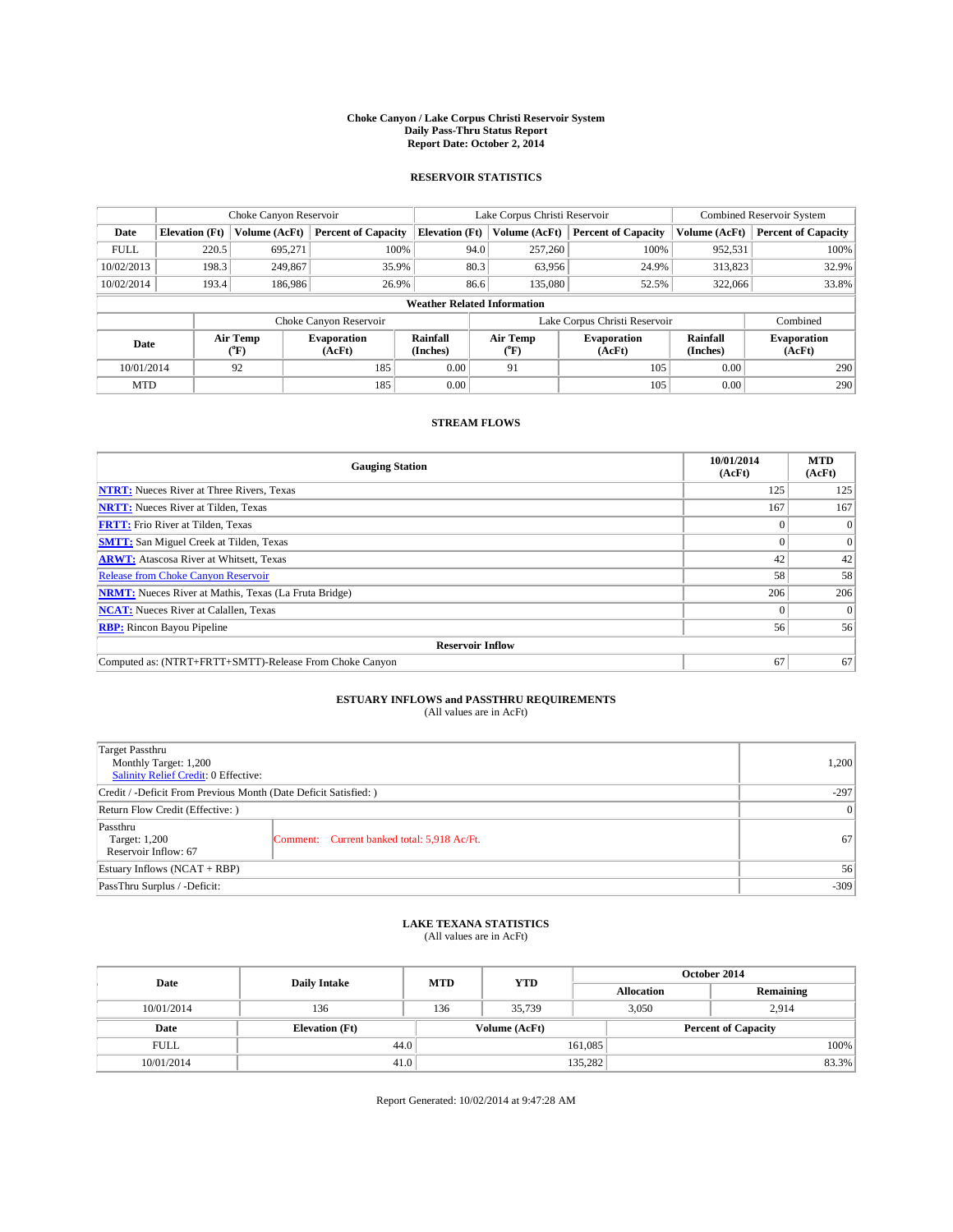#### **Choke Canyon / Lake Corpus Christi Reservoir System Daily Pass-Thru Status Report Report Date: October 3, 2014**

### **RESERVOIR STATISTICS**

|             | Choke Canyon Reservoir             |                  |                              |                       | Lake Corpus Christi Reservoir | Combined Reservoir System     |                      |                              |  |
|-------------|------------------------------------|------------------|------------------------------|-----------------------|-------------------------------|-------------------------------|----------------------|------------------------------|--|
| Date        | <b>Elevation</b> (Ft)              | Volume (AcFt)    | <b>Percent of Capacity</b>   | <b>Elevation (Ft)</b> | Volume (AcFt)                 | <b>Percent of Capacity</b>    | Volume (AcFt)        | <b>Percent of Capacity</b>   |  |
| <b>FULL</b> | 220.5                              | 695.271          | 100%                         | 94.0                  | 257,260                       | 100%                          | 952,531              | 100%                         |  |
| 10/03/2013  | 198.3                              | 249,725          | 35.9%                        | 80.4                  | 64,126                        | 24.9%                         | 313,851              | 32.9%                        |  |
| 10/03/2014  | 193.5                              | 187,930          | 27.0%                        | 86.7                  | 136,476                       | 53.0%                         | 324,406              | 34.1%                        |  |
|             | <b>Weather Related Information</b> |                  |                              |                       |                               |                               |                      |                              |  |
|             |                                    |                  | Choke Canyon Reservoir       |                       |                               | Lake Corpus Christi Reservoir |                      | Combined                     |  |
| Date        |                                    | Air Temp<br>(°F) | <b>Evaporation</b><br>(AcFt) | Rainfall<br>(Inches)  | Air Temp<br>$(^oF)$           | Evaporation<br>(AcFt)         | Rainfall<br>(Inches) | <b>Evaporation</b><br>(AcFt) |  |
| 10/02/2014  |                                    | 93               | 192                          | 0.48                  | 93                            | 294                           | 0.59                 | 486                          |  |
| <b>MTD</b>  |                                    |                  | 377                          | 0.48                  |                               | 399                           | 0.59                 | 776                          |  |

### **STREAM FLOWS**

| <b>Gauging Station</b>                                       | 10/02/2014<br>(AcFt) | <b>MTD</b><br>(AcFt) |  |  |  |  |
|--------------------------------------------------------------|----------------------|----------------------|--|--|--|--|
| <b>NTRT:</b> Nueces River at Three Rivers, Texas             | 87                   | 212                  |  |  |  |  |
| <b>NRTT:</b> Nueces River at Tilden, Texas                   | 413                  | 580                  |  |  |  |  |
| <b>FRTT:</b> Frio River at Tilden, Texas                     |                      | $\overline{0}$       |  |  |  |  |
| <b>SMTT:</b> San Miguel Creek at Tilden, Texas               |                      | $\overline{0}$       |  |  |  |  |
| <b>ARWT:</b> Atascosa River at Whitsett, Texas               | 24                   | 66                   |  |  |  |  |
| Release from Choke Canyon Reservoir                          | 58                   | 115                  |  |  |  |  |
| <b>NRMT:</b> Nueces River at Mathis, Texas (La Fruta Bridge) | 232                  | 439                  |  |  |  |  |
| <b>NCAT:</b> Nueces River at Calallen, Texas                 |                      | $\Omega$             |  |  |  |  |
| <b>RBP:</b> Rincon Bayou Pipeline                            | 0                    | 56                   |  |  |  |  |
| <b>Reservoir Inflow</b>                                      |                      |                      |  |  |  |  |
| Computed as: (NTRT+FRTT+SMTT)-Release From Choke Canyon      | 30                   | 97                   |  |  |  |  |

# **ESTUARY INFLOWS and PASSTHRU REQUIREMENTS**<br>(All values are in AcFt)

| Target Passthru<br>Monthly Target: 1,200<br>Salinity Relief Credit: 0 Effective: |                                             | 1,200 |  |  |
|----------------------------------------------------------------------------------|---------------------------------------------|-------|--|--|
| Credit / -Deficit From Previous Month (Date Deficit Satisfied: )                 |                                             |       |  |  |
| Return Flow Credit (Effective: )                                                 |                                             |       |  |  |
| Passthru<br>Target: 1,200<br>Reservoir Inflow: 97                                | Comment: Current banked total: 5,918 Ac/Ft. | 97    |  |  |
| Estuary Inflows (NCAT + RBP)                                                     | 56                                          |       |  |  |
| PassThru Surplus / -Deficit:                                                     | $-339$                                      |       |  |  |

## **LAKE TEXANA STATISTICS** (All values are in AcFt)

| Date        | <b>Daily Intake</b>   | <b>MTD</b>    | <b>YTD</b> | October 2014      |                            |           |  |
|-------------|-----------------------|---------------|------------|-------------------|----------------------------|-----------|--|
|             |                       |               |            | <b>Allocation</b> |                            | Remaining |  |
| 10/02/2014  | 136                   | 272           | 35,876     | 3,050             |                            | 2,778     |  |
| Date        | <b>Elevation</b> (Ft) | Volume (AcFt) |            |                   | <b>Percent of Capacity</b> |           |  |
| <b>FULL</b> | 44.0                  |               |            | 161,085           |                            | 100%      |  |
| 10/02/2014  | 41.1                  |               |            | 135,282           |                            | 84.0%     |  |

Report Generated: 10/03/2014 at 8:02:26 AM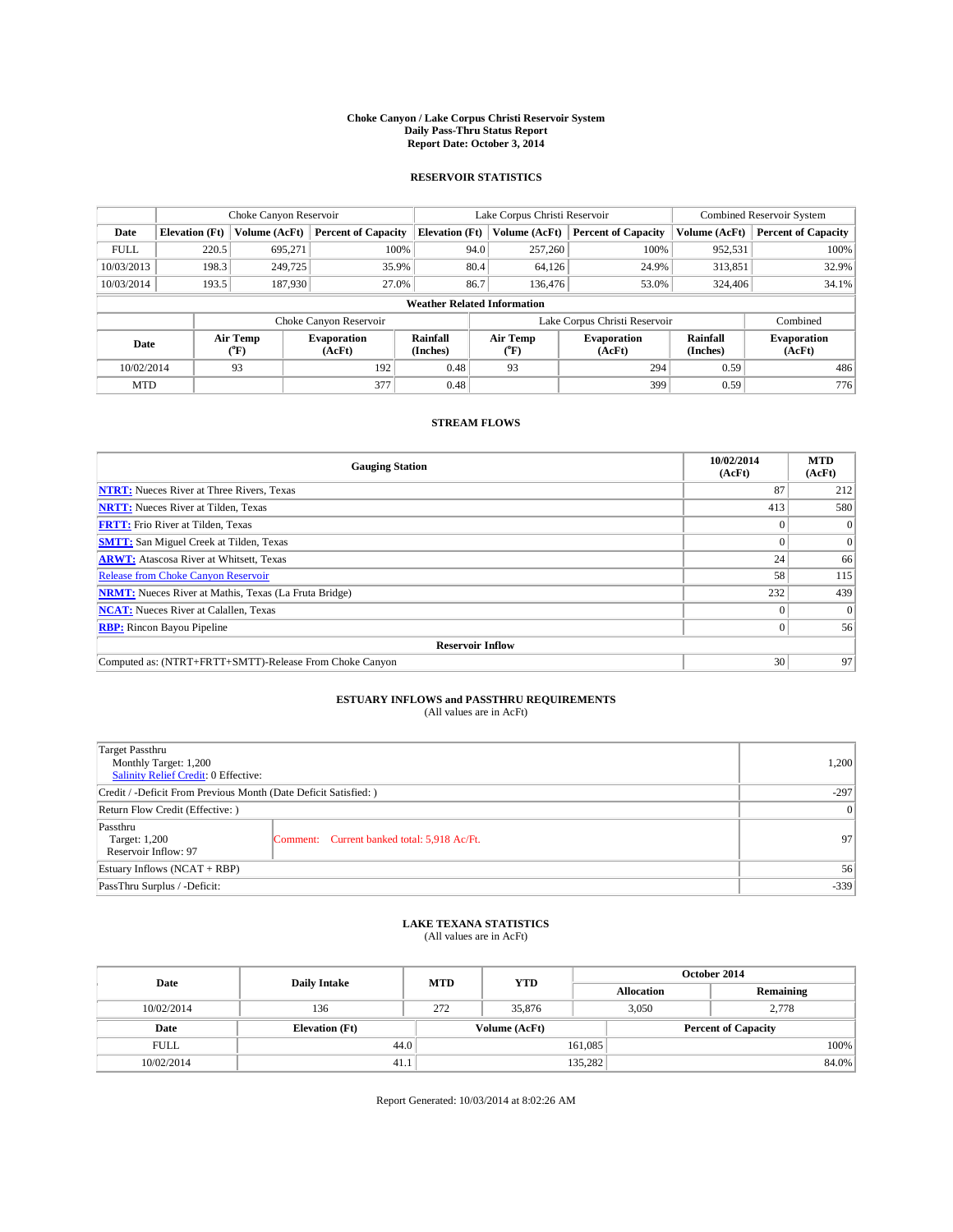#### **Choke Canyon / Lake Corpus Christi Reservoir System Daily Pass-Thru Status Report Report Date: October 4, 2014**

### **RESERVOIR STATISTICS**

|             | Choke Canyon Reservoir |                  |                              |                                    | Lake Corpus Christi Reservoir | Combined Reservoir System    |                      |                              |
|-------------|------------------------|------------------|------------------------------|------------------------------------|-------------------------------|------------------------------|----------------------|------------------------------|
| Date        | <b>Elevation</b> (Ft)  | Volume (AcFt)    | <b>Percent of Capacity</b>   | <b>Elevation (Ft)</b>              | Volume (AcFt)                 | <b>Percent of Capacity</b>   | Volume (AcFt)        | <b>Percent of Capacity</b>   |
| <b>FULL</b> | 220.5                  | 695.271          | 100%                         | 94.0                               | 257,260                       | 100%                         | 952,531              | 100%                         |
| 10/04/2013  | 198.2                  | 249,440          | 35.9%                        | 80.4                               | 64,296                        | 25.0%                        | 313,736              | 32.9%                        |
| 10/04/2014  | 193.4                  | 186,869          | 26.9%                        | 86.7                               | 136,056                       | 52.9%                        | 322,925              | 33.9%                        |
|             |                        |                  |                              | <b>Weather Related Information</b> |                               |                              |                      |                              |
|             |                        |                  | Choke Canyon Reservoir       |                                    | Lake Corpus Christi Reservoir |                              | Combined             |                              |
| Date        |                        | Air Temp<br>(°F) | <b>Evaporation</b><br>(AcFt) | Rainfall<br>(Inches)               | Air Temp<br>(°F)              | <b>Evaporation</b><br>(AcFt) | Rainfall<br>(Inches) | <b>Evaporation</b><br>(AcFt) |
| 10/03/2014  |                        | 85               | 205                          | 0.00                               | 84                            | 187                          | 0.00                 | 392                          |
| <b>MTD</b>  |                        |                  | 582                          | 0.48                               |                               | 586                          | 0.59                 | 1,168                        |

### **STREAM FLOWS**

| <b>Gauging Station</b>                                       | 10/03/2014<br>(AcFt) | <b>MTD</b><br>(AcFt) |  |  |  |  |
|--------------------------------------------------------------|----------------------|----------------------|--|--|--|--|
| <b>NTRT:</b> Nueces River at Three Rivers, Texas             | 75                   | 288                  |  |  |  |  |
| <b>NRTT:</b> Nueces River at Tilden, Texas                   | 379                  | 959                  |  |  |  |  |
| <b>FRTT:</b> Frio River at Tilden, Texas                     |                      | $\theta$             |  |  |  |  |
| <b>SMTT:</b> San Miguel Creek at Tilden, Texas               |                      | $\Omega$             |  |  |  |  |
| <b>ARWT:</b> Atascosa River at Whitsett, Texas               | 14                   | 80                   |  |  |  |  |
| <b>Release from Choke Canyon Reservoir</b>                   | 58                   | 173                  |  |  |  |  |
| <b>NRMT:</b> Nueces River at Mathis, Texas (La Fruta Bridge) | 260                  | 699                  |  |  |  |  |
| <b>NCAT:</b> Nueces River at Calallen, Texas                 |                      | $\Omega$             |  |  |  |  |
| <b>RBP:</b> Rincon Bayou Pipeline                            | 0                    | 56                   |  |  |  |  |
| <b>Reservoir Inflow</b>                                      |                      |                      |  |  |  |  |
| Computed as: (NTRT+FRTT+SMTT)-Release From Choke Canyon      | 18                   | 115                  |  |  |  |  |

# **ESTUARY INFLOWS and PASSTHRU REQUIREMENTS**<br>(All values are in AcFt)

| Target Passthru<br>Monthly Target: 1,200<br>Salinity Relief Credit: 0 Effective: |                                             | 1,200 |  |  |  |
|----------------------------------------------------------------------------------|---------------------------------------------|-------|--|--|--|
| Credit / -Deficit From Previous Month (Date Deficit Satisfied: )                 |                                             |       |  |  |  |
| Return Flow Credit (Effective: )                                                 |                                             |       |  |  |  |
| Passthru<br>Target: 1,200<br>Reservoir Inflow: 115                               | Comment: Current banked total: 5,918 Ac/Ft. | 115   |  |  |  |
| Estuary Inflows (NCAT + RBP)                                                     | 56                                          |       |  |  |  |
| PassThru Surplus / -Deficit:                                                     |                                             |       |  |  |  |

## **LAKE TEXANA STATISTICS** (All values are in AcFt)

| Date        | <b>Daily Intake</b>   | <b>MTD</b> | <b>YTD</b>    | October 2014      |                |                            |  |
|-------------|-----------------------|------------|---------------|-------------------|----------------|----------------------------|--|
|             |                       |            |               | <b>Allocation</b> |                | Remaining                  |  |
| 10/03/2014  | 136                   | 408        | 36,011        |                   | 3,050<br>2.642 |                            |  |
| Date        | <b>Elevation</b> (Ft) |            | Volume (AcFt) |                   |                | <b>Percent of Capacity</b> |  |
| <b>FULL</b> | 44.0                  |            |               | 161,085           |                | 100%                       |  |
| 10/03/2014  | 41.2                  |            |               | 136,132           |                | 84.5%                      |  |

Report Generated: 10/04/2014 at 9:19:23 AM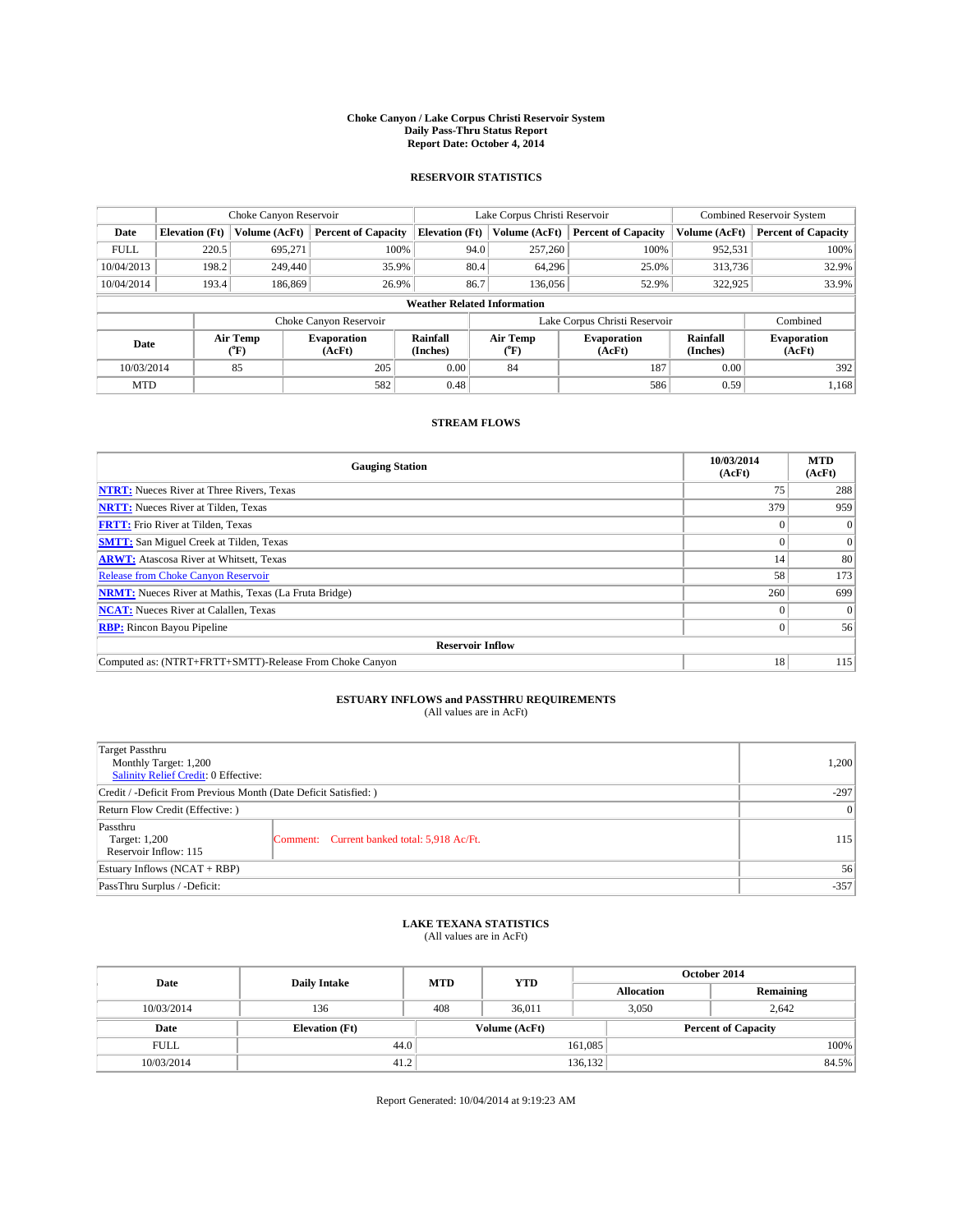#### **Choke Canyon / Lake Corpus Christi Reservoir System Daily Pass-Thru Status Report Report Date: October 5, 2014**

### **RESERVOIR STATISTICS**

|             | Choke Canyon Reservoir |                  |                              |                                    | Lake Corpus Christi Reservoir | Combined Reservoir System    |                      |                              |
|-------------|------------------------|------------------|------------------------------|------------------------------------|-------------------------------|------------------------------|----------------------|------------------------------|
| Date        | <b>Elevation</b> (Ft)  | Volume (AcFt)    | <b>Percent of Capacity</b>   | <b>Elevation (Ft)</b>              | Volume (AcFt)                 | <b>Percent of Capacity</b>   | Volume (AcFt)        | <b>Percent of Capacity</b>   |
| <b>FULL</b> | 220.5                  | 695.271          | 100%                         | 94.0                               | 257,260                       | 100%                         | 952,531              | 100%                         |
| 10/05/2013  | 198.2                  | 248,733          | 35.8%                        | 80.4                               | 64,126                        | 24.9%                        | 312,859              | 32.8%                        |
| 10/05/2014  | 193.4                  | 186,634          | 26.8%                        | 86.7                               | 135.219                       | 52.6%                        | 321,853              | 33.8%                        |
|             |                        |                  |                              | <b>Weather Related Information</b> |                               |                              |                      |                              |
|             |                        |                  | Choke Canyon Reservoir       |                                    | Lake Corpus Christi Reservoir |                              | Combined             |                              |
| Date        |                        | Air Temp<br>(°F) | <b>Evaporation</b><br>(AcFt) | Rainfall<br>(Inches)               | Air Temp<br>(°F)              | <b>Evaporation</b><br>(AcFt) | Rainfall<br>(Inches) | <b>Evaporation</b><br>(AcFt) |
| 10/04/2014  |                        | 83               | 157                          | 0.00                               | 81                            | 268                          | 0.00                 | 425                          |
| <b>MTD</b>  |                        |                  | 739                          | 0.48                               |                               | 854                          | 0.59                 | 1,593                        |

### **STREAM FLOWS**

| <b>Gauging Station</b>                                       | 10/04/2014<br>(AcFt) | <b>MTD</b><br>(AcFt) |  |  |  |  |
|--------------------------------------------------------------|----------------------|----------------------|--|--|--|--|
| <b>NTRT:</b> Nueces River at Three Rivers, Texas             | 242                  | 530                  |  |  |  |  |
| <b>NRTT:</b> Nueces River at Tilden, Texas                   | 200                  | 1,159                |  |  |  |  |
| <b>FRTT:</b> Frio River at Tilden, Texas                     |                      | $\Omega$             |  |  |  |  |
| <b>SMTT:</b> San Miguel Creek at Tilden, Texas               |                      | $\Omega$             |  |  |  |  |
| <b>ARWT:</b> Atascosa River at Whitsett, Texas               |                      | 88                   |  |  |  |  |
| <b>Release from Choke Canyon Reservoir</b>                   | 58                   | 230                  |  |  |  |  |
| <b>NRMT:</b> Nueces River at Mathis, Texas (La Fruta Bridge) | 264                  | 963                  |  |  |  |  |
| <b>NCAT:</b> Nueces River at Calallen, Texas                 |                      | $\Omega$             |  |  |  |  |
| <b>RBP:</b> Rincon Bayou Pipeline                            | 79                   | 134                  |  |  |  |  |
| <b>Reservoir Inflow</b>                                      |                      |                      |  |  |  |  |
| Computed as: (NTRT+FRTT+SMTT)-Release From Choke Canyon      | 185                  | 300                  |  |  |  |  |

# **ESTUARY INFLOWS and PASSTHRU REQUIREMENTS**<br>(All values are in AcFt)

| Target Passthru<br>Monthly Target: 1,200<br>Salinity Relief Credit: 0 Effective: | 1,200                                       |     |  |  |  |
|----------------------------------------------------------------------------------|---------------------------------------------|-----|--|--|--|
| Credit / -Deficit From Previous Month (Date Deficit Satisfied: )                 | $-297$                                      |     |  |  |  |
| Return Flow Credit (Effective: )                                                 | 0                                           |     |  |  |  |
| Passthru<br>Target: 1,200<br>Reservoir Inflow: 300                               | Comment: Current banked total: 5,918 Ac/Ft. | 300 |  |  |  |
| Estuary Inflows (NCAT + RBP)                                                     | 135                                         |     |  |  |  |
| PassThru Surplus / -Deficit:                                                     |                                             |     |  |  |  |

## **LAKE TEXANA STATISTICS** (All values are in AcFt)

| Date        | <b>Daily Intake</b>   | <b>MTD</b> | <b>YTD</b>    | October 2014      |                            |           |       |
|-------------|-----------------------|------------|---------------|-------------------|----------------------------|-----------|-------|
|             |                       |            |               | <b>Allocation</b> |                            | Remaining |       |
| 10/04/2014  | 136                   | 544        | 36.147        |                   | 3.050<br>2.506             |           |       |
| Date        | <b>Elevation</b> (Ft) |            | Volume (AcFt) |                   | <b>Percent of Capacity</b> |           |       |
| <b>FULL</b> | 44.0                  |            |               | 161,085           |                            |           | 100%  |
| 10/04/2014  | 41.1                  |            |               | 135,282           |                            |           | 84.0% |

Report Generated: 10/05/2014 at 8:35:53 AM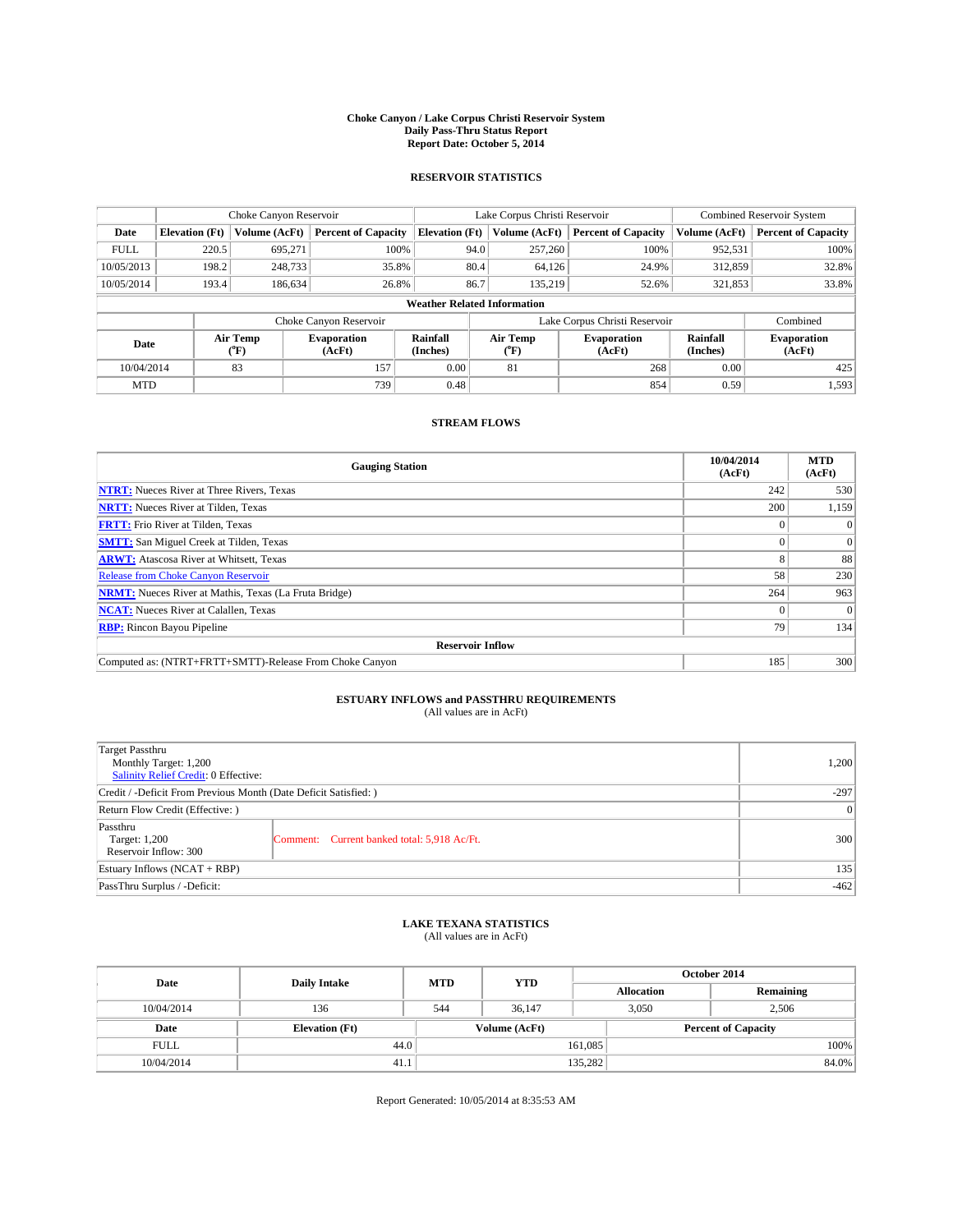#### **Choke Canyon / Lake Corpus Christi Reservoir System Daily Pass-Thru Status Report Report Date: October 6, 2014**

### **RESERVOIR STATISTICS**

|             | Choke Canyon Reservoir                                                                                                                   |               |                            |                                    | Lake Corpus Christi Reservoir | <b>Combined Reservoir System</b> |               |                            |
|-------------|------------------------------------------------------------------------------------------------------------------------------------------|---------------|----------------------------|------------------------------------|-------------------------------|----------------------------------|---------------|----------------------------|
| Date        | <b>Elevation</b> (Ft)                                                                                                                    | Volume (AcFt) | <b>Percent of Capacity</b> | <b>Elevation</b> (Ft)              | Volume (AcFt)                 | <b>Percent of Capacity</b>       | Volume (AcFt) | <b>Percent of Capacity</b> |
| <b>FULL</b> | 220.5                                                                                                                                    | 695.271       | 100%                       | 94.0                               | 257,260                       | 100%                             | 952,531       | 100%                       |
| 10/06/2013  | 198.1                                                                                                                                    | 247,892       | 35.7%                      | 80.4                               | 64,637                        | 25.1%                            | 312,529       | 32.8%                      |
| 10/06/2014  | 193.4                                                                                                                                    | 186,986       | 26.9%                      | 86.6                               | 135,080                       | 52.5%                            | 322,066       | 33.8%                      |
|             |                                                                                                                                          |               |                            | <b>Weather Related Information</b> |                               |                                  |               |                            |
|             |                                                                                                                                          |               | Choke Canyon Reservoir     |                                    | Lake Corpus Christi Reservoir | Combined                         |               |                            |
| Date        | Air Temp<br>Air Temp<br>Rainfall<br><b>Evaporation</b><br><b>Evaporation</b><br>(°F)<br>(AcFt)<br>(Inches)<br>(AcFt)<br>$\rm ^{(^o}\!F)$ |               |                            | Rainfall<br>(Inches)               | <b>Evaporation</b><br>(AcFt)  |                                  |               |                            |
| 10/05/2014  |                                                                                                                                          | 88            | 130                        | 0.00                               | 88                            | 235                              | 0.00          | 365                        |
| <b>MTD</b>  |                                                                                                                                          |               | 869                        | 0.48                               |                               | 1.089                            | 0.59          | 1.958                      |

### **STREAM FLOWS**

| <b>Gauging Station</b>                                       | 10/05/2014<br>(AcFt) | <b>MTD</b><br>(AcFt) |  |  |  |  |  |
|--------------------------------------------------------------|----------------------|----------------------|--|--|--|--|--|
| <b>NTRT:</b> Nueces River at Three Rivers, Texas             | 210                  | 740                  |  |  |  |  |  |
| <b>NRTT:</b> Nueces River at Tilden, Texas                   | 97                   | 1,257                |  |  |  |  |  |
| <b>FRTT:</b> Frio River at Tilden, Texas                     |                      | $\theta$             |  |  |  |  |  |
| <b>SMTT:</b> San Miguel Creek at Tilden, Texas               |                      | $\Omega$             |  |  |  |  |  |
| <b>ARWT:</b> Atascosa River at Whitsett, Texas               |                      | 94                   |  |  |  |  |  |
| <b>Release from Choke Canyon Reservoir</b>                   | 58                   | 288                  |  |  |  |  |  |
| <b>NRMT:</b> Nueces River at Mathis, Texas (La Fruta Bridge) | 216                  | 1,179                |  |  |  |  |  |
| <b>NCAT:</b> Nueces River at Calallen, Texas                 |                      |                      |  |  |  |  |  |
| <b>RBP:</b> Rincon Bayou Pipeline                            | 106                  | 240                  |  |  |  |  |  |
| <b>Reservoir Inflow</b>                                      |                      |                      |  |  |  |  |  |
| Computed as: (NTRT+FRTT+SMTT)-Release From Choke Canyon      | 153                  | 453                  |  |  |  |  |  |

# **ESTUARY INFLOWS and PASSTHRU REQUIREMENTS**<br>(All values are in AcFt)

| Target Passthru<br>Monthly Target: 1,200<br>Salinity Relief Credit: 0 Effective: | 1,200                                       |     |  |  |
|----------------------------------------------------------------------------------|---------------------------------------------|-----|--|--|
| Credit / -Deficit From Previous Month (Date Deficit Satisfied: )                 |                                             |     |  |  |
| Return Flow Credit (Effective: )                                                 | 0                                           |     |  |  |
| Passthru<br>Target: 1,200<br>Reservoir Inflow: 453                               | Comment: Current banked total: 5,918 Ac/Ft. | 453 |  |  |
| Estuary Inflows (NCAT + RBP)                                                     | 241                                         |     |  |  |
| PassThru Surplus / -Deficit:                                                     | $-509$                                      |     |  |  |

## **LAKE TEXANA STATISTICS** (All values are in AcFt)

| Date        | <b>Daily Intake</b>   | <b>MTD</b> | <b>YTD</b>    | October 2014      |                |                            |  |
|-------------|-----------------------|------------|---------------|-------------------|----------------|----------------------------|--|
|             |                       |            |               | <b>Allocation</b> |                | Remaining                  |  |
| 10/05/2014  | 136                   | 680        | 36,283        |                   | 2.370<br>3,050 |                            |  |
| Date        | <b>Elevation</b> (Ft) |            | Volume (AcFt) |                   |                | <b>Percent of Capacity</b> |  |
| <b>FULL</b> |                       | 44.0       |               | 161,085           |                | 100%                       |  |
| 10/05/2014  | 41.1                  |            |               | 135,282           |                | 84.0%                      |  |

Report Generated: 10/06/2014 at 8:30:08 AM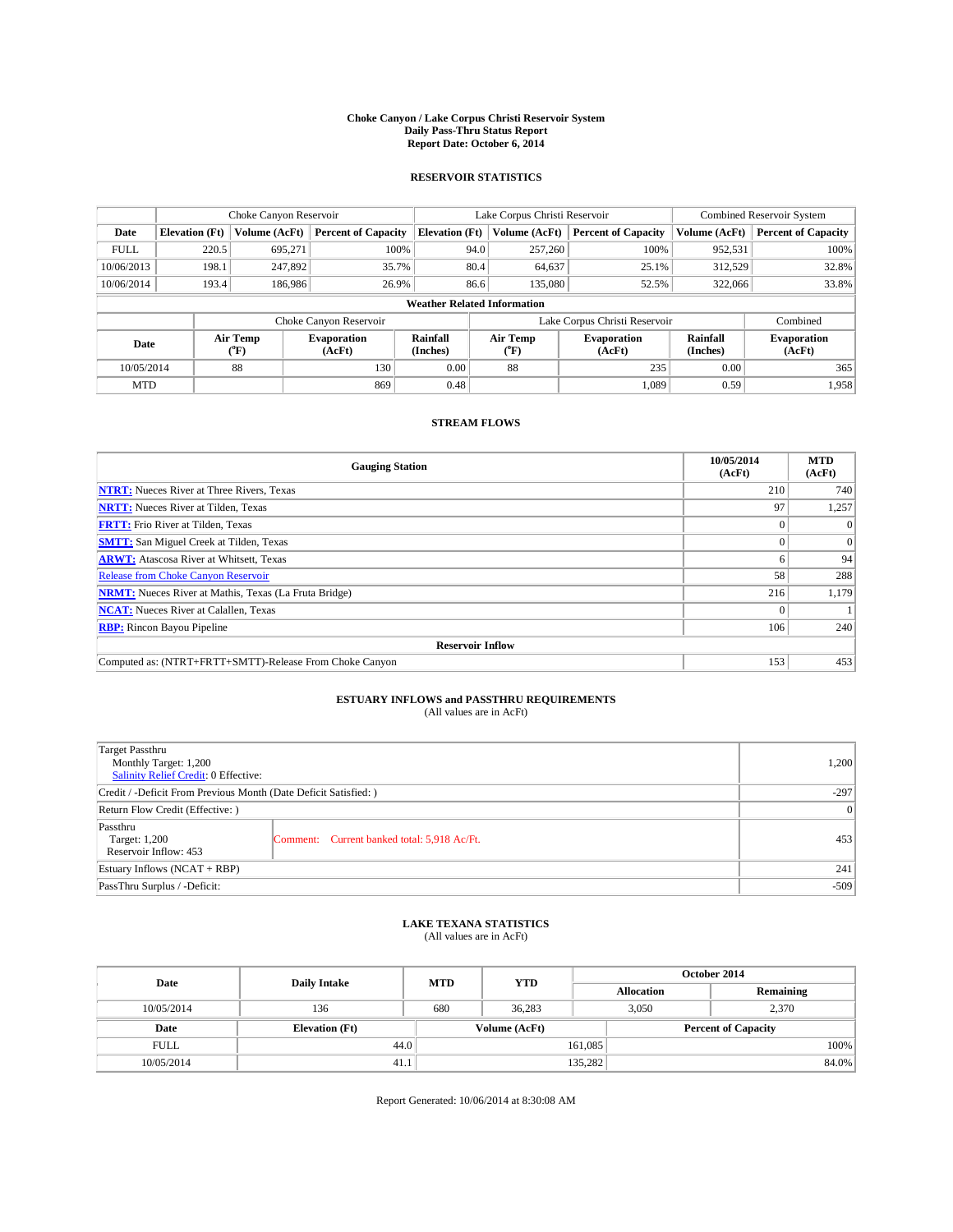#### **Choke Canyon / Lake Corpus Christi Reservoir System Daily Pass-Thru Status Report Report Date: October 7, 2014**

### **RESERVOIR STATISTICS**

|             |                                    | Choke Canyon Reservoir |                              |                       | Lake Corpus Christi Reservoir | <b>Combined Reservoir System</b> |                      |                              |  |
|-------------|------------------------------------|------------------------|------------------------------|-----------------------|-------------------------------|----------------------------------|----------------------|------------------------------|--|
| Date        | <b>Elevation</b> (Ft)              | Volume (AcFt)          | <b>Percent of Capacity</b>   | <b>Elevation (Ft)</b> | Volume (AcFt)                 | <b>Percent of Capacity</b>       | Volume (AcFt)        | Percent of Capacity          |  |
| <b>FULL</b> | 220.5                              | 695,271                | 100%                         | 94.0                  | 257,260                       | 100%                             | 952,531              | 100%                         |  |
| 10/07/2013  | 198.1                              | 247,752                | 35.6%                        | 80.4                  | 64,723                        | 25.2%                            | 312,475              | 32.8%                        |  |
| 10/07/2014  | 193.3                              | 186,282                | 26.8%                        | 86.6                  | 134,941                       | 52.5%                            | 321.223              | 33.7%                        |  |
|             | <b>Weather Related Information</b> |                        |                              |                       |                               |                                  |                      |                              |  |
|             |                                    |                        | Choke Canyon Reservoir       |                       |                               | Lake Corpus Christi Reservoir    |                      | Combined                     |  |
| Date        |                                    | Air Temp<br>(°F)       | <b>Evaporation</b><br>(AcFt) | Rainfall<br>(Inches)  | Air Temp<br>("F)              | <b>Evaporation</b><br>(AcFt)     | Rainfall<br>(Inches) | <b>Evaporation</b><br>(AcFt) |  |
| 10/06/2014  |                                    | 90                     | 157                          | 0.00                  | 90                            | 211                              | 0.00                 | 368                          |  |
| <b>MTD</b>  |                                    |                        | 1.026                        | 0.48                  |                               | 1,300                            | 0.59                 | 2,326                        |  |

### **STREAM FLOWS**

| <b>Gauging Station</b>                                       | 10/06/2014<br>(AcFt) | <b>MTD</b><br>(AcFt) |  |  |  |  |
|--------------------------------------------------------------|----------------------|----------------------|--|--|--|--|
| <b>NTRT:</b> Nueces River at Three Rivers, Texas             | 147                  | 887                  |  |  |  |  |
| <b>NRTT:</b> Nueces River at Tilden, Texas                   | 50                   | 1,306                |  |  |  |  |
| <b>FRTT:</b> Frio River at Tilden, Texas                     |                      | $\Omega$             |  |  |  |  |
| <b>SMTT:</b> San Miguel Creek at Tilden, Texas               |                      | $\Omega$             |  |  |  |  |
| <b>ARWT:</b> Atascosa River at Whitsett, Texas               | 12                   | 106                  |  |  |  |  |
| <b>Release from Choke Canyon Reservoir</b>                   | 58                   | 345                  |  |  |  |  |
| <b>NRMT:</b> Nueces River at Mathis, Texas (La Fruta Bridge) | 143                  | 1,322                |  |  |  |  |
| <b>NCAT:</b> Nueces River at Calallen, Texas                 |                      |                      |  |  |  |  |
| <b>RBP:</b> Rincon Bayou Pipeline                            | 79                   | 319                  |  |  |  |  |
| <b>Reservoir Inflow</b>                                      |                      |                      |  |  |  |  |
| Computed as: (NTRT+FRTT+SMTT)-Release From Choke Canyon      | 89                   | 542                  |  |  |  |  |

# **ESTUARY INFLOWS and PASSTHRU REQUIREMENTS**<br>(All values are in AcFt)

| <b>Target Passthru</b><br>Monthly Target: 1,200<br>Salinity Relief Credit: 0 Effective: |                                             | 1,200 |
|-----------------------------------------------------------------------------------------|---------------------------------------------|-------|
| Credit / -Deficit From Previous Month (Date Deficit Satisfied: 10/06/2014)              | $-297$                                      |       |
| Return Flow Credit (Effective: 10/06/2014)                                              | 500                                         |       |
| Passthru<br>Target: 1,200<br>Reservoir Inflow: 542                                      | Comment: Current banked total: 5,918 Ac/Ft. | 542   |
| Estuary Inflows (NCAT + RBP)                                                            | 320                                         |       |
| PassThru Surplus / -Deficit:                                                            | $-19$                                       |       |

## **LAKE TEXANA STATISTICS** (All values are in AcFt)

| Date        | <b>Daily Intake</b>   | <b>MTD</b> | <b>YTD</b>    | October 2014      |                            |           |       |
|-------------|-----------------------|------------|---------------|-------------------|----------------------------|-----------|-------|
|             |                       |            |               | <b>Allocation</b> |                            | Remaining |       |
| 10/06/2014  | 136                   | 815        | 36,419        |                   | 3.050<br>2.235             |           |       |
| Date        | <b>Elevation</b> (Ft) |            | Volume (AcFt) |                   | <b>Percent of Capacity</b> |           |       |
| <b>FULL</b> | 44.0                  |            |               | 161,085           |                            |           | 100%  |
| 10/06/2014  | 41.1                  |            |               | 135,282           |                            |           | 84.0% |

Report Generated: 10/07/2014 at 8:46:07 AM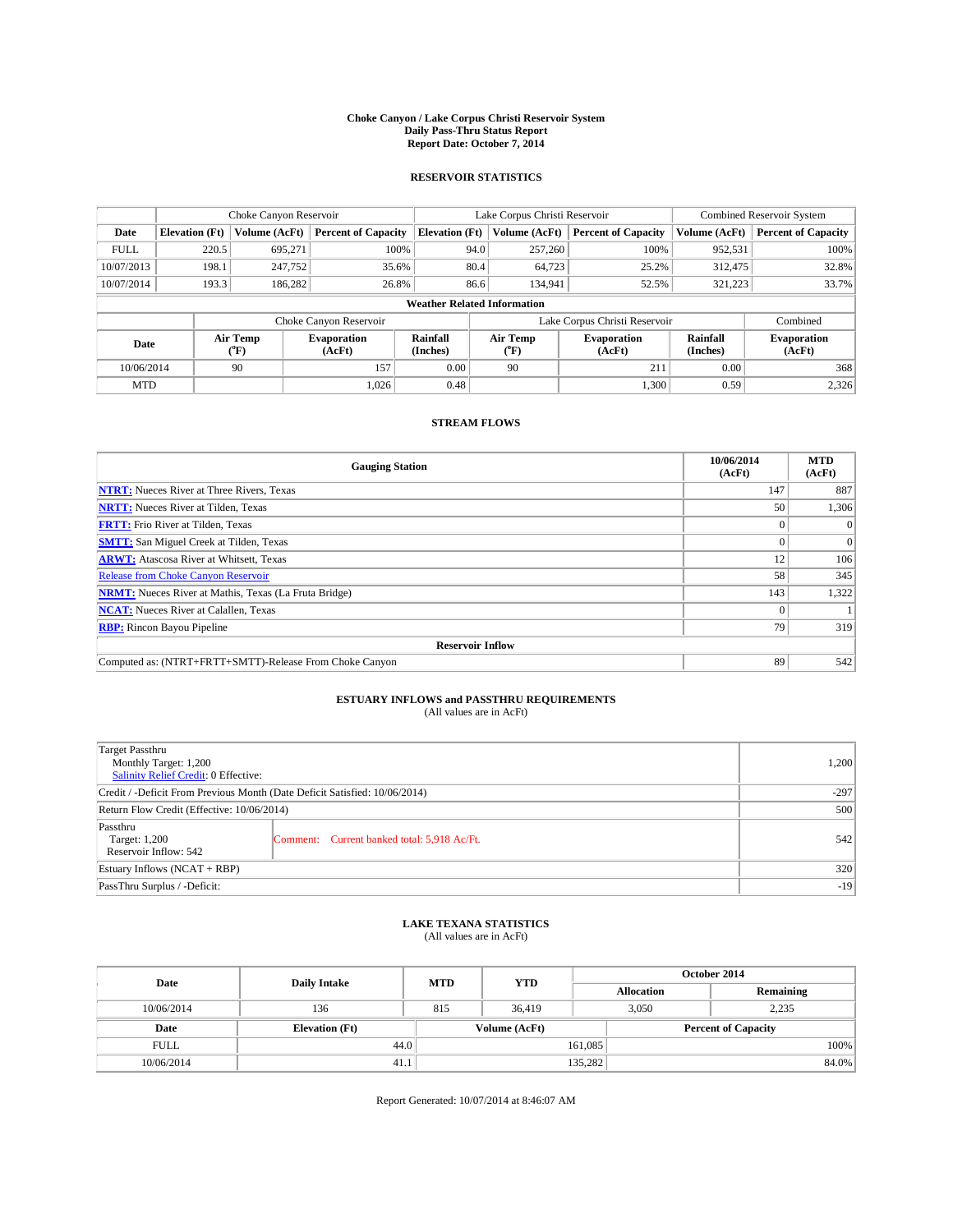#### **Choke Canyon / Lake Corpus Christi Reservoir System Daily Pass-Thru Status Report Report Date: October 8, 2014**

### **RESERVOIR STATISTICS**

|             |                                    | Choke Canyon Reservoir |                              |                       | Lake Corpus Christi Reservoir | Combined Reservoir System     |                      |                              |  |
|-------------|------------------------------------|------------------------|------------------------------|-----------------------|-------------------------------|-------------------------------|----------------------|------------------------------|--|
| Date        | <b>Elevation</b> (Ft)              | Volume (AcFt)          | <b>Percent of Capacity</b>   | <b>Elevation (Ft)</b> | Volume (AcFt)                 | <b>Percent of Capacity</b>    | Volume (AcFt)        | <b>Percent of Capacity</b>   |  |
| <b>FULL</b> | 220.5                              | 695.271                | 100%                         | 94.0                  | 257,260                       | 100%                          | 952,531              | 100%                         |  |
| 10/08/2013  | 198.1                              | 248,172                | 35.7%                        |                       | 80.4<br>64,894                | 25.2%                         | 313,066              | 32.9%                        |  |
| 10/08/2014  | 193.3                              | 185,813                | 26.7%                        |                       | 86.6<br>134,663               | 52.3%                         | 320,476              | 33.6%                        |  |
|             | <b>Weather Related Information</b> |                        |                              |                       |                               |                               |                      |                              |  |
|             |                                    |                        | Choke Canyon Reservoir       |                       |                               | Lake Corpus Christi Reservoir |                      | Combined                     |  |
| Date        |                                    | Air Temp<br>(°F)       | <b>Evaporation</b><br>(AcFt) | Rainfall<br>(Inches)  | Air Temp<br>$(^{o}F)$         | Evaporation<br>(AcFt)         | Rainfall<br>(Inches) | <b>Evaporation</b><br>(AcFt) |  |
| 10/07/2014  |                                    | 177<br>91              |                              | 0.00                  | 92                            | 202                           | 0.00                 | 379                          |  |
| <b>MTD</b>  |                                    |                        | 1.203                        | 0.48                  |                               | 1,502                         | 0.59                 | 2,705                        |  |

### **STREAM FLOWS**

| <b>Gauging Station</b>                                       | 10/07/2014<br>(AcFt) | <b>MTD</b><br>(AcFt) |  |  |  |
|--------------------------------------------------------------|----------------------|----------------------|--|--|--|
| <b>NTRT:</b> Nueces River at Three Rivers, Texas             | 113                  | 1,000                |  |  |  |
| <b>NRTT:</b> Nueces River at Tilden, Texas                   | 26                   | 1,332                |  |  |  |
| <b>FRTT:</b> Frio River at Tilden, Texas                     |                      | $\Omega$             |  |  |  |
| <b>SMTT:</b> San Miguel Creek at Tilden, Texas               |                      | $\Omega$             |  |  |  |
| <b>ARWT:</b> Atascosa River at Whitsett, Texas               | 15                   | 120                  |  |  |  |
| <b>Release from Choke Canyon Reservoir</b>                   | 58                   | 403                  |  |  |  |
| <b>NRMT:</b> Nueces River at Mathis, Texas (La Fruta Bridge) | 141                  | 1,463                |  |  |  |
| <b>NCAT:</b> Nueces River at Calallen, Texas                 |                      |                      |  |  |  |
| <b>RBP:</b> Rincon Bayou Pipeline                            | $\Omega$             | 319                  |  |  |  |
| <b>Reservoir Inflow</b>                                      |                      |                      |  |  |  |
| Computed as: (NTRT+FRTT+SMTT)-Release From Choke Canyon      | 56                   | 597                  |  |  |  |

# **ESTUARY INFLOWS and PASSTHRU REQUIREMENTS**<br>(All values are in AcFt)

| <b>Target Passthru</b><br>Monthly Target: 1,200<br>Salinity Relief Credit: 0 Effective: |                                             | 1,200 |
|-----------------------------------------------------------------------------------------|---------------------------------------------|-------|
| Credit / -Deficit From Previous Month (Date Deficit Satisfied: 10/06/2014)              | $-297$                                      |       |
| Return Flow Credit (Effective: 10/06/2014)                                              | 500                                         |       |
| Passthru<br>Target: 1,200<br>Reservoir Inflow: 597                                      | Comment: Current banked total: 5,918 Ac/Ft. | 597   |
| Estuary Inflows (NCAT + RBP)                                                            | 320                                         |       |
| PassThru Surplus / -Deficit:                                                            | $-74$                                       |       |

## **LAKE TEXANA STATISTICS** (All values are in AcFt)

| Date        | <b>Daily Intake</b>   | <b>MTD</b> | <b>YTD</b>    | October 2014               |  |           |  |
|-------------|-----------------------|------------|---------------|----------------------------|--|-----------|--|
|             |                       |            |               | <b>Allocation</b>          |  | Remaining |  |
| 10/07/2014  | 136                   | 951        | 36.555        | 3.050                      |  | 2.099     |  |
| Date        | <b>Elevation</b> (Ft) |            | Volume (AcFt) | <b>Percent of Capacity</b> |  |           |  |
| <b>FULL</b> | 44.0                  |            |               | 161,085                    |  | 100%      |  |
| 10/07/2014  | 41.0                  |            |               | 134,434                    |  | 83.5%     |  |

Report Generated: 10/08/2014 at 7:56:19 AM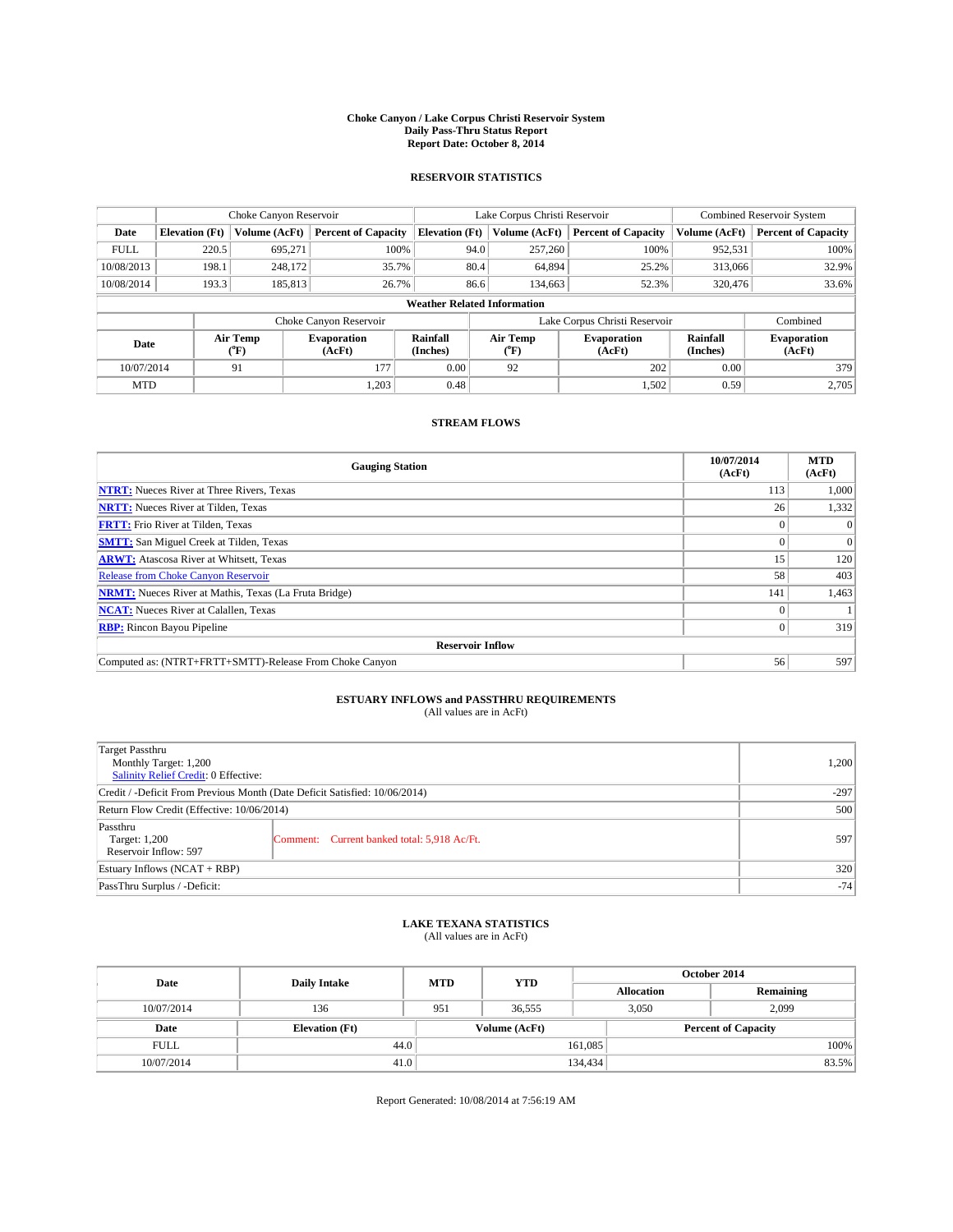#### **Choke Canyon / Lake Corpus Christi Reservoir System Daily Pass-Thru Status Report Report Date: October 9, 2014**

### **RESERVOIR STATISTICS**

|             |                                    | Choke Canyon Reservoir |                              |                       | Lake Corpus Christi Reservoir | Combined Reservoir System                   |                      |                                             |  |
|-------------|------------------------------------|------------------------|------------------------------|-----------------------|-------------------------------|---------------------------------------------|----------------------|---------------------------------------------|--|
| Date        | <b>Elevation</b> (Ft)              | Volume (AcFt)          | <b>Percent of Capacity</b>   | <b>Elevation (Ft)</b> |                               | <b>Percent of Capacity</b><br>Volume (AcFt) |                      | <b>Percent of Capacity</b><br>Volume (AcFt) |  |
| <b>FULL</b> | 220.5                              | 695.271                | 100%                         | 94.0                  | 257,260                       | 100%                                        | 952,531              | 100%                                        |  |
| 10/09/2013  | 198.2                              | 248,313                | 35.7%                        | 80.4                  | 64,894                        | 25.2%                                       | 313,207              | 32.9%                                       |  |
| 10/09/2014  | 193.3                              | 185,579                | 26.7%                        | 86.6                  | 134.108                       | 52.1%                                       | 319,687              | 33.6%                                       |  |
|             | <b>Weather Related Information</b> |                        |                              |                       |                               |                                             |                      |                                             |  |
|             |                                    |                        | Choke Canyon Reservoir       |                       |                               | Lake Corpus Christi Reservoir               |                      | Combined                                    |  |
| Date        |                                    | Air Temp<br>(°F)       | <b>Evaporation</b><br>(AcFt) | Rainfall<br>(Inches)  | Air Temp<br>$(^{o}F)$         | Evaporation<br>(AcFt)                       | Rainfall<br>(Inches) | <b>Evaporation</b><br>(AcFt)                |  |
| 10/08/2014  |                                    | 157<br>91              |                              | 0.00                  | 93                            | 105                                         | 0.00                 | 262                                         |  |
| <b>MTD</b>  |                                    |                        | 1.360                        | 0.48                  |                               | 1,607                                       | 0.59                 | 2,967                                       |  |

### **STREAM FLOWS**

| <b>Gauging Station</b>                                       | 10/08/2014<br>(AcFt) | <b>MTD</b><br>(AcFt) |  |  |  |  |
|--------------------------------------------------------------|----------------------|----------------------|--|--|--|--|
| <b>NTRT:</b> Nueces River at Three Rivers, Texas             | 95                   | 1,096                |  |  |  |  |
| <b>NRTT:</b> Nueces River at Tilden, Texas                   |                      | 1,341                |  |  |  |  |
| <b>FRTT:</b> Frio River at Tilden, Texas                     |                      | $\Omega$             |  |  |  |  |
| <b>SMTT:</b> San Miguel Creek at Tilden, Texas               |                      | $\Omega$             |  |  |  |  |
| <b>ARWT:</b> Atascosa River at Whitsett, Texas               | 10                   | 130                  |  |  |  |  |
| <b>Release from Choke Canyon Reservoir</b>                   | 58                   | 461                  |  |  |  |  |
| <b>NRMT:</b> Nueces River at Mathis, Texas (La Fruta Bridge) | 139                  | 1,602                |  |  |  |  |
| <b>NCAT:</b> Nueces River at Calallen, Texas                 |                      |                      |  |  |  |  |
| <b>RBP:</b> Rincon Bayou Pipeline                            | $\Omega$             | 319                  |  |  |  |  |
| <b>Reservoir Inflow</b>                                      |                      |                      |  |  |  |  |
| Computed as: (NTRT+FRTT+SMTT)-Release From Choke Canyon      | 38                   | 635                  |  |  |  |  |

# **ESTUARY INFLOWS and PASSTHRU REQUIREMENTS**<br>(All values are in AcFt)

| <b>Target Passthru</b><br>Monthly Target: 1,200<br>Salinity Relief Credit: 0 Effective: |                                             | 1,200 |
|-----------------------------------------------------------------------------------------|---------------------------------------------|-------|
| Credit / -Deficit From Previous Month (Date Deficit Satisfied: 10/06/2014)              | $-297$                                      |       |
| Return Flow Credit (Effective: 10/06/2014)                                              | 500                                         |       |
| Passthru<br>Target: 1,200<br>Reservoir Inflow: 635                                      | Comment: Current banked total: 5,918 Ac/Ft. | 635   |
| Estuary Inflows (NCAT + RBP)                                                            | 320                                         |       |
| PassThru Surplus / -Deficit:                                                            | $-112$                                      |       |

## **LAKE TEXANA STATISTICS** (All values are in AcFt)

| Date        | <b>Daily Intake</b>   | <b>MTD</b> | <b>YTD</b>    | October 2014               |                |           |  |
|-------------|-----------------------|------------|---------------|----------------------------|----------------|-----------|--|
|             |                       |            |               | <b>Allocation</b>          |                | Remaining |  |
| 10/08/2014  | 135                   | 1.087      | 36.690        |                            | 3,050<br>1,963 |           |  |
| Date        | <b>Elevation</b> (Ft) |            | Volume (AcFt) | <b>Percent of Capacity</b> |                |           |  |
| <b>FULL</b> | 44.0                  |            |               | 161,085                    |                | 100%      |  |
| 10/08/2014  | 42.0                  |            |               | 134,434                    |                | 83.5%     |  |

Report Generated: 10/09/2014 at 8:48:51 AM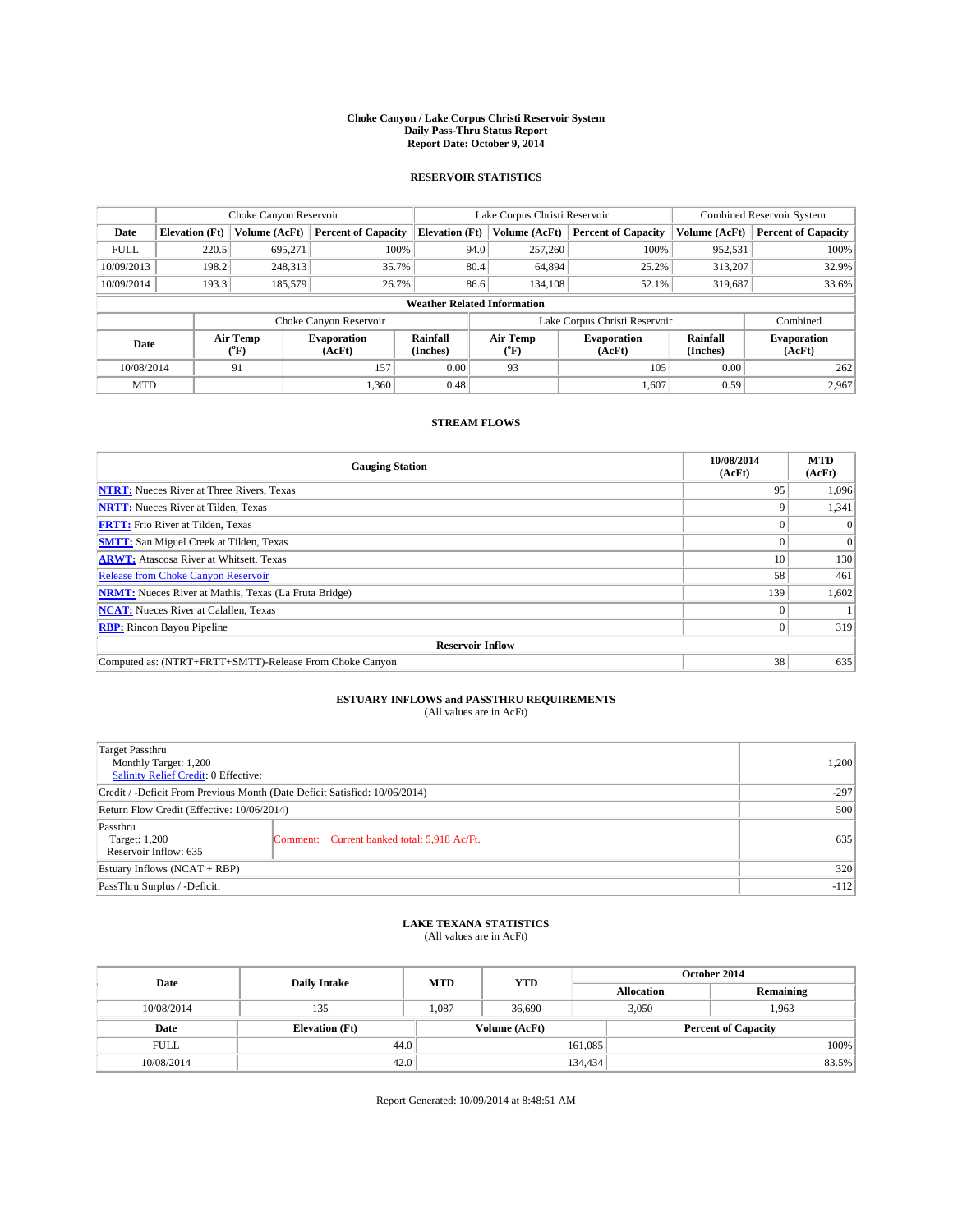#### **Choke Canyon / Lake Corpus Christi Reservoir System Daily Pass-Thru Status Report Report Date: October 10, 2014**

### **RESERVOIR STATISTICS**

|             |                                                                                                                            | Choke Canyon Reservoir |                            |                       | Lake Corpus Christi Reservoir | Combined Reservoir System     |               |                            |  |
|-------------|----------------------------------------------------------------------------------------------------------------------------|------------------------|----------------------------|-----------------------|-------------------------------|-------------------------------|---------------|----------------------------|--|
| Date        | <b>Elevation</b> (Ft)                                                                                                      | Volume (AcFt)          | <b>Percent of Capacity</b> | <b>Elevation (Ft)</b> | Volume (AcFt)                 | <b>Percent of Capacity</b>    | Volume (AcFt) | <b>Percent of Capacity</b> |  |
| <b>FULL</b> | 220.5                                                                                                                      | 695.271                | 100%                       | 94.0                  | 257,260                       | 100%                          | 952,531       | 100%                       |  |
| 10/10/2013  | 198.1                                                                                                                      | 247,892                | 35.7%                      |                       | 80.4<br>64,808                | 25.2%                         | 312,700       | 32.8%                      |  |
| 10/10/2014  | 193.3                                                                                                                      | 185,579                | 26.7%                      |                       | 86.6<br>133,969               | 52.1%                         | 319,548       | 33.5%                      |  |
|             | <b>Weather Related Information</b>                                                                                         |                        |                            |                       |                               |                               |               |                            |  |
|             |                                                                                                                            |                        | Choke Canyon Reservoir     |                       |                               | Lake Corpus Christi Reservoir |               | Combined                   |  |
| Date        | Rainfall<br>Air Temp<br>Air Temp<br><b>Evaporation</b><br>Evaporation<br>(Inches)<br>(°F)<br>(AcFt)<br>(AcFt)<br>$(^{o}F)$ |                        |                            | Rainfall<br>(Inches)  | <b>Evaporation</b><br>(AcFt)  |                               |               |                            |  |
| 10/09/2014  |                                                                                                                            | 91                     | 184                        | 0.00                  | 91                            | 339                           | 0.00          | 523                        |  |
| <b>MTD</b>  |                                                                                                                            |                        | 1.544                      | 0.48                  |                               | 1,946                         | 0.59          | 3,490                      |  |

### **STREAM FLOWS**

| <b>Gauging Station</b>                                       | 10/09/2014<br>(AcFt) | <b>MTD</b><br>(AcFt) |  |  |  |  |
|--------------------------------------------------------------|----------------------|----------------------|--|--|--|--|
| <b>NTRT:</b> Nueces River at Three Rivers, Texas             | 79                   | 1,175                |  |  |  |  |
| <b>NRTT:</b> Nueces River at Tilden, Texas                   | o                    | 1,347                |  |  |  |  |
| <b>FRTT:</b> Frio River at Tilden, Texas                     | 0                    | $\Omega$             |  |  |  |  |
| <b>SMTT:</b> San Miguel Creek at Tilden, Texas               |                      | $\overline{0}$       |  |  |  |  |
| <b>ARWT:</b> Atascosa River at Whitsett, Texas               | 6                    | 136                  |  |  |  |  |
| <b>Release from Choke Canyon Reservoir</b>                   | 58                   | 518                  |  |  |  |  |
| <b>NRMT:</b> Nueces River at Mathis, Texas (La Fruta Bridge) | 139                  | 1,741                |  |  |  |  |
| <b>NCAT:</b> Nueces River at Calallen, Texas                 | 0                    |                      |  |  |  |  |
| <b>RBP:</b> Rincon Bayou Pipeline                            | $\Omega$             | 319                  |  |  |  |  |
| <b>Reservoir Inflow</b>                                      |                      |                      |  |  |  |  |
| Computed as: (NTRT+FRTT+SMTT)-Release From Choke Canyon      | 22                   | 657                  |  |  |  |  |

# **ESTUARY INFLOWS and PASSTHRU REQUIREMENTS**<br>(All values are in AcFt)

| <b>Target Passthru</b><br>Monthly Target: 1,200<br>Salinity Relief Credit: 0 Effective: |                                             | 1,200 |
|-----------------------------------------------------------------------------------------|---------------------------------------------|-------|
| Credit / -Deficit From Previous Month (Date Deficit Satisfied: 10/06/2014)              | $-297$                                      |       |
| Return Flow Credit (Effective: 10/06/2014)                                              | 500                                         |       |
| Passthru<br>Target: 1,200<br>Reservoir Inflow: 657                                      | Comment: Current banked total: 5,918 Ac/Ft. | 657   |
| Estuary Inflows (NCAT + RBP)                                                            | 320                                         |       |
| PassThru Surplus / -Deficit:                                                            | $-134$                                      |       |

# **LAKE TEXANA STATISTICS** (All values are in AcFt)

| Date        | <b>Daily Intake</b>   | <b>MTD</b> | <b>YTD</b>    | October 2014      |                            |           |  |
|-------------|-----------------------|------------|---------------|-------------------|----------------------------|-----------|--|
|             |                       |            |               | <b>Allocation</b> |                            | Remaining |  |
| 10/09/2014  | 135                   | 1.222      | 36.825        |                   | 1.828<br>3,050             |           |  |
| Date        | <b>Elevation</b> (Ft) |            | Volume (AcFt) |                   | <b>Percent of Capacity</b> |           |  |
| <b>FULL</b> | 44.0                  |            |               | 161,085           |                            | 100%      |  |
| 10/09/2014  | 40.9                  |            |               | 133,588           |                            | 82.9%     |  |

Report Generated: 10/10/2014 at 8:41:06 AM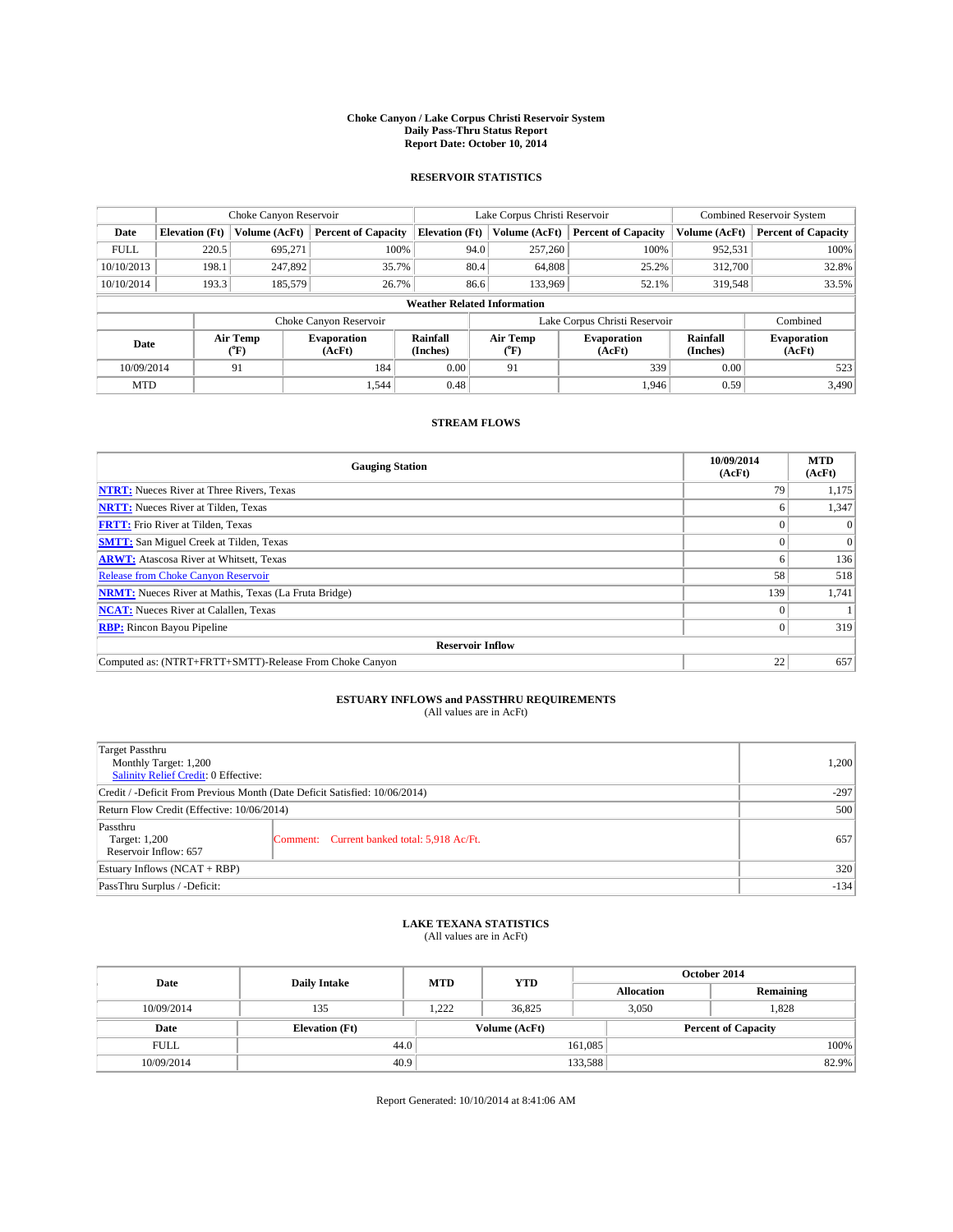#### **Choke Canyon / Lake Corpus Christi Reservoir System Daily Pass-Thru Status Report Report Date: October 11, 2014**

### **RESERVOIR STATISTICS**

|             | Choke Canyon Reservoir |                                                                                                                              |                            |                                    | Lake Corpus Christi Reservoir |                              |                               |               | Combined Reservoir System  |  |  |
|-------------|------------------------|------------------------------------------------------------------------------------------------------------------------------|----------------------------|------------------------------------|-------------------------------|------------------------------|-------------------------------|---------------|----------------------------|--|--|
| Date        | <b>Elevation</b> (Ft)  | Volume (AcFt)                                                                                                                | <b>Percent of Capacity</b> | <b>Elevation (Ft)</b>              | Volume (AcFt)                 |                              | <b>Percent of Capacity</b>    | Volume (AcFt) | <b>Percent of Capacity</b> |  |  |
| <b>FULL</b> | 220.5                  | 695.271                                                                                                                      | 100%                       |                                    | 94.0                          | 257,260                      | 100%                          | 952,531       | 100%                       |  |  |
| 10/11/2013  | 198.0                  | 246,492                                                                                                                      | 35.5%                      |                                    | 80.4                          | 64,637                       | 25.1%                         | 311,129       | 32.7%                      |  |  |
| 10/11/2014  | 193.3                  | 185,930                                                                                                                      | 26.7%                      |                                    | 86.6                          | 133,831                      | 52.0%                         | 319,761       | 33.6%                      |  |  |
|             |                        |                                                                                                                              |                            | <b>Weather Related Information</b> |                               |                              |                               |               |                            |  |  |
|             |                        |                                                                                                                              | Choke Canyon Reservoir     |                                    |                               |                              | Lake Corpus Christi Reservoir |               | Combined                   |  |  |
| Date        |                        | Rainfall<br>Air Temp<br>Air Temp<br><b>Evaporation</b><br><b>Evaporation</b><br>(Inches)<br>(°F)<br>(AcFt)<br>(AcFt)<br>(°F) |                            |                                    | Rainfall<br>(Inches)          | <b>Evaporation</b><br>(AcFt) |                               |               |                            |  |  |
| 10/10/2014  |                        | 92                                                                                                                           | 164                        | 0.00                               | 91                            |                              | 218                           | 0.00          | 382                        |  |  |
| <b>MTD</b>  |                        |                                                                                                                              | 1.708                      | 0.48                               |                               |                              | 2,164                         | 0.59          | 3,872                      |  |  |

### **STREAM FLOWS**

| <b>Gauging Station</b>                                       | 10/10/2014<br>(AcFt) | <b>MTD</b><br>(AcFt) |  |  |  |  |
|--------------------------------------------------------------|----------------------|----------------------|--|--|--|--|
| <b>NTRT:</b> Nueces River at Three Rivers, Texas             | 67                   | 1,243                |  |  |  |  |
| <b>NRTT:</b> Nueces River at Tilden, Texas                   |                      | 1,349                |  |  |  |  |
| <b>FRTT:</b> Frio River at Tilden, Texas                     | o                    | $\Omega$             |  |  |  |  |
| <b>SMTT:</b> San Miguel Creek at Tilden, Texas               |                      | $\Omega$             |  |  |  |  |
| <b>ARWT:</b> Atascosa River at Whitsett, Texas               |                      | 139                  |  |  |  |  |
| <b>Release from Choke Canyon Reservoir</b>                   | 58                   | 576                  |  |  |  |  |
| <b>NRMT:</b> Nueces River at Mathis, Texas (La Fruta Bridge) | 151                  | 1,892                |  |  |  |  |
| <b>NCAT:</b> Nueces River at Calallen, Texas                 |                      |                      |  |  |  |  |
| <b>RBP:</b> Rincon Bayou Pipeline                            | $\Omega$             | 319                  |  |  |  |  |
| <b>Reservoir Inflow</b>                                      |                      |                      |  |  |  |  |
| Computed as: (NTRT+FRTT+SMTT)-Release From Choke Canyon      | 10                   | 667                  |  |  |  |  |

# **ESTUARY INFLOWS and PASSTHRU REQUIREMENTS**<br>(All values are in AcFt)

| Target Passthru                                                            |                                             |       |
|----------------------------------------------------------------------------|---------------------------------------------|-------|
| Monthly Target: 1,200                                                      |                                             | 1,200 |
| <b>Salinity Relief Credit: 0 Effective:</b>                                |                                             |       |
| Credit / -Deficit From Previous Month (Date Deficit Satisfied: 10/06/2014) | $-297$                                      |       |
| Return Flow Credit (Effective: 10/06/2014)                                 | 500                                         |       |
| Passthru                                                                   |                                             |       |
| Target: 1,200                                                              | Comment: Current banked total: 5,918 Ac/Ft. | 667   |
| Reservoir Inflow: 667                                                      |                                             |       |
| Estuary Inflows (NCAT + RBP)                                               | 320                                         |       |
| PassThru Surplus / -Deficit:                                               | $-144$                                      |       |

# **LAKE TEXANA STATISTICS** (All values are in AcFt)

| Date        | <b>Daily Intake</b>   | <b>MTD</b> | <b>YTD</b>    | October 2014               |                |           |  |
|-------------|-----------------------|------------|---------------|----------------------------|----------------|-----------|--|
|             |                       |            |               | <b>Allocation</b>          |                | Remaining |  |
| 10/10/2014  | 135                   | 1.357      | 36.961        |                            | 3,050<br>1,693 |           |  |
| Date        | <b>Elevation</b> (Ft) |            | Volume (AcFt) | <b>Percent of Capacity</b> |                |           |  |
| <b>FULL</b> | 44.0                  |            |               | 161,085                    |                | 100%      |  |
| 10/10/2014  | 40.9                  |            |               | 133,588                    |                | 82.9%     |  |

Report Generated: 10/11/2014 at 7:55:35 AM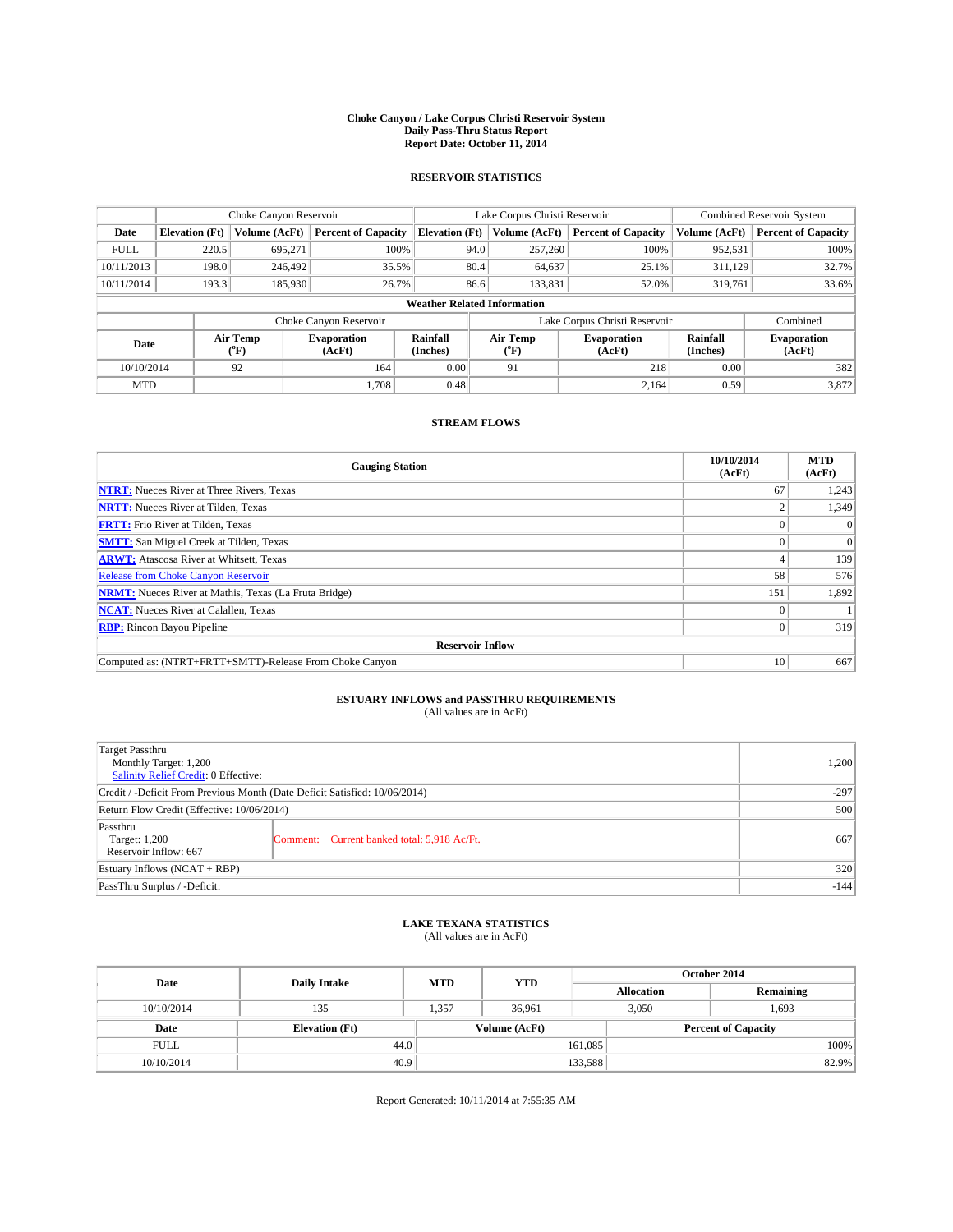#### **Choke Canyon / Lake Corpus Christi Reservoir System Daily Pass-Thru Status Report Report Date: October 12, 2014**

### **RESERVOIR STATISTICS**

|             | Choke Canyon Reservoir                                                                               |               |                              |                       | Lake Corpus Christi Reservoir |               |                               |               | Combined Reservoir System  |  |  |
|-------------|------------------------------------------------------------------------------------------------------|---------------|------------------------------|-----------------------|-------------------------------|---------------|-------------------------------|---------------|----------------------------|--|--|
| Date        | <b>Elevation</b> (Ft)                                                                                | Volume (AcFt) | <b>Percent of Capacity</b>   | <b>Elevation (Ft)</b> |                               | Volume (AcFt) | <b>Percent of Capacity</b>    | Volume (AcFt) | <b>Percent of Capacity</b> |  |  |
| <b>FULL</b> | 220.5                                                                                                | 695.271       | 100%                         |                       | 94.0                          | 257,260       | 100%                          | 952,531       | 100%                       |  |  |
| 10/12/2013  | 198.0                                                                                                | 245,792       | 35.4%                        |                       | 80.4                          | 64,552        | 25.1%                         | 310,344       | 32.6%                      |  |  |
| 10/12/2014  | 193.3                                                                                                | 185,579       | 26.7%                        |                       | 86.6                          | 134.108       | 52.1%                         | 319,687       | 33.6%                      |  |  |
|             | <b>Weather Related Information</b>                                                                   |               |                              |                       |                               |               |                               |               |                            |  |  |
|             |                                                                                                      |               | Choke Canyon Reservoir       |                       |                               |               | Lake Corpus Christi Reservoir |               | Combined                   |  |  |
|             | Rainfall<br>Air Temp<br>Air Temp<br><b>Evaporation</b><br>Date<br>(Inches)<br>(°F)<br>(AcFt)<br>(°F) |               | <b>Evaporation</b><br>(AcFt) | Rainfall<br>(Inches)  | <b>Evaporation</b><br>(AcFt)  |               |                               |               |                            |  |  |
| 10/11/2014  |                                                                                                      | 86            | 191                          | 0.00                  | 91                            |               | 186                           | 0.00          | 377                        |  |  |
| <b>MTD</b>  |                                                                                                      |               | 1.899                        | 0.48                  |                               |               | 2,350                         | 0.59          | 4,249                      |  |  |

### **STREAM FLOWS**

| <b>Gauging Station</b>                                       | 10/11/2014<br>(AcFt) | <b>MTD</b><br>(AcFt) |
|--------------------------------------------------------------|----------------------|----------------------|
| <b>NTRT:</b> Nueces River at Three Rivers, Texas             | 62                   | 1,304                |
| <b>NRTT:</b> Nueces River at Tilden, Texas                   |                      | 1,350                |
| <b>FRTT:</b> Frio River at Tilden, Texas                     |                      | $\Omega$             |
| <b>SMTT:</b> San Miguel Creek at Tilden, Texas               |                      | $\Omega$             |
| <b>ARWT:</b> Atascosa River at Whitsett, Texas               |                      | 142                  |
| <b>Release from Choke Canyon Reservoir</b>                   | 58                   | 633                  |
| <b>NRMT:</b> Nueces River at Mathis, Texas (La Fruta Bridge) | 181                  | 2,072                |
| <b>NCAT:</b> Nueces River at Calallen, Texas                 |                      |                      |
| <b>RBP:</b> Rincon Bayou Pipeline                            | $\Omega$             | 319                  |
| <b>Reservoir Inflow</b>                                      |                      |                      |
| Computed as: (NTRT+FRTT+SMTT)-Release From Choke Canyon      | 4                    | 671                  |

# **ESTUARY INFLOWS and PASSTHRU REQUIREMENTS**<br>(All values are in AcFt)

| <b>Target Passthru</b><br>Monthly Target: 1,200<br>Salinity Relief Credit: 0 Effective: |                                             | 1,200 |
|-----------------------------------------------------------------------------------------|---------------------------------------------|-------|
| Credit / -Deficit From Previous Month (Date Deficit Satisfied: 10/06/2014)              | $-297$                                      |       |
| Return Flow Credit (Effective: 10/06/2014)                                              | 500                                         |       |
| Passthru<br>Target: 1,200<br>Reservoir Inflow: 671                                      | Comment: Current banked total: 5,918 Ac/Ft. | 671   |
| Estuary Inflows (NCAT + RBP)                                                            | 320                                         |       |
| PassThru Surplus / -Deficit:                                                            | $-148$                                      |       |

# **LAKE TEXANA STATISTICS** (All values are in AcFt)

| Date        | <b>Daily Intake</b>   | <b>MTD</b> | <b>YTD</b>                                  | October 2014      |                |           |  |
|-------------|-----------------------|------------|---------------------------------------------|-------------------|----------------|-----------|--|
|             |                       |            |                                             | <b>Allocation</b> |                | Remaining |  |
| 10/11/2014  | 135                   | 1.492      | 37,096                                      |                   | 3,050<br>1,558 |           |  |
| Date        | <b>Elevation</b> (Ft) |            | Volume (AcFt)<br><b>Percent of Capacity</b> |                   |                |           |  |
| <b>FULL</b> | 44.0                  |            |                                             | 161,085           |                | 100%      |  |
| 10/11/2014  | 40.9                  |            |                                             | 133,588           |                | 82.9%     |  |

Report Generated: 10/12/2014 at 8:32:39 AM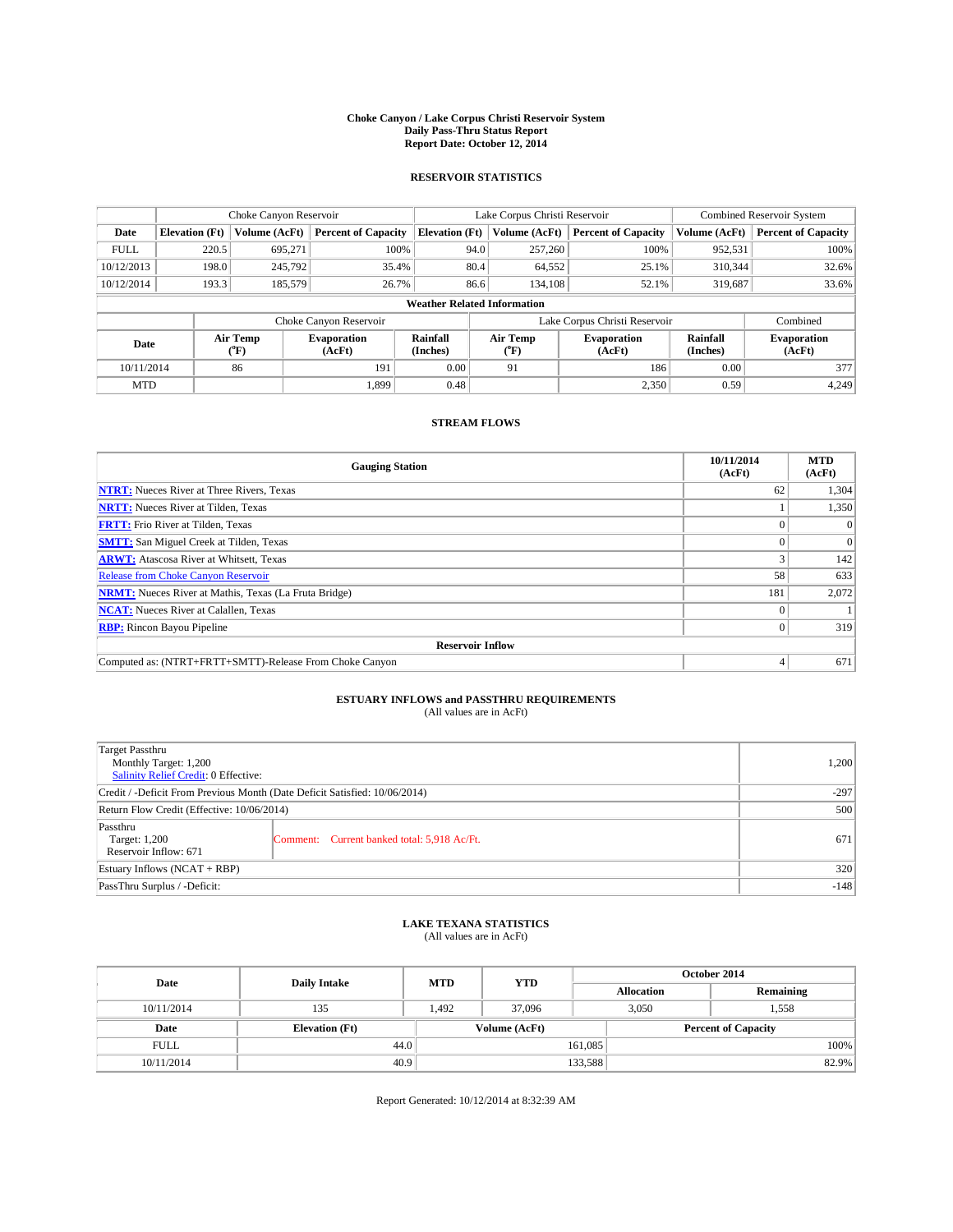#### **Choke Canyon / Lake Corpus Christi Reservoir System Daily Pass-Thru Status Report Report Date: October 13, 2014**

### **RESERVOIR STATISTICS**

|             |                                    | Choke Canyon Reservoir |                              |                       | Lake Corpus Christi Reservoir | Combined Reservoir System    |                      |                              |  |  |
|-------------|------------------------------------|------------------------|------------------------------|-----------------------|-------------------------------|------------------------------|----------------------|------------------------------|--|--|
| Date        | <b>Elevation</b> (Ft)              | Volume (AcFt)          | <b>Percent of Capacity</b>   | <b>Elevation (Ft)</b> | Volume (AcFt)                 | <b>Percent of Capacity</b>   | Volume (AcFt)        | <b>Percent of Capacity</b>   |  |  |
| <b>FULL</b> | 220.5                              | 695.271                | 100%                         |                       | 94.0<br>257,260               | 100%                         | 952,531              | 100%                         |  |  |
| 10/13/2013  | 198.0                              | 245,792                | 35.4%                        |                       | 80.4<br>64,466                | 25.1%                        | 310,258              | 32.6%                        |  |  |
| 10/13/2014  | 193.2                              | 184.178                | 26.5%                        |                       | 86.4<br>131.764               | 51.2%                        | 315,942              | 33.2%                        |  |  |
|             | <b>Weather Related Information</b> |                        |                              |                       |                               |                              |                      |                              |  |  |
|             |                                    |                        | Choke Canyon Reservoir       |                       | Lake Corpus Christi Reservoir |                              |                      |                              |  |  |
| Date        | Air Temp<br>(°F)                   |                        | <b>Evaporation</b><br>(AcFt) | Rainfall<br>(Inches)  | Air Temp<br>(°F)              | <b>Evaporation</b><br>(AcFt) | Rainfall<br>(Inches) | <b>Evaporation</b><br>(AcFt) |  |  |
| 10/12/2014  |                                    | 87                     | 136                          | 0.00                  | 86                            | 112                          | 0.11                 | 248                          |  |  |
| <b>MTD</b>  |                                    |                        | 2,035                        | 0.48                  |                               | 2.462                        | 0.70                 | 4,497                        |  |  |

### **STREAM FLOWS**

| <b>Gauging Station</b>                                       | 10/12/2014<br>(AcFt) | <b>MTD</b><br>(AcFt) |
|--------------------------------------------------------------|----------------------|----------------------|
| <b>NTRT:</b> Nueces River at Three Rivers, Texas             | 58                   | 1,362                |
| <b>NRTT:</b> Nueces River at Tilden, Texas                   |                      | 1,351                |
| <b>FRTT:</b> Frio River at Tilden, Texas                     |                      | $\Omega$             |
| <b>SMTT:</b> San Miguel Creek at Tilden, Texas               |                      | $\overline{0}$       |
| <b>ARWT:</b> Atascosa River at Whitsett, Texas               |                      | 144                  |
| <b>Release from Choke Canyon Reservoir</b>                   | 58                   | 691                  |
| <b>NRMT:</b> Nueces River at Mathis, Texas (La Fruta Bridge) | 185                  | 2,257                |
| <b>NCAT:</b> Nueces River at Calallen, Texas                 |                      |                      |
| <b>RBP:</b> Rincon Bayou Pipeline                            | 0                    | 319                  |
| <b>Reservoir Inflow</b>                                      |                      |                      |
| Computed as: (NTRT+FRTT+SMTT)-Release From Choke Canyon      | $\Omega$             | 671                  |

# **ESTUARY INFLOWS and PASSTHRU REQUIREMENTS**<br>(All values are in AcFt)

| Target Passthru<br>Monthly Target: 1,200<br>Salinity Relief Credit: 0 Effective: |                                             | 1,200  |  |  |  |
|----------------------------------------------------------------------------------|---------------------------------------------|--------|--|--|--|
| Credit / -Deficit From Previous Month (Date Deficit Satisfied: 10/06/2014)       |                                             | $-297$ |  |  |  |
| Return Flow Credit (Effective: 10/06/2014)                                       |                                             |        |  |  |  |
| Passthru<br>Target: 1,200<br>Reservoir Inflow: 671                               | Comment: Current banked total: 5,918 Ac/Ft. | 671    |  |  |  |
| Estuary Inflows (NCAT + RBP)                                                     | 322                                         |        |  |  |  |
| PassThru Surplus / -Deficit:                                                     |                                             |        |  |  |  |

# **LAKE TEXANA STATISTICS** (All values are in AcFt)

| Date        | <b>Daily Intake</b>   | <b>MTD</b> | <b>YTD</b>    | October 2014 |                            |           |       |
|-------------|-----------------------|------------|---------------|--------------|----------------------------|-----------|-------|
|             |                       |            |               |              | <b>Allocation</b>          | Remaining |       |
| 10/12/2014  | 135                   | 1.627      | 37.230        |              | 3,050<br>1,423             |           |       |
| Date        | <b>Elevation</b> (Ft) |            | Volume (AcFt) |              | <b>Percent of Capacity</b> |           |       |
| <b>FULL</b> | 44.0                  |            |               | 161,085      |                            |           | 100%  |
| 10/12/2014  | 40.8                  |            |               | 132,746      |                            |           | 82.4% |

Report Generated: 10/13/2014 at 7:54:39 AM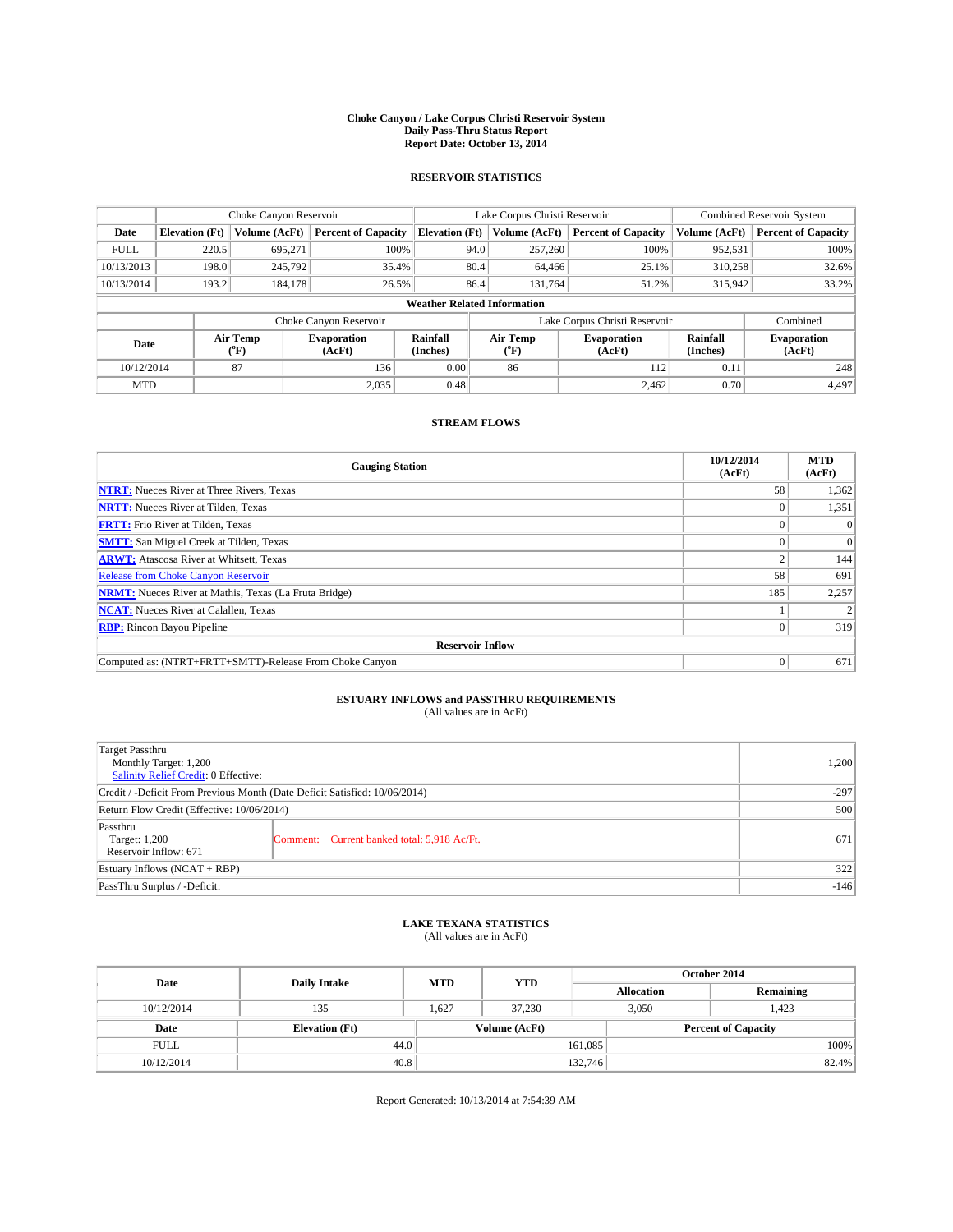#### **Choke Canyon / Lake Corpus Christi Reservoir System Daily Pass-Thru Status Report Report Date: October 14, 2014**

### **RESERVOIR STATISTICS**

|             |                       | Choke Canyon Reservoir |                              |                                    | Lake Corpus Christi Reservoir | Combined Reservoir System    |                      |                              |
|-------------|-----------------------|------------------------|------------------------------|------------------------------------|-------------------------------|------------------------------|----------------------|------------------------------|
| Date        | <b>Elevation</b> (Ft) | Volume (AcFt)          | <b>Percent of Capacity</b>   | <b>Elevation (Ft)</b>              | Volume (AcFt)                 | <b>Percent of Capacity</b>   | Volume (AcFt)        | <b>Percent of Capacity</b>   |
| <b>FULL</b> | 220.5                 | 695.271                | 100%                         | 94.0                               | 257,260                       | 100%                         | 952,531              | 100%                         |
| 10/14/2013  | 198.1                 | 248,032                | 35.7%                        | 80.4                               | 64,381                        | 25.0%                        | 312,413              | 32.8%                        |
| 10/14/2014  | 193.2                 | 184.411                | 26.5%                        | 86.5                               | 132,864                       | 51.6%                        | 317,275              | 33.3%                        |
|             |                       |                        |                              | <b>Weather Related Information</b> |                               |                              |                      |                              |
|             |                       |                        | Choke Canyon Reservoir       |                                    | Lake Corpus Christi Reservoir |                              |                      |                              |
| Date        |                       | Air Temp<br>(°F)       | <b>Evaporation</b><br>(AcFt) | Rainfall<br>(Inches)               | Air Temp<br>(°F)              | <b>Evaporation</b><br>(AcFt) | Rainfall<br>(Inches) | <b>Evaporation</b><br>(AcFt) |
| 10/13/2014  |                       | 84                     | 224                          | 0.00                               | 85                            | 305                          | 0.00                 | 529                          |
| <b>MTD</b>  |                       |                        | 2,259                        | 0.48                               |                               | 2.767                        | 0.70                 | 5,026                        |

### **STREAM FLOWS**

| <b>Gauging Station</b>                                       | 10/13/2014<br>(AcFt) | <b>MTD</b><br>(AcFt) |
|--------------------------------------------------------------|----------------------|----------------------|
| <b>NTRT:</b> Nueces River at Three Rivers, Texas             | 58                   | 1,419                |
| <b>NRTT:</b> Nueces River at Tilden, Texas                   |                      | 1,351                |
| <b>FRTT:</b> Frio River at Tilden, Texas                     |                      | $\Omega$             |
| <b>SMTT:</b> San Miguel Creek at Tilden, Texas               |                      | $\Omega$             |
| <b>ARWT:</b> Atascosa River at Whitsett, Texas               |                      | 145                  |
| <b>Release from Choke Canyon Reservoir</b>                   | 58                   | 748                  |
| <b>NRMT:</b> Nueces River at Mathis, Texas (La Fruta Bridge) | 183                  | 2,440                |
| <b>NCAT:</b> Nueces River at Calallen, Texas                 |                      |                      |
| <b>RBP:</b> Rincon Bayou Pipeline                            | 0                    | 319                  |
| <b>Reservoir Inflow</b>                                      |                      |                      |
| Computed as: (NTRT+FRTT+SMTT)-Release From Choke Canyon      | $\Omega$             | 671                  |

# **ESTUARY INFLOWS and PASSTHRU REQUIREMENTS**<br>(All values are in AcFt)

| <b>Target Passthru</b><br>Monthly Target: 1,200<br>Salinity Relief Credit: 0 Effective: |                                             |     |  |
|-----------------------------------------------------------------------------------------|---------------------------------------------|-----|--|
| Credit / -Deficit From Previous Month (Date Deficit Satisfied: 10/06/2014)              |                                             |     |  |
| Return Flow Credit (Effective: 10/06/2014)                                              |                                             |     |  |
| Passthru<br>Target: 1,200<br>Reservoir Inflow: 671                                      | Comment: Current banked total: 5,918 Ac/Ft. | 671 |  |
| Estuary Inflows (NCAT + RBP)                                                            |                                             |     |  |
| PassThru Surplus / -Deficit:                                                            | $-146$                                      |     |  |

# **LAKE TEXANA STATISTICS** (All values are in AcFt)

| Date        | <b>Daily Intake</b>   | <b>MTD</b> | <b>YTD</b>    | October 2014 |                            |           |       |
|-------------|-----------------------|------------|---------------|--------------|----------------------------|-----------|-------|
|             |                       |            |               |              | <b>Allocation</b>          | Remaining |       |
| 10/13/2014  | 134                   | 1.761      | 37,365        |              | 1,289<br>3,050             |           |       |
| Date        | <b>Elevation</b> (Ft) |            | Volume (AcFt) |              | <b>Percent of Capacity</b> |           |       |
| <b>FULL</b> | 44.0                  |            |               | 161,085      |                            |           | 100%  |
| 10/13/2014  | 40.9                  |            |               | 133,588      |                            |           | 82.9% |

Report Generated: 10/14/2014 at 8:00:34 AM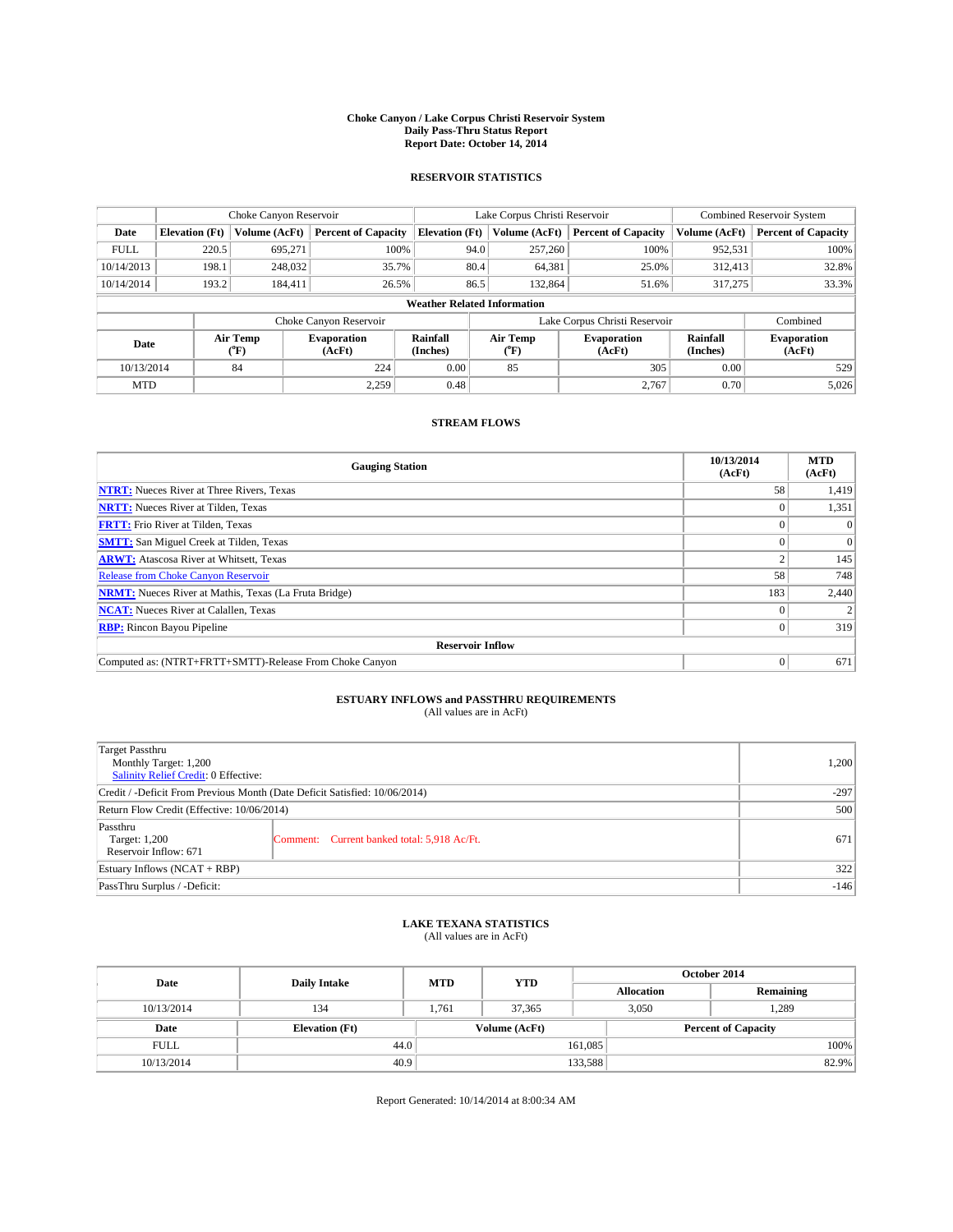#### **Choke Canyon / Lake Corpus Christi Reservoir System Daily Pass-Thru Status Report Report Date: October 15, 2014**

### **RESERVOIR STATISTICS**

|             | Choke Canyon Reservoir             |                  | Lake Corpus Christi Reservoir |                       |                               |               | Combined Reservoir System    |                      |                              |  |
|-------------|------------------------------------|------------------|-------------------------------|-----------------------|-------------------------------|---------------|------------------------------|----------------------|------------------------------|--|
| Date        | <b>Elevation</b> (Ft)              | Volume (AcFt)    | <b>Percent of Capacity</b>    | <b>Elevation (Ft)</b> |                               | Volume (AcFt) | <b>Percent of Capacity</b>   | Volume (AcFt)        | <b>Percent of Capacity</b>   |  |
| <b>FULL</b> | 220.5                              | 695.271          | 100%                          |                       | 94.0                          | 257,260       | 100%                         | 952,531              | 100%                         |  |
| 10/15/2013  | 198.1                              | 248,032          | 35.7%                         |                       | 80.4                          | 64,211        | 25.0%                        | 312,243              | 32.8%                        |  |
| 10/15/2014  | 193.2                              | 184,062          | 26.5%                         |                       | 86.4                          | 132.314       | 51.4%                        | 316,376              | 33.2%                        |  |
|             | <b>Weather Related Information</b> |                  |                               |                       |                               |               |                              |                      |                              |  |
|             |                                    |                  | Choke Canyon Reservoir        |                       | Lake Corpus Christi Reservoir |               |                              |                      | Combined                     |  |
| Date        |                                    | Air Temp<br>(°F) | <b>Evaporation</b><br>(AcFt)  | Rainfall<br>(Inches)  | Air Temp<br>(°F)              |               | <b>Evaporation</b><br>(AcFt) | Rainfall<br>(Inches) | <b>Evaporation</b><br>(AcFt) |  |
| 10/14/2014  |                                    | 82               | 156                           | 0.00                  |                               | 81            | 136                          | 0.00                 | 292                          |  |
| <b>MTD</b>  |                                    |                  | 2.415                         | 0.48                  |                               |               | 2,903                        | 0.70                 | 5,318                        |  |

### **STREAM FLOWS**

| <b>Gauging Station</b>                                       | 10/14/2014<br>(AcFt) | <b>MTD</b><br>(AcFt) |
|--------------------------------------------------------------|----------------------|----------------------|
| <b>NTRT:</b> Nueces River at Three Rivers, Texas             | 54                   | 1,473                |
| <b>NRTT:</b> Nueces River at Tilden, Texas                   | $\theta$             | 1,351                |
| <b>FRTT:</b> Frio River at Tilden, Texas                     |                      | $\Omega$             |
| <b>SMTT:</b> San Miguel Creek at Tilden, Texas               | $\theta$             | $\overline{0}$       |
| <b>ARWT:</b> Atascosa River at Whitsett, Texas               |                      | 146                  |
| <b>Release from Choke Canyon Reservoir</b>                   | 58                   | 806                  |
| <b>NRMT:</b> Nueces River at Mathis, Texas (La Fruta Bridge) | 185                  | 2,624                |
| <b>NCAT:</b> Nueces River at Calallen, Texas                 | $\mathbf Q$          | 12                   |
| <b>RBP:</b> Rincon Bayou Pipeline                            | $\Omega$             | 319                  |
| <b>Reservoir Inflow</b>                                      |                      |                      |
| Computed as: NRTT+FRTT+SMTT+ARWT                             |                      | 672                  |

# **ESTUARY INFLOWS and PASSTHRU REQUIREMENTS**<br>(All values are in AcFt)

| Target Passthru<br>Monthly Target: 1,200<br>Salinity Relief Credit: 0 Effective: |                                             | 1,200 |  |  |
|----------------------------------------------------------------------------------|---------------------------------------------|-------|--|--|
| Credit / -Deficit From Previous Month (Date Deficit Satisfied: 10/06/2014)       |                                             |       |  |  |
| Return Flow Credit (Effective: 10/06/2014)                                       |                                             |       |  |  |
| Passthru<br>Target: 1,200<br>Reservoir Inflow: 672                               | Comment: Current banked total: 5,918 Ac/Ft. | 672   |  |  |
| Estuary Inflows $(NCAT + RBP)$                                                   |                                             |       |  |  |
| PassThru Surplus / -Deficit:                                                     |                                             |       |  |  |

## **LAKE TEXANA STATISTICS** (All values are in AcFt)

| Date        | <b>Daily Intake</b>   | <b>MTD</b> | <b>YTD</b>    | October 2014 |                            |           |       |
|-------------|-----------------------|------------|---------------|--------------|----------------------------|-----------|-------|
|             |                       |            |               |              | <b>Allocation</b>          | Remaining |       |
| 10/14/2014  | 134                   | 1.895      | 37.499        |              | 3,050<br>1,155             |           |       |
| Date        | <b>Elevation</b> (Ft) |            | Volume (AcFt) |              | <b>Percent of Capacity</b> |           |       |
| <b>FULL</b> | 44.0                  |            |               | 161,085      |                            |           | 100%  |
| 10/14/2014  | 40.8                  |            |               | 132,746      |                            |           | 82.4% |

Report Generated: 10/15/2014 at 8:02:09 AM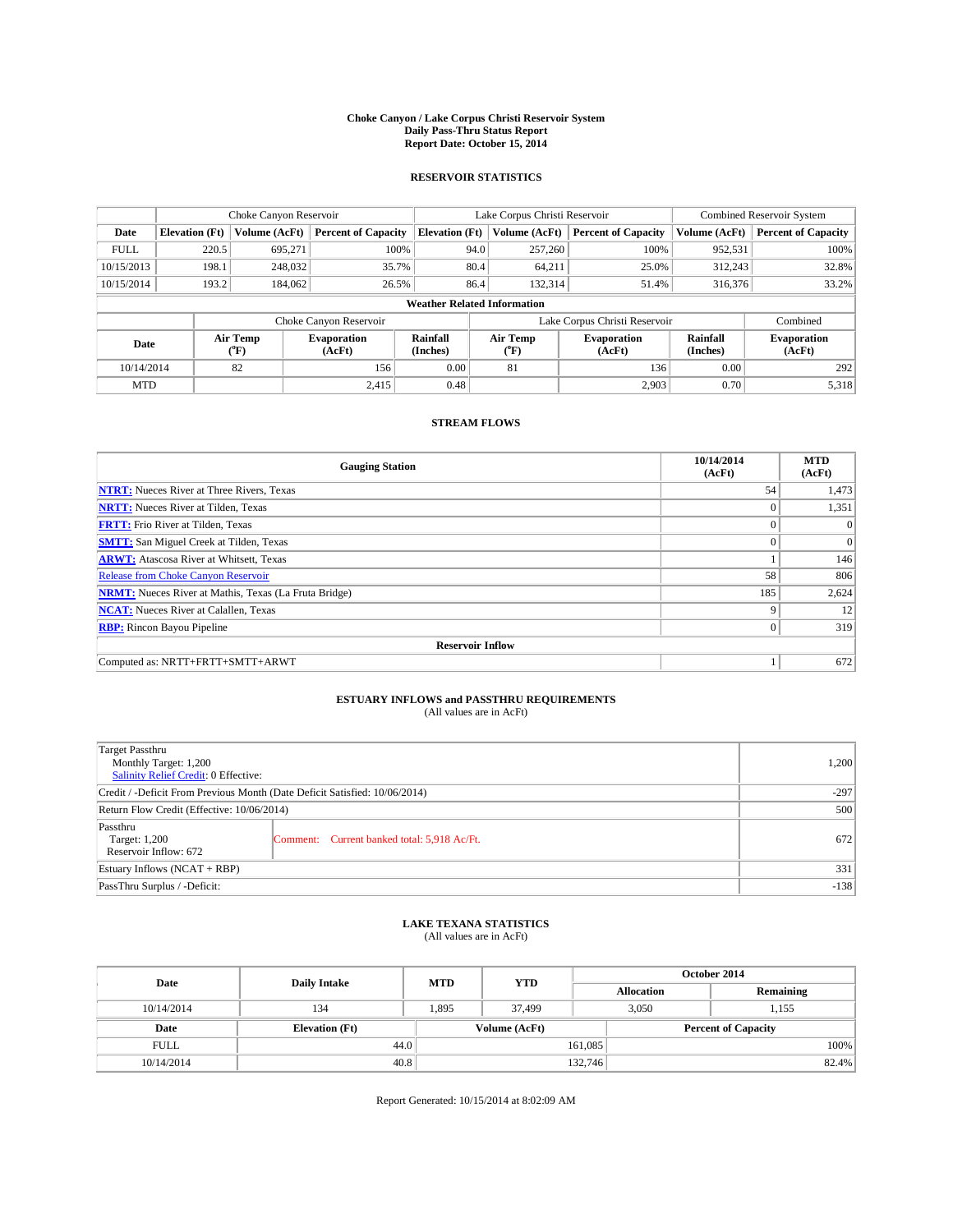#### **Choke Canyon / Lake Corpus Christi Reservoir System Daily Pass-Thru Status Report Report Date: October 16, 2014**

### **RESERVOIR STATISTICS**

|             |                                    | Choke Canyon Reservoir |                              |                       | Lake Corpus Christi Reservoir | <b>Combined Reservoir System</b> |                      |                              |  |
|-------------|------------------------------------|------------------------|------------------------------|-----------------------|-------------------------------|----------------------------------|----------------------|------------------------------|--|
| Date        | <b>Elevation</b> (Ft)              | Volume (AcFt)          | <b>Percent of Capacity</b>   | <b>Elevation (Ft)</b> | Volume (AcFt)                 | <b>Percent of Capacity</b>       | Volume (AcFt)        | <b>Percent of Capacity</b>   |  |
| <b>FULL</b> | 220.5                              | 695,271                | 100%                         | 94.0                  | 257,260                       | 100%                             | 952,531              | 100%                         |  |
| 10/16/2013  | 198.0                              | 246,772                | 35.5%                        | 80.4                  | 64,466                        | 25.1%                            | 311,238              | 32.7%                        |  |
| 10/16/2014  | 193.1                              | 183,596                | 26.4%                        | 86.4                  | 131.627                       | 51.2%                            | 315,223              | 33.1%                        |  |
|             | <b>Weather Related Information</b> |                        |                              |                       |                               |                                  |                      |                              |  |
|             |                                    |                        | Choke Canyon Reservoir       |                       |                               | Lake Corpus Christi Reservoir    |                      | Combined                     |  |
| Date        |                                    | Air Temp<br>(°F)       | <b>Evaporation</b><br>(AcFt) | Rainfall<br>(Inches)  | Air Temp<br>(°F)              | <b>Evaporation</b><br>(AcFt)     | Rainfall<br>(Inches) | <b>Evaporation</b><br>(AcFt) |  |
| 10/15/2014  |                                    | 86                     | 162                          | 0.00                  | 87                            | 232                              | 0.00                 | 394                          |  |
| <b>MTD</b>  |                                    |                        | 2,577                        | 0.48                  |                               | 3,135                            | 0.70                 | 5,712                        |  |

### **STREAM FLOWS**

| <b>Gauging Station</b>                                       | 10/15/2014<br>(AcFt) | <b>MTD</b><br>(AcFt) |  |  |  |  |
|--------------------------------------------------------------|----------------------|----------------------|--|--|--|--|
| <b>NTRT:</b> Nueces River at Three Rivers, Texas             | 52                   | 1,524                |  |  |  |  |
| <b>NRTT:</b> Nueces River at Tilden, Texas                   | $\theta$             | 1,351                |  |  |  |  |
| <b>FRTT:</b> Frio River at Tilden, Texas                     |                      | $\Omega$             |  |  |  |  |
| <b>SMTT:</b> San Miguel Creek at Tilden, Texas               | $\theta$             | $\overline{0}$       |  |  |  |  |
| <b>ARWT:</b> Atascosa River at Whitsett, Texas               | $\theta$             | 147                  |  |  |  |  |
| <b>Release from Choke Canyon Reservoir</b>                   | 58                   | 863                  |  |  |  |  |
| <b>NRMT:</b> Nueces River at Mathis, Texas (La Fruta Bridge) | 187                  | 2,811                |  |  |  |  |
| <b>NCAT:</b> Nueces River at Calallen, Texas                 | 13                   | 25                   |  |  |  |  |
| <b>RBP:</b> Rincon Bayou Pipeline                            | $\Omega$             | 319                  |  |  |  |  |
| <b>Reservoir Inflow</b>                                      |                      |                      |  |  |  |  |
| Computed as: NRTT+FRTT+SMTT+ARWT                             | $\Omega$             | 672                  |  |  |  |  |

# **ESTUARY INFLOWS and PASSTHRU REQUIREMENTS**<br>(All values are in AcFt)

| Target Passthru<br>Monthly Target: 1,200<br>Salinity Relief Credit: 0 Effective: | 1,200                                       |     |
|----------------------------------------------------------------------------------|---------------------------------------------|-----|
| Credit / -Deficit From Previous Month (Date Deficit Satisfied: 10/06/2014)       | $-297$                                      |     |
| Return Flow Credit (Effective: 10/06/2014)                                       | 500                                         |     |
| Passthru<br>Target: 1,200<br>Reservoir Inflow: 672                               | Comment: Current banked total: 5,918 Ac/Ft. | 672 |
| Estuary Inflows (NCAT + RBP)                                                     | 344                                         |     |
| PassThru Surplus / -Deficit:                                                     | $-125$                                      |     |

# **LAKE TEXANA STATISTICS** (All values are in AcFt)

| Date        | <b>Daily Intake</b>   | <b>MTD</b> | <b>YTD</b>    | October 2014      |                            |           |  |
|-------------|-----------------------|------------|---------------|-------------------|----------------------------|-----------|--|
|             |                       |            |               | <b>Allocation</b> |                            | Remaining |  |
| 10/15/2014  | 134                   | 2,029      | 37.633        |                   | 3,050<br>1,021             |           |  |
| Date        | <b>Elevation</b> (Ft) |            | Volume (AcFt) |                   | <b>Percent of Capacity</b> |           |  |
| <b>FULL</b> | 44.0                  |            |               | 161,085           |                            | 100%      |  |
| 10/15/2014  | 40.7                  |            |               | 131,905           |                            | 81.9%     |  |

Report Generated: 10/16/2014 at 7:55:51 AM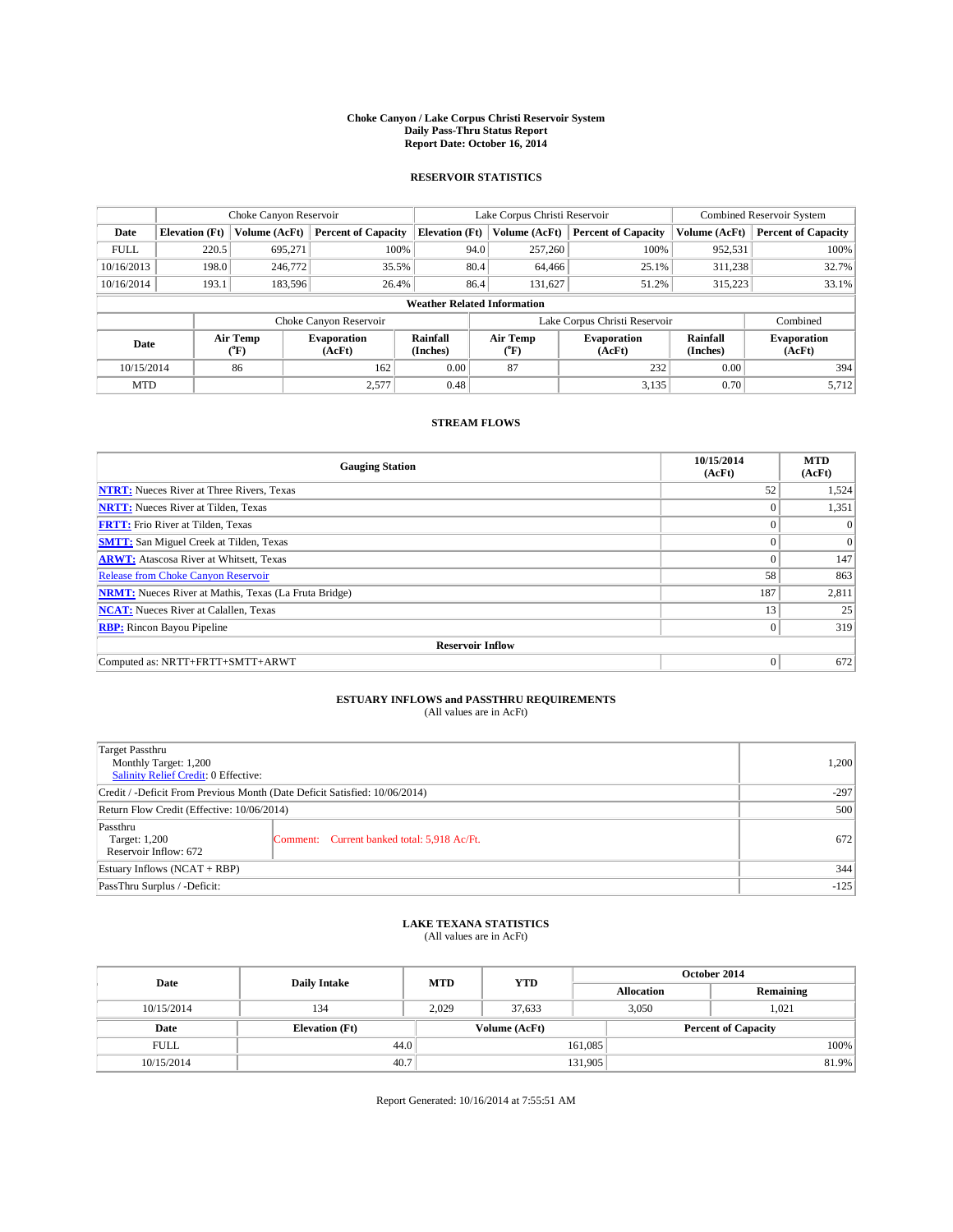#### **Choke Canyon / Lake Corpus Christi Reservoir System Daily Pass-Thru Status Report Report Date: October 17, 2014**

### **RESERVOIR STATISTICS**

|             |                       | Choke Canyon Reservoir |                              |                                    | Lake Corpus Christi Reservoir | Combined Reservoir System     |                      |                              |
|-------------|-----------------------|------------------------|------------------------------|------------------------------------|-------------------------------|-------------------------------|----------------------|------------------------------|
| Date        | <b>Elevation</b> (Ft) | Volume (AcFt)          | <b>Percent of Capacity</b>   | <b>Elevation (Ft)</b>              | Volume (AcFt)                 | <b>Percent of Capacity</b>    | Volume (AcFt)        | <b>Percent of Capacity</b>   |
| <b>FULL</b> | 220.5                 | 695.271                | 100%                         | 94.0                               | 257,260                       | 100%                          | 952,531              | 100%                         |
| 10/17/2013  | 198.1                 | 248,032                | 35.7%                        | 80.4                               | 64,466                        | 25.1%                         | 312,498              | 32.8%                        |
| 10/17/2014  | 193.2                 | 184,062                | 26.5%                        | 86.4                               | 131.216                       | 51.0%                         | 315,278              | 33.1%                        |
|             |                       |                        |                              | <b>Weather Related Information</b> |                               |                               |                      |                              |
|             |                       |                        | Choke Canyon Reservoir       |                                    |                               | Lake Corpus Christi Reservoir |                      | Combined                     |
| Date        |                       | Air Temp<br>(°F)       | <b>Evaporation</b><br>(AcFt) | Rainfall<br>(Inches)               | Air Temp<br>(°F)              | <b>Evaporation</b><br>(AcFt)  | Rainfall<br>(Inches) | <b>Evaporation</b><br>(AcFt) |
| 10/16/2014  |                       | 87                     | 183                          | 0.00                               | 86                            | 263                           | 0.00                 | 446                          |
| <b>MTD</b>  |                       |                        | 2.760                        | 0.48                               | 3,398                         |                               | 0.70                 | 6,158                        |

### **STREAM FLOWS**

| <b>Gauging Station</b>                                       | 10/16/2014<br>(AcFt) | <b>MTD</b><br>(AcFt) |  |  |  |  |
|--------------------------------------------------------------|----------------------|----------------------|--|--|--|--|
| <b>NTRT:</b> Nueces River at Three Rivers, Texas             | 52                   | 1,576                |  |  |  |  |
| <b>NRTT:</b> Nueces River at Tilden, Texas                   | $\theta$             | 1,351                |  |  |  |  |
| <b>FRTT:</b> Frio River at Tilden, Texas                     |                      | $\Omega$             |  |  |  |  |
| <b>SMTT:</b> San Miguel Creek at Tilden, Texas               | $\theta$             | $\Omega$             |  |  |  |  |
| <b>ARWT:</b> Atascosa River at Whitsett, Texas               | $\theta$             | 147                  |  |  |  |  |
| <b>Release from Choke Canyon Reservoir</b>                   | 58                   | 921                  |  |  |  |  |
| <b>NRMT:</b> Nueces River at Mathis, Texas (La Fruta Bridge) | 185                  | 2,995                |  |  |  |  |
| <b>NCAT:</b> Nueces River at Calallen, Texas                 | 13                   | 38                   |  |  |  |  |
| <b>RBP:</b> Rincon Bayou Pipeline                            | $\mathbf{0}$         | 319                  |  |  |  |  |
| <b>Reservoir Inflow</b>                                      |                      |                      |  |  |  |  |
| Computed as: NRTT+FRTT+SMTT+ARWT                             | $\Omega$             | 673                  |  |  |  |  |

# **ESTUARY INFLOWS and PASSTHRU REQUIREMENTS**<br>(All values are in AcFt)

| <b>Target Passthru</b><br>Monthly Target: 1,200<br>Salinity Relief Credit: 0 Effective: |                                             | 1,200 |
|-----------------------------------------------------------------------------------------|---------------------------------------------|-------|
| Credit / -Deficit From Previous Month (Date Deficit Satisfied: 10/06/2014)              | $-297$                                      |       |
| Return Flow Credit (Effective: 10/06/2014)                                              | 500                                         |       |
| Passthru<br>Target: 1,200<br>Reservoir Inflow: 673                                      | Comment: Current banked total: 5,918 Ac/Ft. | 673   |
| Estuary Inflows (NCAT + RBP)                                                            | 357                                         |       |
| PassThru Surplus / -Deficit:                                                            | $-112$                                      |       |

# **LAKE TEXANA STATISTICS** (All values are in AcFt)

| Date        | <b>Daily Intake</b>   | <b>MTD</b> | <b>YTD</b>    | October 2014      |                            |           |       |
|-------------|-----------------------|------------|---------------|-------------------|----------------------------|-----------|-------|
|             |                       |            |               | <b>Allocation</b> |                            | Remaining |       |
| 10/16/2014  | 134                   | 2,163      | 37,766        |                   | 887<br>3,050               |           |       |
| Date        | <b>Elevation</b> (Ft) |            | Volume (AcFt) |                   | <b>Percent of Capacity</b> |           |       |
| <b>FULL</b> | 44.0                  |            |               | 161,085           |                            |           | 100%  |
| 10/16/2014  | 40.7                  |            |               | 131,905           |                            |           | 81.9% |

Report Generated: 10/17/2014 at 9:14:04 AM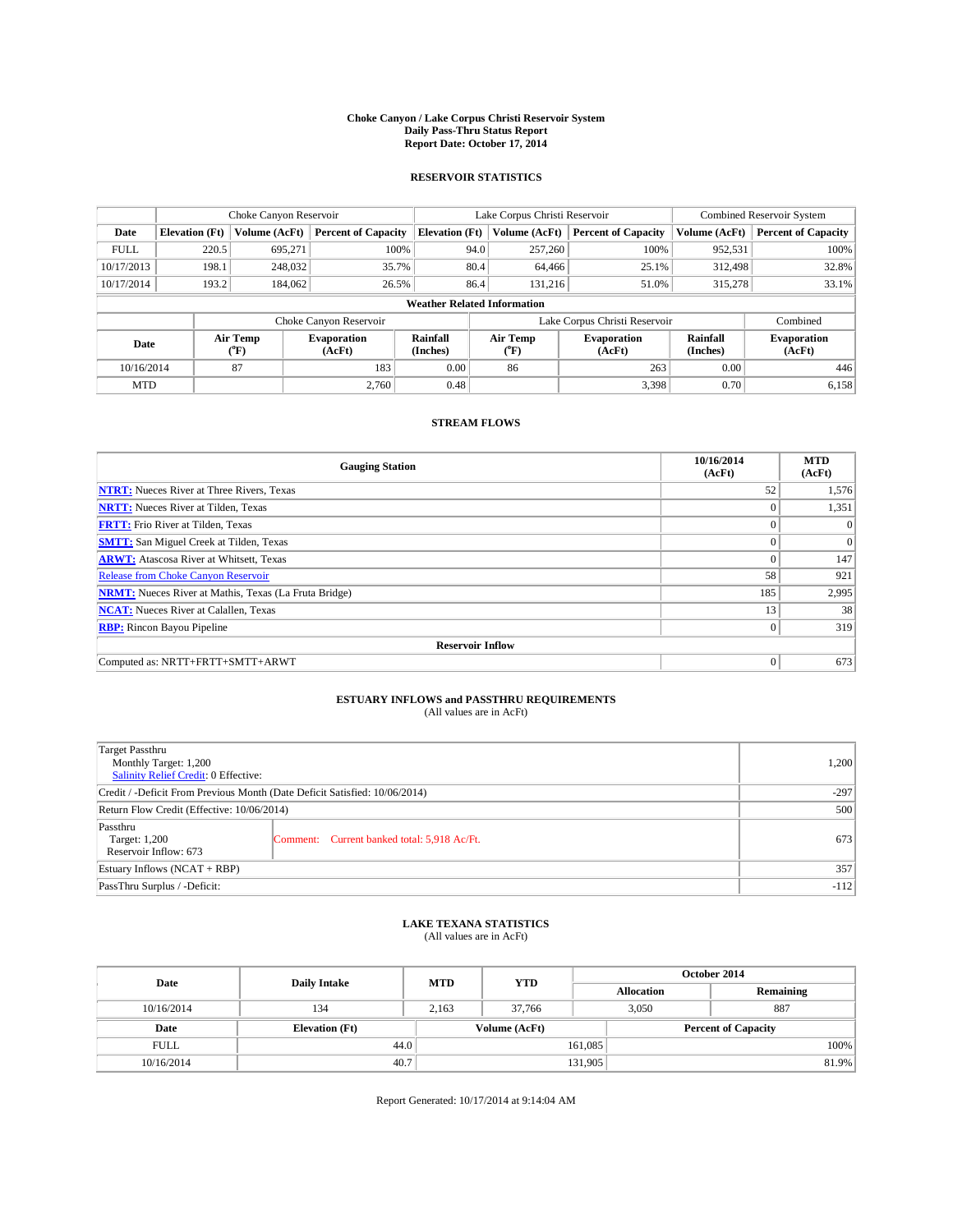#### **Choke Canyon / Lake Corpus Christi Reservoir System Daily Pass-Thru Status Report Report Date: October 18, 2014**

### **RESERVOIR STATISTICS**

|             |                                    | Choke Canyon Reservoir |                              |                       | Lake Corpus Christi Reservoir | <b>Combined Reservoir System</b> |               |                              |  |
|-------------|------------------------------------|------------------------|------------------------------|-----------------------|-------------------------------|----------------------------------|---------------|------------------------------|--|
| Date        | <b>Elevation</b> (Ft)              | Volume (AcFt)          | <b>Percent of Capacity</b>   | <b>Elevation (Ft)</b> | Volume (AcFt)                 | <b>Percent of Capacity</b>       | Volume (AcFt) | <b>Percent of Capacity</b>   |  |
| <b>FULL</b> | 220.5                              | 695,271                | 100%                         | 94.0                  | 257,260                       | 100%                             | 952,531       | 100%                         |  |
| 10/18/2013  | 198.3                              | 250,436                | 36.0%                        | 80.5                  | 65,324                        | 25.4%                            | 315,760       | 33.1%                        |  |
| 10/18/2014  | 193.1                              | 183,829                | 26.4%                        | 86.4                  | 131,080                       | 51.0%                            | 314,909       | 33.1%                        |  |
|             | <b>Weather Related Information</b> |                        |                              |                       |                               |                                  |               |                              |  |
|             |                                    |                        | Choke Canyon Reservoir       |                       |                               | Lake Corpus Christi Reservoir    |               | Combined                     |  |
| Date        |                                    | Air Temp<br>(°F)       | <b>Evaporation</b><br>(AcFt) | Rainfall<br>(Inches)  | Air Temp<br>(°F)              | <b>Evaporation</b><br>(AcFt)     |               | <b>Evaporation</b><br>(AcFt) |  |
| 10/17/2014  |                                    | 88                     | 163                          | 0.00                  | 87                            | 183                              | 0.00          | 346                          |  |
|             | 2.923<br><b>MTD</b>                |                        | 0.48                         |                       | 3,581                         | 0.70                             | 6,504         |                              |  |

### **STREAM FLOWS**

| <b>Gauging Station</b>                                       | 10/17/2014<br>(AcFt) | <b>MTD</b><br>(AcFt) |  |  |  |  |
|--------------------------------------------------------------|----------------------|----------------------|--|--|--|--|
| <b>NTRT:</b> Nueces River at Three Rivers, Texas             | 52                   | 1,628                |  |  |  |  |
| <b>NRTT:</b> Nueces River at Tilden, Texas                   | $\theta$             | 1,351                |  |  |  |  |
| <b>FRTT:</b> Frio River at Tilden, Texas                     |                      | $\Omega$             |  |  |  |  |
| <b>SMTT:</b> San Miguel Creek at Tilden, Texas               |                      | $\Omega$             |  |  |  |  |
| <b>ARWT:</b> Atascosa River at Whitsett, Texas               | $\Omega$             | 147                  |  |  |  |  |
| Release from Choke Canyon Reservoir                          | 58                   | 979                  |  |  |  |  |
| <b>NRMT:</b> Nueces River at Mathis, Texas (La Fruta Bridge) | 161                  | 3,156                |  |  |  |  |
| <b>NCAT:</b> Nueces River at Calallen, Texas                 | ◠                    | 40                   |  |  |  |  |
| <b>RBP:</b> Rincon Bayou Pipeline                            | 35                   | 354                  |  |  |  |  |
| <b>Reservoir Inflow</b>                                      |                      |                      |  |  |  |  |
| Computed as: NRTT+FRTT+SMTT+ARWT                             | $\theta$             | 673                  |  |  |  |  |

# **ESTUARY INFLOWS and PASSTHRU REQUIREMENTS**<br>(All values are in AcFt)

| Target Passthru<br>Monthly Target: 1,200<br>Salinity Relief Credit: 0 Effective: | 1,200                                       |     |
|----------------------------------------------------------------------------------|---------------------------------------------|-----|
| Credit / -Deficit From Previous Month (Date Deficit Satisfied: 10/06/2014)       | $-297$                                      |     |
| Return Flow Credit (Effective: 10/06/2014)                                       | 500                                         |     |
| Passthru<br>Target: 1,200<br>Reservoir Inflow: 673                               | Comment: Current banked total: 5,918 Ac/Ft. | 673 |
| Estuary Inflows (NCAT + RBP)                                                     | 394                                         |     |
| PassThru Surplus / -Deficit:                                                     | $-75$                                       |     |

## **LAKE TEXANA STATISTICS** (All values are in AcFt)

| Date        | <b>Daily Intake</b>   | <b>MTD</b> | <b>YTD</b>    | October 2014      |                            |           |  |
|-------------|-----------------------|------------|---------------|-------------------|----------------------------|-----------|--|
|             |                       |            |               | <b>Allocation</b> |                            | Remaining |  |
| 10/17/2014  | 134                   | 2,297      | 37,900        |                   | 3,050<br>753               |           |  |
| Date        | <b>Elevation</b> (Ft) |            | Volume (AcFt) |                   | <b>Percent of Capacity</b> |           |  |
| <b>FULL</b> | 44.0                  |            |               | 161,085           |                            | 100%      |  |
| 10/17/2014  | 40.7                  |            |               | 131,905           |                            | 81.9%     |  |

Report Generated: 10/18/2014 at 7:48:58 AM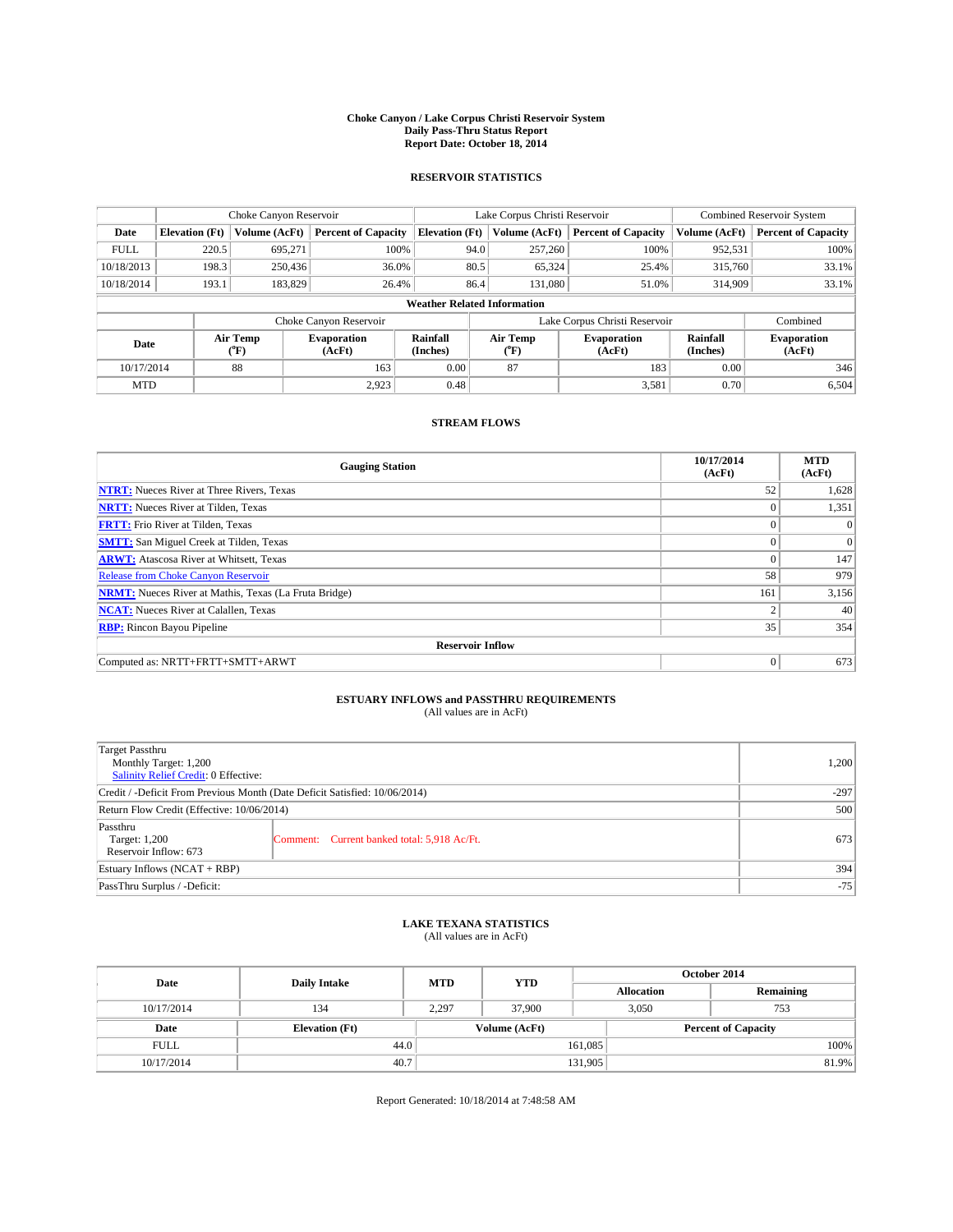#### **Choke Canyon / Lake Corpus Christi Reservoir System Daily Pass-Thru Status Report Report Date: October 19, 2014**

### **RESERVOIR STATISTICS**

|             |                       | Choke Canyon Reservoir |                              |                                    | Lake Corpus Christi Reservoir | <b>Combined Reservoir System</b> |               |                              |
|-------------|-----------------------|------------------------|------------------------------|------------------------------------|-------------------------------|----------------------------------|---------------|------------------------------|
| Date        | <b>Elevation</b> (Ft) | Volume (AcFt)          | <b>Percent of Capacity</b>   | <b>Elevation (Ft)</b>              | Volume (AcFt)                 | <b>Percent of Capacity</b>       | Volume (AcFt) | <b>Percent of Capacity</b>   |
| <b>FULL</b> | 220.5                 | 695,271                | 100%                         | 94.0                               | 257,260                       | 100%                             | 952,531       | 100%                         |
| 10/19/2013  | 198.4                 | 251,718                | 36.2%                        | 80.8                               | 67,948                        | 26.4%                            | 319,666       | 33.6%                        |
| 10/19/2014  | 193.1                 | 183,596                | 26.4%                        | 86.4                               | 131.353                       | 51.1%                            | 314,949       | 33.1%                        |
|             |                       |                        |                              | <b>Weather Related Information</b> |                               |                                  |               |                              |
|             |                       |                        | Choke Canyon Reservoir       |                                    | Lake Corpus Christi Reservoir |                                  | Combined      |                              |
| Date        |                       | Air Temp<br>(°F)       | <b>Evaporation</b><br>(AcFt) | Rainfall<br>(Inches)               | Air Temp<br>(°F)              | <b>Evaporation</b><br>(AcFt)     |               | <b>Evaporation</b><br>(AcFt) |
| 10/18/2014  |                       | 88                     | 129                          | 0.00                               | 86                            | 152                              | 0.11          | 281                          |
| <b>MTD</b>  |                       |                        | 3.052                        | 0.48                               |                               | 3,733                            | 0.81          | 6,785                        |

### **STREAM FLOWS**

| <b>Gauging Station</b>                                       | 10/18/2014<br>(AcFt) | <b>MTD</b><br>(AcFt) |
|--------------------------------------------------------------|----------------------|----------------------|
| <b>NTRT:</b> Nueces River at Three Rivers, Texas             | 3                    | 1,631                |
| <b>NRTT:</b> Nueces River at Tilden, Texas                   |                      | 1,351                |
| <b>FRTT:</b> Frio River at Tilden, Texas                     |                      | $\Omega$             |
| <b>SMTT:</b> San Miguel Creek at Tilden, Texas               |                      | $\Omega$             |
| <b>ARWT:</b> Atascosa River at Whitsett, Texas               | $\Omega$             | 147                  |
| Release from Choke Canyon Reservoir                          | 58                   | 1,036                |
| <b>NRMT:</b> Nueces River at Mathis, Texas (La Fruta Bridge) | 157                  | 3,313                |
| <b>NCAT:</b> Nueces River at Calallen, Texas                 |                      | 41                   |
| <b>RBP:</b> Rincon Bayou Pipeline                            | $\Omega$             | 354                  |
| <b>Reservoir Inflow</b>                                      |                      |                      |
| Computed as: NRTT+FRTT+SMTT+ARWT                             | $\theta$             | 673                  |

# **ESTUARY INFLOWS and PASSTHRU REQUIREMENTS**<br>(All values are in AcFt)

| Target Passthru<br>Monthly Target: 1,200<br>Salinity Relief Credit: 0 Effective: |                                             | 1,200 |  |  |
|----------------------------------------------------------------------------------|---------------------------------------------|-------|--|--|
| Credit / -Deficit From Previous Month (Date Deficit Satisfied: 10/06/2014)       |                                             |       |  |  |
| Return Flow Credit (Effective: 10/06/2014)                                       |                                             |       |  |  |
| Passthru<br>Target: 1,200<br>Reservoir Inflow: 673                               | Comment: Current banked total: 5,918 Ac/Ft. | 673   |  |  |
| Estuary Inflows (NCAT + RBP)                                                     | 395                                         |       |  |  |
| PassThru Surplus / -Deficit:                                                     | $-74$                                       |       |  |  |

## **LAKE TEXANA STATISTICS** (All values are in AcFt)

| Date        | <b>Daily Intake</b>   | <b>MTD</b> | <b>YTD</b>    | October 2014      |                            |           |  |
|-------------|-----------------------|------------|---------------|-------------------|----------------------------|-----------|--|
|             |                       |            |               | <b>Allocation</b> |                            | Remaining |  |
| 10/18/2014  | 133                   | 2,430      | 38,033        |                   | 3,050<br>620               |           |  |
| Date        | <b>Elevation</b> (Ft) |            | Volume (AcFt) |                   | <b>Percent of Capacity</b> |           |  |
| <b>FULL</b> | 44.0                  |            |               | 161,085           |                            | 100%      |  |
| 10/18/2014  | 40.7                  |            |               | 131,905           |                            | 81.9%     |  |

Report Generated: 10/19/2014 at 7:43:10 AM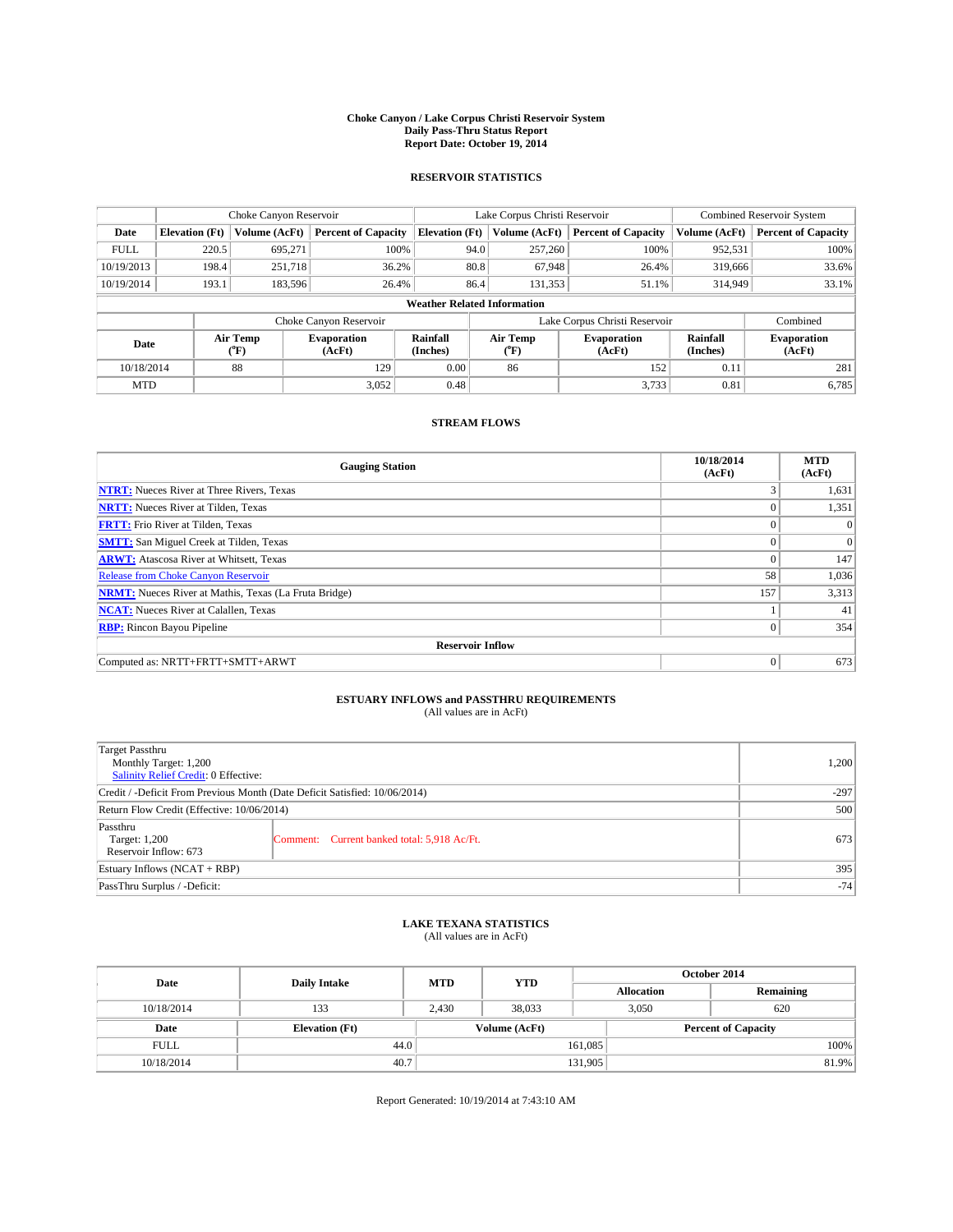#### **Choke Canyon / Lake Corpus Christi Reservoir System Daily Pass-Thru Status Report Report Date: October 20, 2014**

### **RESERVOIR STATISTICS**

|             |                       | Choke Canyon Reservoir |                              |                                    | Lake Corpus Christi Reservoir | <b>Combined Reservoir System</b> |                      |                              |
|-------------|-----------------------|------------------------|------------------------------|------------------------------------|-------------------------------|----------------------------------|----------------------|------------------------------|
| Date        | <b>Elevation</b> (Ft) | Volume (AcFt)          | <b>Percent of Capacity</b>   | <b>Elevation (Ft)</b>              | Volume (AcFt)                 | <b>Percent of Capacity</b>       | Volume (AcFt)        | <b>Percent of Capacity</b>   |
| <b>FULL</b> | 220.5                 | 695,271                | 100%                         | 94.0                               | 257,260                       | 100%                             | 952,531              | 100%                         |
| 10/20/2013  | 198.5                 | 253,306                | 36.4%                        | 81.2                               | 71,397                        | 27.8%                            | 324,703              | 34.1%                        |
| 10/20/2014  | 193.1                 | 183,248                | 26.4%                        | 86.4                               | 131,080                       | 51.0%                            | 314,328              | 33.0%                        |
|             |                       |                        |                              | <b>Weather Related Information</b> |                               |                                  |                      |                              |
|             |                       |                        | Choke Canyon Reservoir       |                                    | Lake Corpus Christi Reservoir |                                  | Combined             |                              |
| Date        |                       | Air Temp<br>(°F)       | <b>Evaporation</b><br>(AcFt) | Rainfall<br>(Inches)               | Air Temp<br>(°F)              | <b>Evaporation</b><br>(AcFt)     | Rainfall<br>(Inches) | <b>Evaporation</b><br>(AcFt) |
| 10/19/2014  |                       | 84                     | 203                          | 0.00                               | 85                            | 199                              | 0.00                 | 402                          |
| <b>MTD</b>  |                       |                        | 3.255                        | 0.48                               |                               | 3,932                            | 0.81                 | 7,187                        |

### **STREAM FLOWS**

| <b>Gauging Station</b>                                       | 10/19/2014<br>(AcFt) | <b>MTD</b><br>(AcFt) |
|--------------------------------------------------------------|----------------------|----------------------|
| <b>NTRT:</b> Nueces River at Three Rivers, Texas             | 50                   | 1,680                |
| <b>NRTT:</b> Nueces River at Tilden, Texas                   | $\theta$             | 1,351                |
| <b>FRTT:</b> Frio River at Tilden, Texas                     |                      | $\Omega$             |
| <b>SMTT:</b> San Miguel Creek at Tilden, Texas               | $\theta$             | $\Omega$             |
| <b>ARWT:</b> Atascosa River at Whitsett, Texas               | $\Omega$             | 147                  |
| <b>Release from Choke Canyon Reservoir</b>                   | 58                   | 1,094                |
| <b>NRMT:</b> Nueces River at Mathis, Texas (La Fruta Bridge) | 155                  | 3,468                |
| <b>NCAT:</b> Nueces River at Calallen, Texas                 | 30                   | 71                   |
| <b>RBP:</b> Rincon Bayou Pipeline                            | $\mathbf{0}$         | 354                  |
| <b>Reservoir Inflow</b>                                      |                      |                      |
| Computed as: NRTT+FRTT+SMTT+ARWT                             | $\Omega$             | 673                  |

# **ESTUARY INFLOWS and PASSTHRU REQUIREMENTS**<br>(All values are in AcFt)

| Target Passthru<br>Monthly Target: 1,200<br>Salinity Relief Credit: 0 Effective: |                                             | 1,200 |  |  |
|----------------------------------------------------------------------------------|---------------------------------------------|-------|--|--|
| Credit / -Deficit From Previous Month (Date Deficit Satisfied: 10/06/2014)       |                                             |       |  |  |
| Return Flow Credit (Effective: 10/06/2014)                                       |                                             |       |  |  |
| Passthru<br>Target: 1,200<br>Reservoir Inflow: 673                               | Comment: Current banked total: 5,918 Ac/Ft. | 673   |  |  |
| Estuary Inflows (NCAT + RBP)                                                     |                                             |       |  |  |
| PassThru Surplus / -Deficit:                                                     | $-45$                                       |       |  |  |

# **LAKE TEXANA STATISTICS** (All values are in AcFt)

| Date        | <b>Daily Intake</b>   | <b>MTD</b> | <b>YTD</b>    | October 2014      |                            |           |  |
|-------------|-----------------------|------------|---------------|-------------------|----------------------------|-----------|--|
|             |                       |            |               | <b>Allocation</b> |                            | Remaining |  |
| 10/19/2014  | 133                   | 2,563      | 38,167        |                   | 3,050<br>487               |           |  |
| Date        | <b>Elevation</b> (Ft) |            | Volume (AcFt) |                   | <b>Percent of Capacity</b> |           |  |
| <b>FULL</b> | 44.0                  |            |               | 161,085           |                            | 100%      |  |
| 10/19/2014  | 40.6                  |            |               | 131,068           |                            | 81.4%     |  |

Report Generated: 10/20/2014 at 8:38:09 AM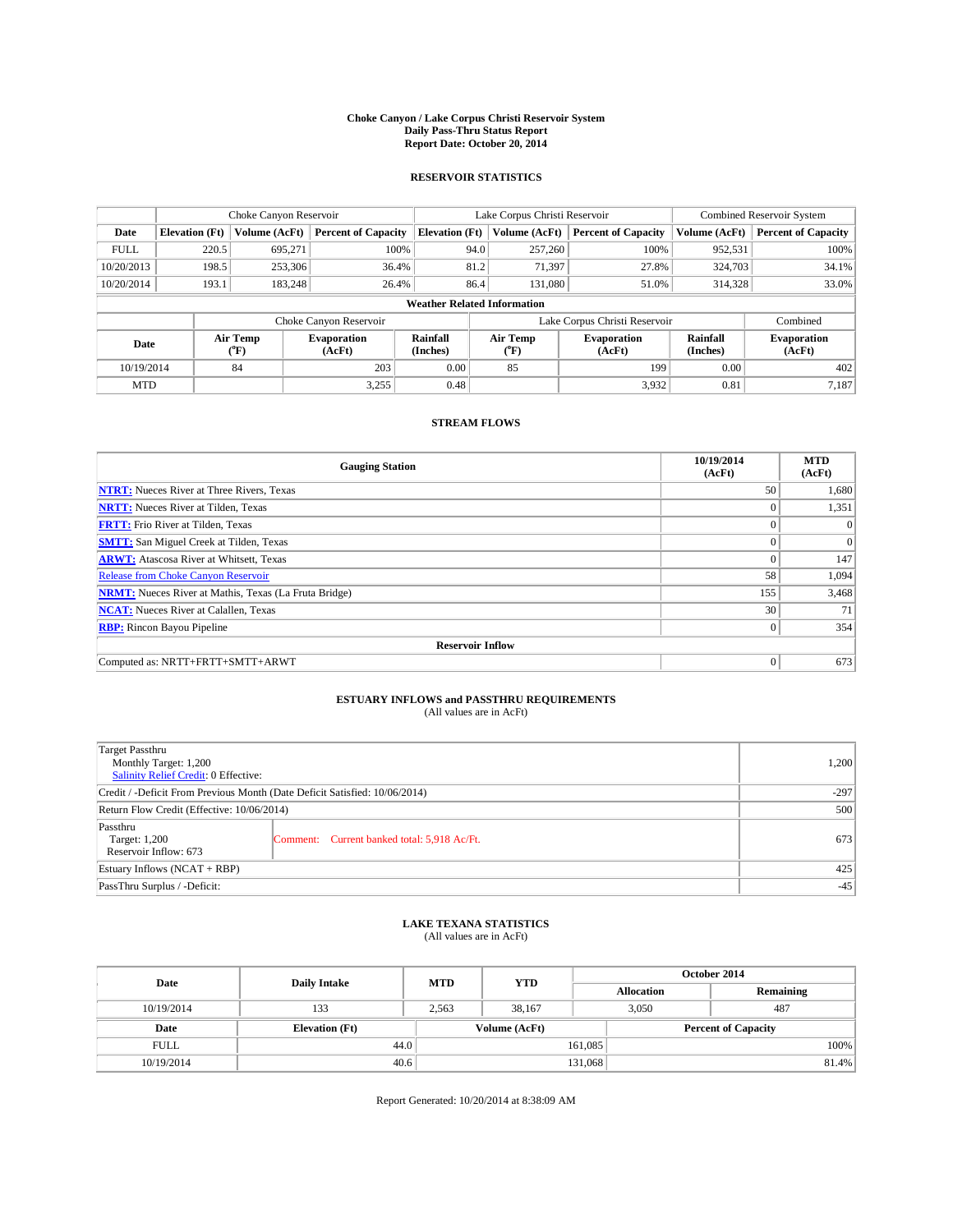#### **Choke Canyon / Lake Corpus Christi Reservoir System Daily Pass-Thru Status Report Report Date: October 21, 2014**

### **RESERVOIR STATISTICS**

|             |                       | Choke Canyon Reservoir |                              |                                    | Lake Corpus Christi Reservoir | Combined Reservoir System    |               |                              |
|-------------|-----------------------|------------------------|------------------------------|------------------------------------|-------------------------------|------------------------------|---------------|------------------------------|
| Date        | <b>Elevation</b> (Ft) | Volume (AcFt)          | <b>Percent of Capacity</b>   | <b>Elevation (Ft)</b>              | Volume (AcFt)                 | <b>Percent of Capacity</b>   | Volume (AcFt) | <b>Percent of Capacity</b>   |
| <b>FULL</b> | 220.5                 | 695.271                | 100%                         | 94.0                               | 257,260                       | 100%                         | 952,531       | 100%                         |
| 10/21/2013  | 198.5                 | 252,438                | 36.3%                        | 82.4                               | 83,316                        | 32.4%                        | 335,754       | 35.2%                        |
| 10/21/2014  | 193.0                 | 182,785                | 26.3%                        | 86.3                               | 130.943                       | 50.9%                        | 313,728       | 32.9%                        |
|             |                       |                        |                              | <b>Weather Related Information</b> |                               |                              |               |                              |
|             |                       |                        | Choke Canyon Reservoir       |                                    | Lake Corpus Christi Reservoir |                              |               |                              |
| Date        |                       | Air Temp<br>(°F)       | <b>Evaporation</b><br>(AcFt) | Rainfall<br>(Inches)               | Air Temp<br>(°F)              | <b>Evaporation</b><br>(AcFt) |               | <b>Evaporation</b><br>(AcFt) |
| 10/20/2014  |                       | 84                     | 101                          | 0.00                               | 80                            | 80                           | 0.00          | 181                          |
| <b>MTD</b>  |                       |                        | 3,356                        | 0.48                               |                               | 4,012                        | 0.81          | 7,368                        |

### **STREAM FLOWS**

| <b>Gauging Station</b>                                       | 10/20/2014<br>(AcFt) | <b>MTD</b><br>(AcFt) |
|--------------------------------------------------------------|----------------------|----------------------|
| <b>NTRT:</b> Nueces River at Three Rivers, Texas             | 50                   | 1,730                |
| <b>NRTT:</b> Nueces River at Tilden, Texas                   | $\theta$             | 1,351                |
| <b>FRTT:</b> Frio River at Tilden, Texas                     |                      | $\Omega$             |
| <b>SMTT:</b> San Miguel Creek at Tilden, Texas               | $\theta$             | $\Omega$             |
| <b>ARWT:</b> Atascosa River at Whitsett, Texas               | $\Omega$             | 147                  |
| <b>Release from Choke Canyon Reservoir</b>                   | 58                   | 1,151                |
| <b>NRMT:</b> Nueces River at Mathis, Texas (La Fruta Bridge) | 147                  | 3,615                |
| <b>NCAT:</b> Nueces River at Calallen, Texas                 | 87                   | 158                  |
| <b>RBP:</b> Rincon Bayou Pipeline                            | $\Omega$             | 354                  |
| <b>Reservoir Inflow</b>                                      |                      |                      |
| Computed as: NRTT+FRTT+SMTT+ARWT                             | $\Omega$             | 673                  |

# **ESTUARY INFLOWS and PASSTHRU REQUIREMENTS**<br>(All values are in AcFt)

| Target Passthru<br>Monthly Target: 1,200<br>Salinity Relief Credit: 0 Effective: |                                             | 1,200 |
|----------------------------------------------------------------------------------|---------------------------------------------|-------|
| Credit / -Deficit From Previous Month (Date Deficit Satisfied: 10/06/2014)       |                                             |       |
| Return Flow Credit (Effective: 10/06/2014)                                       | 500                                         |       |
| Passthru<br>Target: 1,200<br>Reservoir Inflow: 673                               | Comment: Current banked total: 5,918 Ac/Ft. | 673   |
| Estuary Inflows (NCAT + RBP)                                                     | 512                                         |       |
| PassThru Surplus / -Deficit:                                                     | 43                                          |       |

# **LAKE TEXANA STATISTICS** (All values are in AcFt)

| Date        | <b>Daily Intake</b>   | <b>MTD</b> | <b>YTD</b>    | October 2014      |                            |           |       |
|-------------|-----------------------|------------|---------------|-------------------|----------------------------|-----------|-------|
|             |                       |            |               | <b>Allocation</b> |                            | Remaining |       |
| 10/20/2014  | 133                   | 2,696      | 38,300        |                   | 3,050<br>354               |           |       |
| Date        | <b>Elevation</b> (Ft) |            | Volume (AcFt) |                   | <b>Percent of Capacity</b> |           |       |
| <b>FULL</b> | 44.0                  |            |               | 161,085           |                            |           | 100%  |
| 10/20/2014  | 40.6                  |            |               | 131,068           |                            |           | 81.4% |

Report Generated: 10/21/2014 at 8:16:49 AM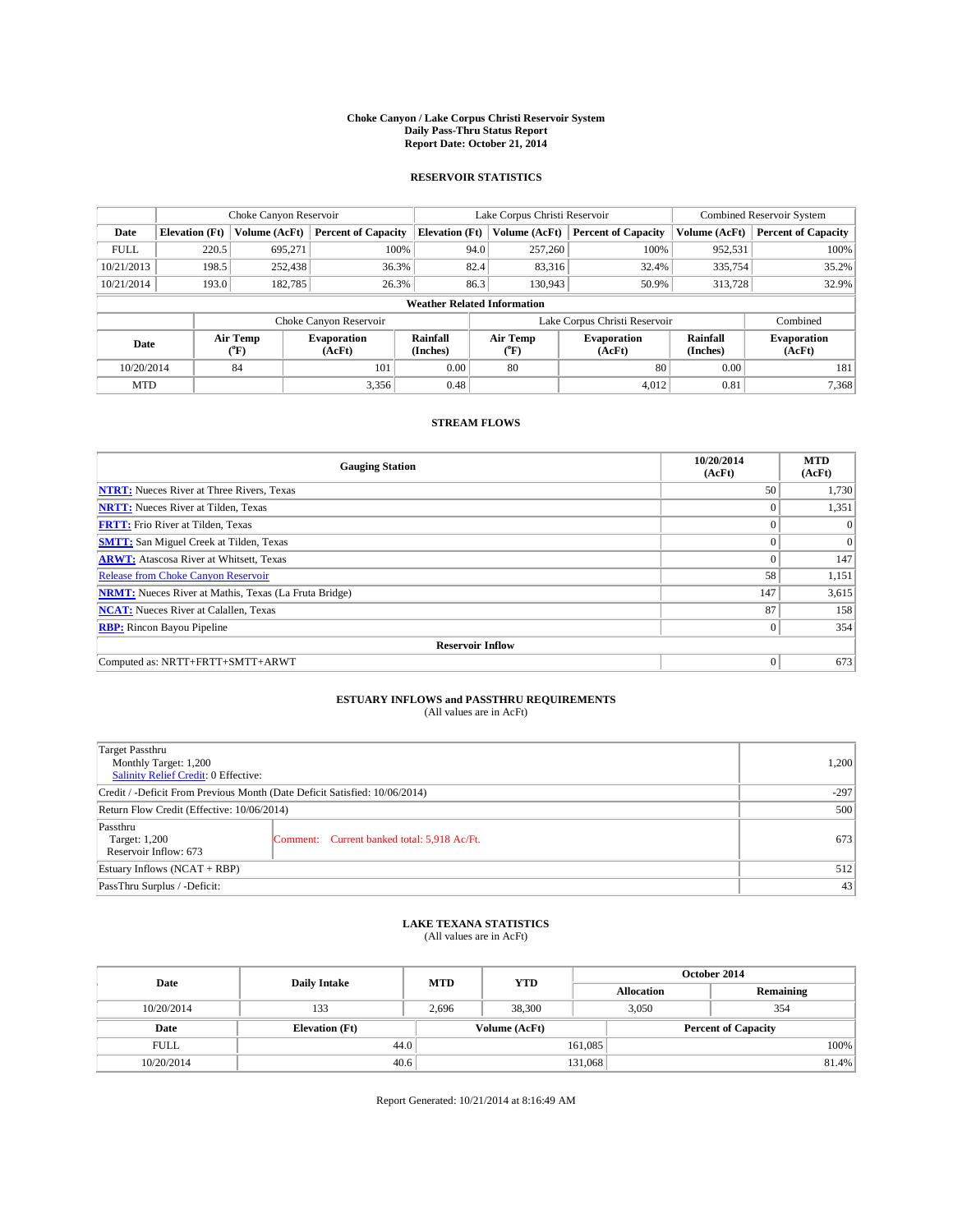#### **Choke Canyon / Lake Corpus Christi Reservoir System Daily Pass-Thru Status Report Report Date: October 22, 2014**

### **RESERVOIR STATISTICS**

|             | Choke Canyon Reservoir             |                  | Lake Corpus Christi Reservoir |                       |                               |                  | Combined Reservoir System    |                      |                              |
|-------------|------------------------------------|------------------|-------------------------------|-----------------------|-------------------------------|------------------|------------------------------|----------------------|------------------------------|
| Date        | <b>Elevation</b> (Ft)              | Volume (AcFt)    | <b>Percent of Capacity</b>    | <b>Elevation (Ft)</b> |                               | Volume (AcFt)    | <b>Percent of Capacity</b>   | Volume (AcFt)        | <b>Percent of Capacity</b>   |
| <b>FULL</b> | 220.5                              | 695.271          | 100%                          |                       | 94.0                          | 257,260          | 100%                         | 952,531              | 100%                         |
| 10/22/2013  | 198.4                              | 252,294          | 36.3%                         |                       | 84.1                          | 102,627          | 39.9%                        | 354,921              | 37.3%                        |
| 10/22/2014  | 193.0                              | 182,785          | 26.3%                         |                       | 86.3                          | 130.533          | 50.7%                        | 313,318              | 32.9%                        |
|             | <b>Weather Related Information</b> |                  |                               |                       |                               |                  |                              |                      |                              |
|             |                                    |                  | Choke Canyon Reservoir        |                       | Lake Corpus Christi Reservoir |                  |                              |                      | Combined                     |
| Date        |                                    | Air Temp<br>(°F) | <b>Evaporation</b><br>(AcFt)  | Rainfall<br>(Inches)  |                               | Air Temp<br>(°F) | <b>Evaporation</b><br>(AcFt) | Rainfall<br>(Inches) | <b>Evaporation</b><br>(AcFt) |
| 10/21/2014  |                                    | 86               | 142                           | 0.00<br>83            |                               | 143              | 0.00                         | 285                  |                              |
| <b>MTD</b>  |                                    |                  | 3.498                         | 0.48                  |                               |                  | 4,155                        | 0.81                 | 7,653                        |

### **STREAM FLOWS**

| <b>Gauging Station</b>                                       | 10/21/2014<br>(AcFt) | <b>MTD</b><br>(AcFt) |  |  |  |  |
|--------------------------------------------------------------|----------------------|----------------------|--|--|--|--|
| <b>NTRT:</b> Nueces River at Three Rivers, Texas             | 50                   | 1,779                |  |  |  |  |
| <b>NRTT:</b> Nueces River at Tilden, Texas                   | $\theta$             | 1,351                |  |  |  |  |
| <b>FRTT:</b> Frio River at Tilden, Texas                     |                      | $\Omega$             |  |  |  |  |
| <b>SMTT:</b> San Miguel Creek at Tilden, Texas               | $\theta$             | $\overline{0}$       |  |  |  |  |
| <b>ARWT:</b> Atascosa River at Whitsett, Texas               | $\Omega$             | 147                  |  |  |  |  |
| <b>Release from Choke Canyon Reservoir</b>                   | 58                   | 1,209                |  |  |  |  |
| <b>NRMT:</b> Nueces River at Mathis, Texas (La Fruta Bridge) | 125                  | 3,740                |  |  |  |  |
| <b>NCAT:</b> Nueces River at Calallen, Texas                 | 48                   | 206                  |  |  |  |  |
| <b>RBP:</b> Rincon Bayou Pipeline                            | $\mathbf{0}$         | 354                  |  |  |  |  |
| <b>Reservoir Inflow</b>                                      |                      |                      |  |  |  |  |
| Computed as: NRTT+FRTT+SMTT+ARWT                             | $\Omega$             | 673                  |  |  |  |  |

# **ESTUARY INFLOWS and PASSTHRU REQUIREMENTS**<br>(All values are in AcFt)

| <b>Target Passthru</b><br>Monthly Target: 1,200<br>Salinity Relief Credit: 0 Effective: |                                             | 1,200 |
|-----------------------------------------------------------------------------------------|---------------------------------------------|-------|
| Credit / -Deficit From Previous Month (Date Deficit Satisfied: 10/06/2014)              | $-297$                                      |       |
| Return Flow Credit (Effective: 10/06/2014)                                              | 500                                         |       |
| Passthru<br>Target: 1,200<br>Reservoir Inflow: 673                                      | Comment: Current banked total: 5,918 Ac/Ft. | 673   |
| Estuary Inflows (NCAT + RBP)                                                            | 560                                         |       |
| PassThru Surplus / -Deficit:                                                            | 90                                          |       |

# **LAKE TEXANA STATISTICS** (All values are in AcFt)

| Date        | <b>Daily Intake</b>   | <b>MTD</b> | <b>YTD</b>    | October 2014      |                            |           |  |
|-------------|-----------------------|------------|---------------|-------------------|----------------------------|-----------|--|
|             |                       |            |               | <b>Allocation</b> |                            | Remaining |  |
| 10/21/2014  | 133                   | 2,829      | 38,432        |                   | 3,050<br>221               |           |  |
| Date        | <b>Elevation</b> (Ft) |            | Volume (AcFt) |                   | <b>Percent of Capacity</b> |           |  |
| <b>FULL</b> | 44.0                  |            |               | 161,085           |                            | 100%      |  |
| 10/21/2014  | 40.5                  |            |               | 130,232           |                            | 80.8%     |  |

Report Generated: 10/22/2014 at 8:00:44 AM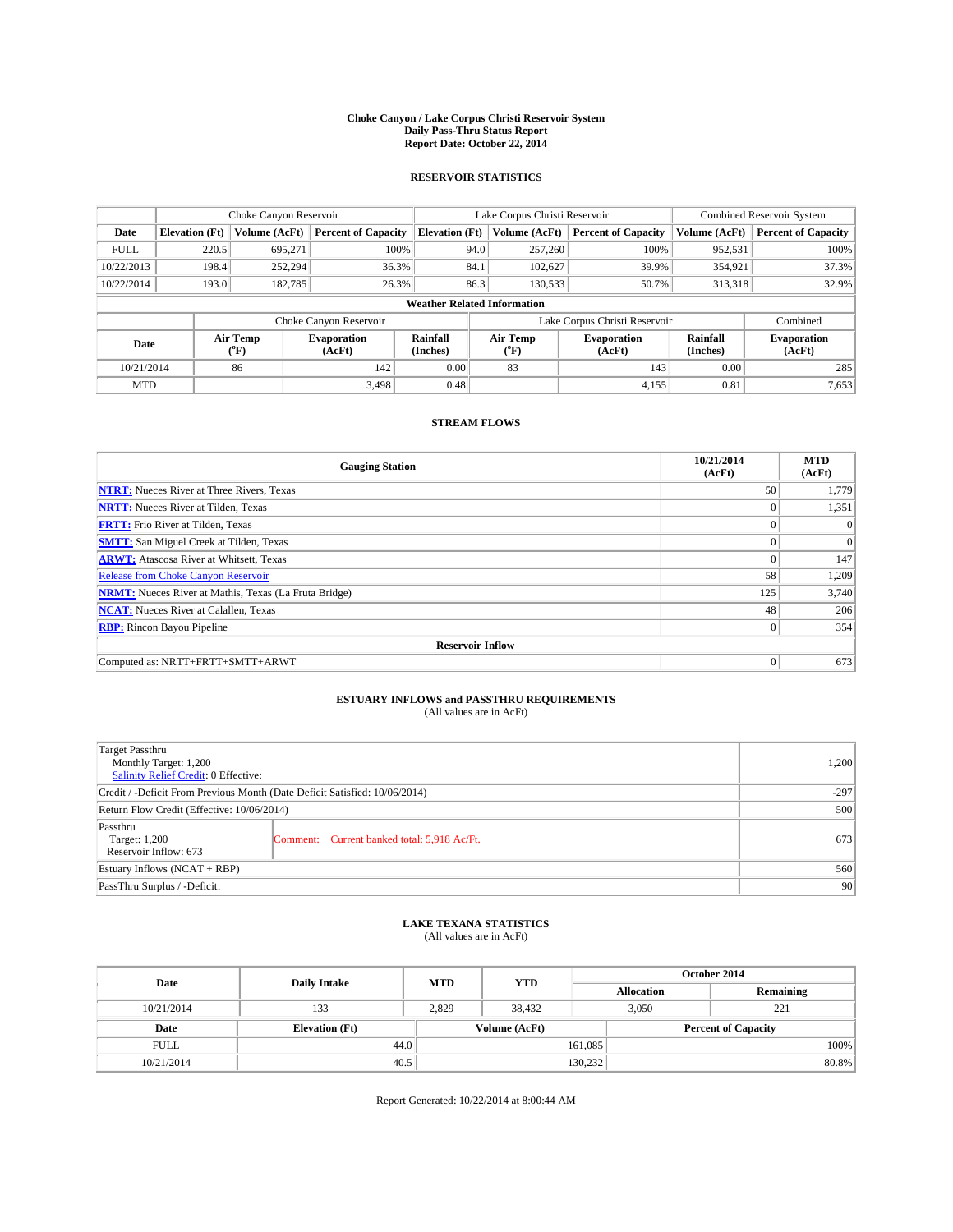#### **Choke Canyon / Lake Corpus Christi Reservoir System Daily Pass-Thru Status Report Report Date: October 23, 2014**

### **RESERVOIR STATISTICS**

|             |                                    | Choke Canyon Reservoir |                              |                       | Lake Corpus Christi Reservoir | Combined Reservoir System    |                      |                              |  |
|-------------|------------------------------------|------------------------|------------------------------|-----------------------|-------------------------------|------------------------------|----------------------|------------------------------|--|
| Date        | <b>Elevation</b> (Ft)              | Volume (AcFt)          | <b>Percent of Capacity</b>   | <b>Elevation (Ft)</b> | Volume (AcFt)                 | <b>Percent of Capacity</b>   | Volume (AcFt)        | <b>Percent of Capacity</b>   |  |
| <b>FULL</b> | 220.5                              | 695.271                | 100%                         | 94.0                  | 257,260                       | 100%                         | 952,531              | 100%                         |  |
| 10/23/2013  | 198.4                              | 252,294                | 36.3%                        | 86.1                  | 127,014                       | 49.4%                        | 379,308              | 39.8%                        |  |
| 10/23/2014  | 192.9                              | 181,628                | 26.1%                        | 86.3                  | 130.124                       | 50.6%                        | 311,752              | 32.7%                        |  |
|             | <b>Weather Related Information</b> |                        |                              |                       |                               |                              |                      |                              |  |
|             |                                    |                        | Choke Canyon Reservoir       |                       | Lake Corpus Christi Reservoir |                              | Combined             |                              |  |
| Date        |                                    | Air Temp<br>(°F)       | <b>Evaporation</b><br>(AcFt) | Rainfall<br>(Inches)  | Air Temp<br>(°F)              | <b>Evaporation</b><br>(AcFt) | Rainfall<br>(Inches) | <b>Evaporation</b><br>(AcFt) |  |
| 10/22/2014  |                                    | 86                     | 168                          | 0.00                  | 85                            | 246                          | 0.00                 | 414                          |  |
| <b>MTD</b>  |                                    |                        | 3.666                        | 0.48                  |                               | 4.401                        | 0.81                 | 8,067                        |  |

### **STREAM FLOWS**

| <b>Gauging Station</b>                                       | 10/22/2014<br>(AcFt) | <b>MTD</b><br>(AcFt) |  |  |  |  |
|--------------------------------------------------------------|----------------------|----------------------|--|--|--|--|
| <b>NTRT:</b> Nueces River at Three Rivers, Texas             | 50                   | 1,829                |  |  |  |  |
| <b>NRTT:</b> Nueces River at Tilden, Texas                   | $\theta$             | 1,351                |  |  |  |  |
| <b>FRTT:</b> Frio River at Tilden, Texas                     |                      | $\Omega$             |  |  |  |  |
| <b>SMTT:</b> San Miguel Creek at Tilden, Texas               |                      | $\Omega$             |  |  |  |  |
| <b>ARWT:</b> Atascosa River at Whitsett, Texas               | $\theta$             | 147                  |  |  |  |  |
| Release from Choke Canyon Reservoir                          | 58                   | 1,266                |  |  |  |  |
| <b>NRMT:</b> Nueces River at Mathis, Texas (La Fruta Bridge) | 125                  | 3,865                |  |  |  |  |
| <b>NCAT:</b> Nueces River at Calallen, Texas                 | 36                   | 241                  |  |  |  |  |
| <b>RBP:</b> Rincon Bayou Pipeline                            | $\mathbf{0}$         | 354                  |  |  |  |  |
| <b>Reservoir Inflow</b>                                      |                      |                      |  |  |  |  |
| Computed as: NRTT+FRTT+SMTT+ARWT                             | $\Omega$             | 673                  |  |  |  |  |

# **ESTUARY INFLOWS and PASSTHRU REQUIREMENTS**<br>(All values are in AcFt)

| Target Passthru<br>Monthly Target: 1,200<br>Salinity Relief Credit: 0 Effective: |                                             |     |  |  |
|----------------------------------------------------------------------------------|---------------------------------------------|-----|--|--|
| Credit / -Deficit From Previous Month (Date Deficit Satisfied: 10/06/2014)       |                                             |     |  |  |
| Return Flow Credit (Effective: 10/06/2014)                                       | 500                                         |     |  |  |
| Passthru<br>Target: 1,200<br>Reservoir Inflow: 673                               | Comment: Current banked total: 5,918 Ac/Ft. | 673 |  |  |
| Estuary Inflows (NCAT + RBP)                                                     |                                             |     |  |  |
| PassThru Surplus / -Deficit:                                                     | 126                                         |     |  |  |

## **LAKE TEXANA STATISTICS** (All values are in AcFt)

| Date        | <b>Daily Intake</b>   | <b>MTD</b> | <b>YTD</b>    | October 2014      |                            |           |  |
|-------------|-----------------------|------------|---------------|-------------------|----------------------------|-----------|--|
|             |                       |            |               | <b>Allocation</b> |                            | Remaining |  |
| 10/22/2014  | 133                   | 2,962      | 38.565        |                   | 3.050<br>88                |           |  |
| Date        | <b>Elevation</b> (Ft) |            | Volume (AcFt) |                   | <b>Percent of Capacity</b> |           |  |
| <b>FULL</b> | 44.0                  |            |               | 161,085           |                            | 100%      |  |
| 10/22/2014  | 40.4                  |            |               | 129,400           |                            | 80.3%     |  |

Report Generated: 10/23/2014 at 8:08:34 AM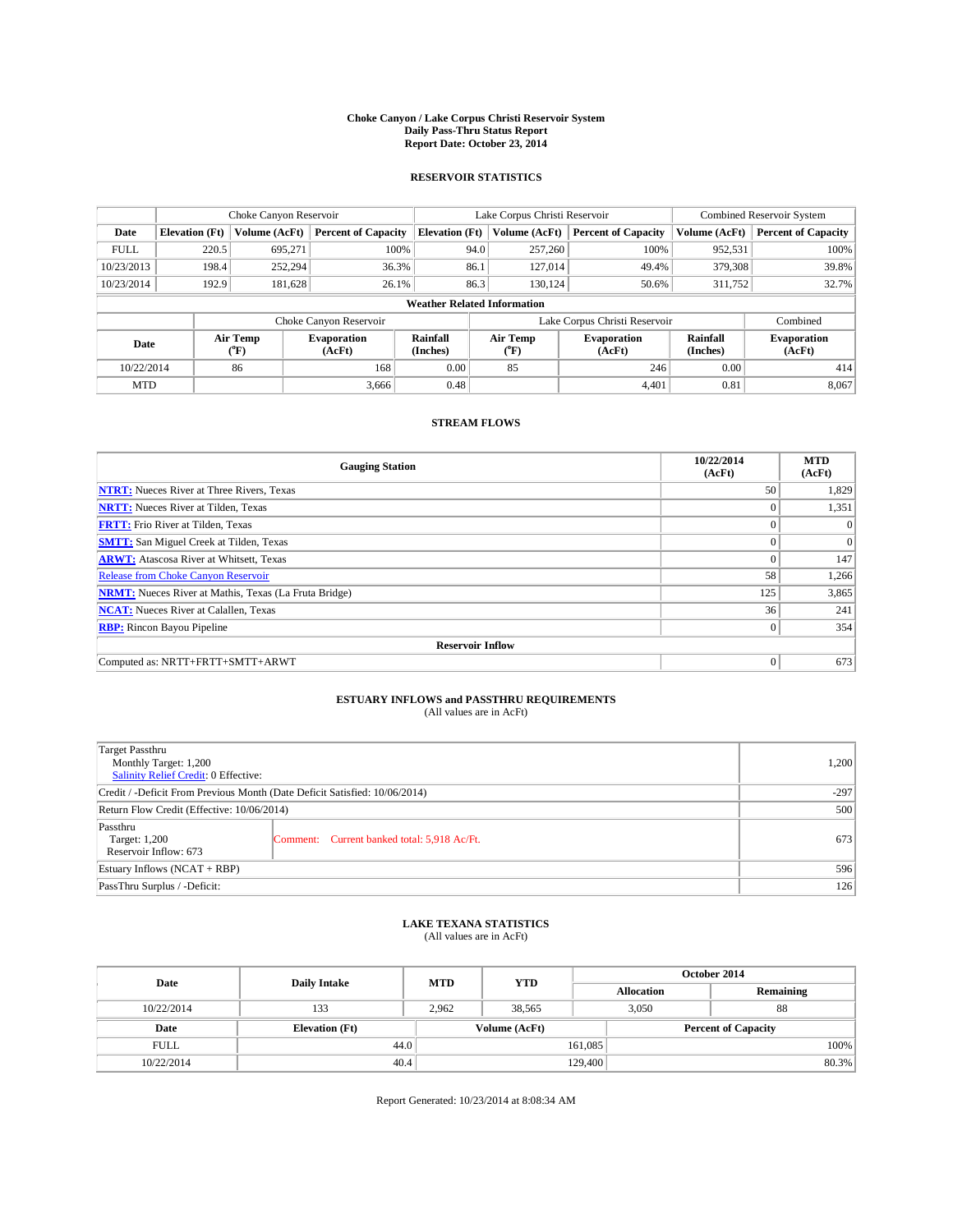#### **Choke Canyon / Lake Corpus Christi Reservoir System Daily Pass-Thru Status Report Report Date: October 24, 2014**

### **RESERVOIR STATISTICS**

|             |                                    | Choke Canyon Reservoir |                              |                       | Lake Corpus Christi Reservoir | <b>Combined Reservoir System</b> |                      |                              |  |
|-------------|------------------------------------|------------------------|------------------------------|-----------------------|-------------------------------|----------------------------------|----------------------|------------------------------|--|
| Date        | <b>Elevation</b> (Ft)              | Volume (AcFt)          | <b>Percent of Capacity</b>   | <b>Elevation (Ft)</b> | Volume (AcFt)                 | <b>Percent of Capacity</b>       | Volume (AcFt)        | <b>Percent of Capacity</b>   |  |
| <b>FULL</b> | 220.5                              | 695,271                | 100%                         | 94.0                  | 257,260                       | 100%                             | 952,531              | 100%                         |  |
| 10/24/2013  | 198.4                              | 252,149                | 36.3%                        | 87.9                  | 153,175                       | 59.5%                            | 405,324              | 42.6%                        |  |
| 10/24/2014  | 193.0                              | 182,321                | 26.2%                        | 86.3                  | 129,852                       | 50.5%                            | 312,173              | 32.8%                        |  |
|             | <b>Weather Related Information</b> |                        |                              |                       |                               |                                  |                      |                              |  |
|             |                                    |                        | Choke Canyon Reservoir       |                       | Lake Corpus Christi Reservoir |                                  | Combined             |                              |  |
| Date        |                                    | Air Temp<br>(°F)       | <b>Evaporation</b><br>(AcFt) | Rainfall<br>(Inches)  | Air Temp<br>(°F)              | <b>Evaporation</b><br>(AcFt)     | Rainfall<br>(Inches) | <b>Evaporation</b><br>(AcFt) |  |
| 10/23/2014  |                                    | 83                     | 115                          | 0.00                  | 84                            | 151                              | 0.00                 | 266                          |  |
| <b>MTD</b>  |                                    |                        | 3.781                        | 0.48                  |                               | 4,552                            | 0.81                 | 8,333                        |  |

### **STREAM FLOWS**

| <b>Gauging Station</b>                                       | 10/23/2014<br>(AcFt) | <b>MTD</b><br>(AcFt) |  |  |  |  |
|--------------------------------------------------------------|----------------------|----------------------|--|--|--|--|
| <b>NTRT:</b> Nueces River at Three Rivers, Texas             | 50                   | 1,879                |  |  |  |  |
| <b>NRTT:</b> Nueces River at Tilden, Texas                   | $\theta$             | 1,351                |  |  |  |  |
| <b>FRTT:</b> Frio River at Tilden, Texas                     |                      | $\Omega$             |  |  |  |  |
| <b>SMTT:</b> San Miguel Creek at Tilden, Texas               | $\theta$             | $\Omega$             |  |  |  |  |
| <b>ARWT:</b> Atascosa River at Whitsett, Texas               | $\Omega$             | 147                  |  |  |  |  |
| <b>Release from Choke Canyon Reservoir</b>                   | 58                   | 1,324                |  |  |  |  |
| <b>NRMT:</b> Nueces River at Mathis, Texas (La Fruta Bridge) | 125                  | 3,990                |  |  |  |  |
| <b>NCAT:</b> Nueces River at Calallen, Texas                 |                      | 247                  |  |  |  |  |
| <b>RBP:</b> Rincon Bayou Pipeline                            | $\theta$             | 354                  |  |  |  |  |
| <b>Reservoir Inflow</b>                                      |                      |                      |  |  |  |  |
| Computed as: NRTT+FRTT+SMTT+ARWT                             | $\Omega$             | 673                  |  |  |  |  |

# **ESTUARY INFLOWS and PASSTHRU REQUIREMENTS**<br>(All values are in AcFt)

| Target Passthru<br>Monthly Target: 1,200<br>Salinity Relief Credit: 0 Effective: |                                             |     |  |  |
|----------------------------------------------------------------------------------|---------------------------------------------|-----|--|--|
| Credit / -Deficit From Previous Month (Date Deficit Satisfied: 10/06/2014)       |                                             |     |  |  |
| Return Flow Credit (Effective: 10/06/2014)                                       | 500                                         |     |  |  |
| Passthru<br>Target: 1,200<br>Reservoir Inflow: 673                               | Comment: Current banked total: 5,918 Ac/Ft. | 673 |  |  |
| Estuary Inflows (NCAT + RBP)                                                     |                                             |     |  |  |
| PassThru Surplus / -Deficit:                                                     | 131                                         |     |  |  |

## **LAKE TEXANA STATISTICS** (All values are in AcFt)

| Date        | <b>Daily Intake</b>   | <b>MTD</b> | <b>YTD</b>    | October 2014      |                            |           |  |
|-------------|-----------------------|------------|---------------|-------------------|----------------------------|-----------|--|
|             |                       |            |               | <b>Allocation</b> |                            | Remaining |  |
| 10/23/2014  | 133                   | 3,094      | 38,698        |                   | 3,050<br>$-44$             |           |  |
| Date        | <b>Elevation</b> (Ft) |            | Volume (AcFt) |                   | <b>Percent of Capacity</b> |           |  |
| <b>FULL</b> | 44.0                  |            |               | 161,085           |                            | 100%      |  |
| 10/23/2014  | 40.4                  |            |               | 129,400           |                            | 80.3%     |  |

Report Generated: 10/24/2014 at 8:32:23 AM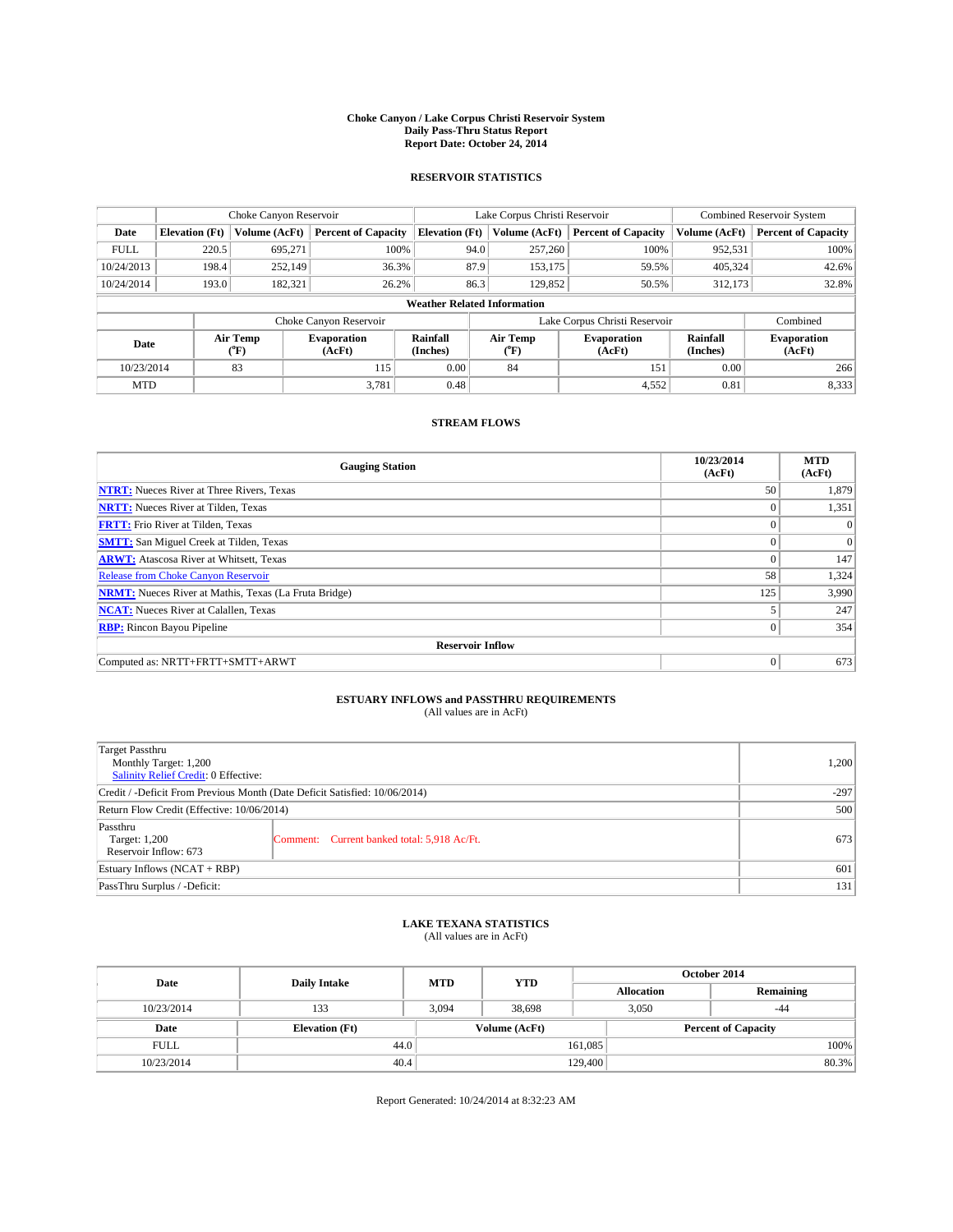#### **Choke Canyon / Lake Corpus Christi Reservoir System Daily Pass-Thru Status Report Report Date: October 25, 2014**

### **RESERVOIR STATISTICS**

|             |                       | Choke Canyon Reservoir |                              |                                    | Lake Corpus Christi Reservoir                    | <b>Combined Reservoir System</b> |                      |                              |
|-------------|-----------------------|------------------------|------------------------------|------------------------------------|--------------------------------------------------|----------------------------------|----------------------|------------------------------|
| Date        | <b>Elevation</b> (Ft) | Volume (AcFt)          | <b>Percent of Capacity</b>   | <b>Elevation (Ft)</b>              | Volume (AcFt)                                    | <b>Percent of Capacity</b>       | Volume (AcFt)        | <b>Percent of Capacity</b>   |
| <b>FULL</b> | 220.5                 | 695,271                | 100%                         |                                    | 94.0<br>257,260                                  | 100%                             | 952,531              | 100%                         |
| 10/25/2013  | 198.5                 | 252,872                | 36.4%                        |                                    | 89.2<br>174,589                                  | 67.9%                            | 427,461              | 44.9%                        |
| 10/25/2014  | 192.9                 | 181,282                | 26.1%                        |                                    | 86.2<br>129,580                                  | 50.4%                            | 310,862              | 32.6%                        |
|             |                       |                        |                              | <b>Weather Related Information</b> |                                                  |                                  |                      |                              |
|             |                       |                        | Choke Canyon Reservoir       |                                    | Lake Corpus Christi Reservoir                    |                                  | Combined             |                              |
| Date        |                       | Air Temp<br>(°F)       | <b>Evaporation</b><br>(AcFt) | Rainfall<br>(Inches)               | Air Temp<br><b>Evaporation</b><br>(AcFt)<br>(°F) |                                  | Rainfall<br>(Inches) | <b>Evaporation</b><br>(AcFt) |
| 10/24/2014  |                       | 85                     | 134                          | 0.00                               | 87                                               | 174                              | 0.00                 | 308                          |
| <b>MTD</b>  |                       |                        | 3.915                        | 0.48                               |                                                  | 4,726                            | 0.81                 | 8,641                        |

### **STREAM FLOWS**

| <b>Gauging Station</b>                                       | 10/24/2014<br>(AcFt) | <b>MTD</b><br>(AcFt) |  |  |  |  |  |
|--------------------------------------------------------------|----------------------|----------------------|--|--|--|--|--|
| <b>NTRT:</b> Nueces River at Three Rivers, Texas             | 50                   | 1,928                |  |  |  |  |  |
| <b>NRTT:</b> Nueces River at Tilden, Texas                   | $\theta$             | 1,351                |  |  |  |  |  |
| <b>FRTT:</b> Frio River at Tilden, Texas                     |                      | $\Omega$             |  |  |  |  |  |
| <b>SMTT:</b> San Miguel Creek at Tilden, Texas               |                      | $\Omega$             |  |  |  |  |  |
| <b>ARWT:</b> Atascosa River at Whitsett, Texas               | $\theta$             | 147                  |  |  |  |  |  |
| Release from Choke Canyon Reservoir                          | 58                   | 1,382                |  |  |  |  |  |
| <b>NRMT:</b> Nueces River at Mathis, Texas (La Fruta Bridge) | 125                  | 4,115                |  |  |  |  |  |
| <b>NCAT:</b> Nueces River at Calallen, Texas                 |                      | 248                  |  |  |  |  |  |
| <b>RBP:</b> Rincon Bayou Pipeline                            | $\theta$             | 354                  |  |  |  |  |  |
| <b>Reservoir Inflow</b>                                      |                      |                      |  |  |  |  |  |
| Computed as: NRTT+FRTT+SMTT+ARWT                             | $\Omega$             | 673                  |  |  |  |  |  |

# **ESTUARY INFLOWS and PASSTHRU REQUIREMENTS**<br>(All values are in AcFt)

| Target Passthru<br>Monthly Target: 1,200<br>Salinity Relief Credit: 0 Effective: |                                             | 1,200 |
|----------------------------------------------------------------------------------|---------------------------------------------|-------|
| Credit / -Deficit From Previous Month (Date Deficit Satisfied: 10/06/2014)       | $-297$                                      |       |
| Return Flow Credit (Effective: 10/06/2014)                                       | 500                                         |       |
| Passthru<br>Target: 1,200<br>Reservoir Inflow: 673                               | Comment: Current banked total: 5,918 Ac/Ft. | 673   |
| Estuary Inflows (NCAT + RBP)                                                     | 602                                         |       |
| PassThru Surplus / -Deficit:                                                     | 132                                         |       |

## **LAKE TEXANA STATISTICS** (All values are in AcFt)

| Date        | <b>Daily Intake</b>   | <b>MTD</b>    | <b>YTD</b> | October 2014      |                            |           |  |
|-------------|-----------------------|---------------|------------|-------------------|----------------------------|-----------|--|
|             |                       |               |            | <b>Allocation</b> |                            | Remaining |  |
| 10/24/2014  | 132                   | 3,227         | 38,830     |                   | 3,050<br>$-177$            |           |  |
| Date        | <b>Elevation</b> (Ft) | Volume (AcFt) |            |                   | <b>Percent of Capacity</b> |           |  |
| <b>FULL</b> | 44.0                  |               |            | 161,085           |                            | 100%      |  |
| 10/24/2014  | 40.4                  |               |            | 129,400           |                            | 80.3%     |  |

Report Generated: 10/25/2014 at 8:32:13 AM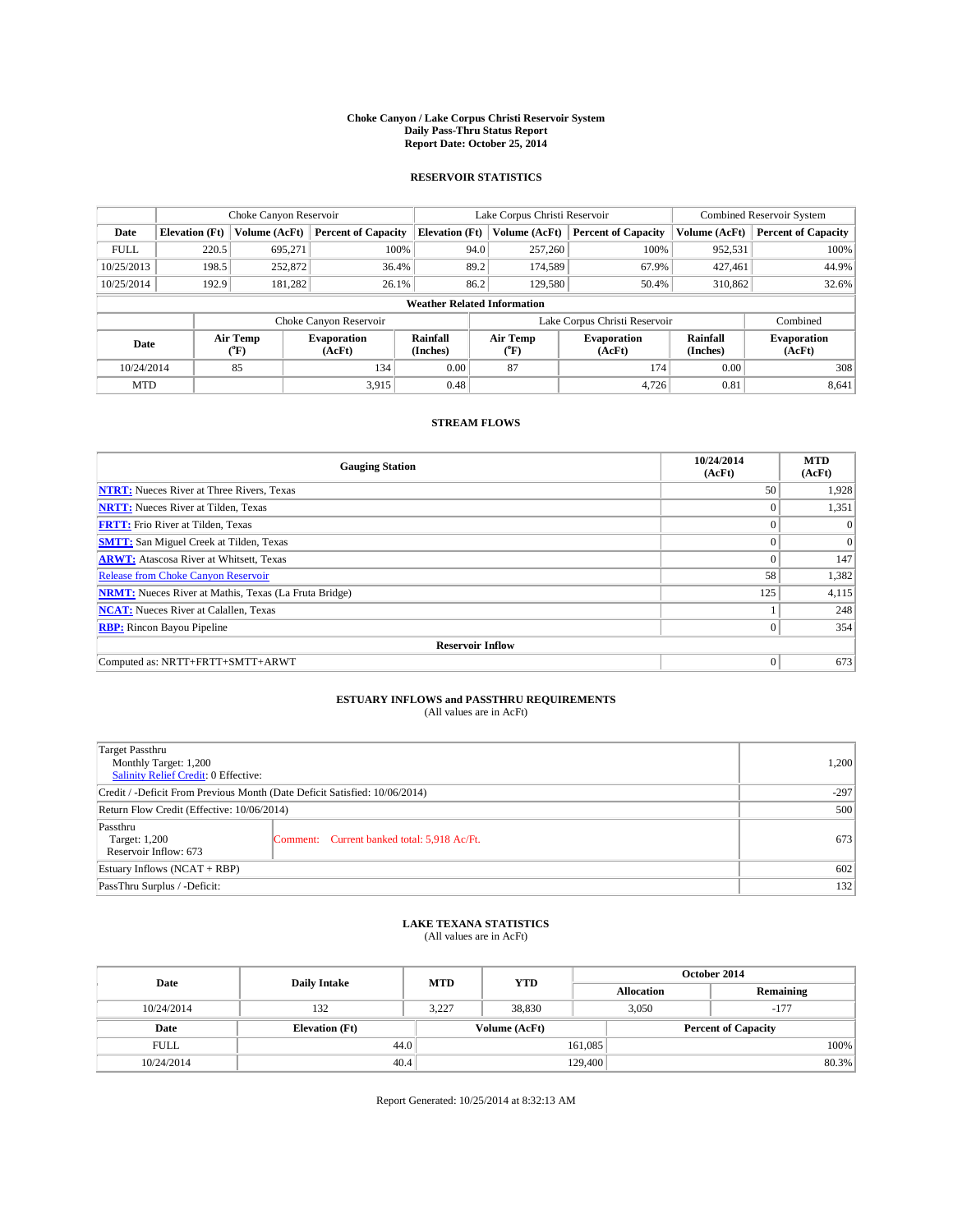#### **Choke Canyon / Lake Corpus Christi Reservoir System Daily Pass-Thru Status Report Report Date: October 26, 2014**

### **RESERVOIR STATISTICS**

|             | Choke Canyon Reservoir |                                                                                              |                            |                                    | Lake Corpus Christi Reservoir |                              |                            |               | Combined Reservoir System  |  |  |
|-------------|------------------------|----------------------------------------------------------------------------------------------|----------------------------|------------------------------------|-------------------------------|------------------------------|----------------------------|---------------|----------------------------|--|--|
| Date        | <b>Elevation</b> (Ft)  | Volume (AcFt)                                                                                | <b>Percent of Capacity</b> | <b>Elevation (Ft)</b>              | Volume (AcFt)                 |                              | <b>Percent of Capacity</b> | Volume (AcFt) | <b>Percent of Capacity</b> |  |  |
| <b>FULL</b> | 220.5                  | 695.271                                                                                      | 100%                       |                                    | 94.0                          | 257,260                      | 100%                       | 952,531       | 100%                       |  |  |
| 10/26/2013  | 198.5                  | 252,438                                                                                      | 36.3%                      |                                    | 90.4                          | 194,672                      | 75.7%                      | 447,110       | 46.9%                      |  |  |
| 10/26/2014  | 193.0                  | 181,975                                                                                      | 26.2%                      |                                    | 86.2                          | 129.173                      | 50.2%                      | 311,148       | 32.7%                      |  |  |
|             |                        |                                                                                              |                            | <b>Weather Related Information</b> |                               |                              |                            |               |                            |  |  |
|             |                        |                                                                                              | Choke Canyon Reservoir     |                                    | Lake Corpus Christi Reservoir |                              |                            |               | Combined                   |  |  |
| Date        |                        | Rainfall<br>Air Temp<br>Air Temp<br><b>Evaporation</b><br>(Inches)<br>(°F)<br>(AcFt)<br>(°F) |                            | <b>Evaporation</b><br>(AcFt)       | Rainfall<br>(Inches)          | <b>Evaporation</b><br>(AcFt) |                            |               |                            |  |  |
| 10/25/2014  |                        | 87                                                                                           | 128                        | 0.00                               | 86                            |                              | 158                        | 0.00          | 286                        |  |  |
| <b>MTD</b>  |                        |                                                                                              | 4.043                      | 0.48                               |                               |                              | 4.884                      | 0.81          | 8,927                      |  |  |

### **STREAM FLOWS**

| <b>Gauging Station</b>                                       | 10/25/2014<br>(AcFt) | <b>MTD</b><br>(AcFt) |  |  |  |  |  |
|--------------------------------------------------------------|----------------------|----------------------|--|--|--|--|--|
| <b>NTRT:</b> Nueces River at Three Rivers, Texas             | 50                   | 1,978                |  |  |  |  |  |
| <b>NRTT:</b> Nueces River at Tilden, Texas                   | $\theta$             | 1,351                |  |  |  |  |  |
| <b>FRTT:</b> Frio River at Tilden, Texas                     |                      | $\Omega$             |  |  |  |  |  |
| <b>SMTT:</b> San Miguel Creek at Tilden, Texas               |                      | $\Omega$             |  |  |  |  |  |
| <b>ARWT:</b> Atascosa River at Whitsett, Texas               | $\Omega$             | 147                  |  |  |  |  |  |
| Release from Choke Canyon Reservoir                          | 58                   | 1,439                |  |  |  |  |  |
| <b>NRMT:</b> Nueces River at Mathis, Texas (La Fruta Bridge) | 125                  | 4,240                |  |  |  |  |  |
| <b>NCAT:</b> Nueces River at Calallen, Texas                 | $\theta$             | 248                  |  |  |  |  |  |
| <b>RBP:</b> Rincon Bayou Pipeline                            | $\mathbf{0}$         | 354                  |  |  |  |  |  |
| <b>Reservoir Inflow</b>                                      |                      |                      |  |  |  |  |  |
| Computed as: NRTT+FRTT+SMTT+ARWT                             | $\Omega$             | 673                  |  |  |  |  |  |

# **ESTUARY INFLOWS and PASSTHRU REQUIREMENTS**<br>(All values are in AcFt)

| Target Passthru<br>Monthly Target: 1,200<br>Salinity Relief Credit: 0 Effective: |                                             | 1,200 |  |
|----------------------------------------------------------------------------------|---------------------------------------------|-------|--|
| Credit / -Deficit From Previous Month (Date Deficit Satisfied: 10/06/2014)       | $-297$                                      |       |  |
| Return Flow Credit (Effective: 10/06/2014)                                       |                                             |       |  |
| Passthru<br>Target: 1,200<br>Reservoir Inflow: 673                               | Comment: Current banked total: 5,918 Ac/Ft. | 673   |  |
| Estuary Inflows $(NCAT + RBP)$                                                   |                                             |       |  |
| PassThru Surplus / -Deficit:                                                     | 133                                         |       |  |

## **LAKE TEXANA STATISTICS** (All values are in AcFt)

| Date        | <b>Daily Intake</b>   | <b>MTD</b>    | <b>YTD</b> | October 2014      |                            |           |  |
|-------------|-----------------------|---------------|------------|-------------------|----------------------------|-----------|--|
|             |                       |               |            | <b>Allocation</b> |                            | Remaining |  |
| 10/25/2014  | 132                   | 3,359         | 38,962     |                   | $-309$<br>3,050            |           |  |
| Date        | <b>Elevation</b> (Ft) | Volume (AcFt) |            |                   | <b>Percent of Capacity</b> |           |  |
| <b>FULL</b> | 44.0                  |               |            | 161,085           |                            | 100%      |  |
| 10/25/2014  | 40.3                  |               |            | 128,570           |                            | 79.8%     |  |

Report Generated: 10/26/2014 at 7:31:45 AM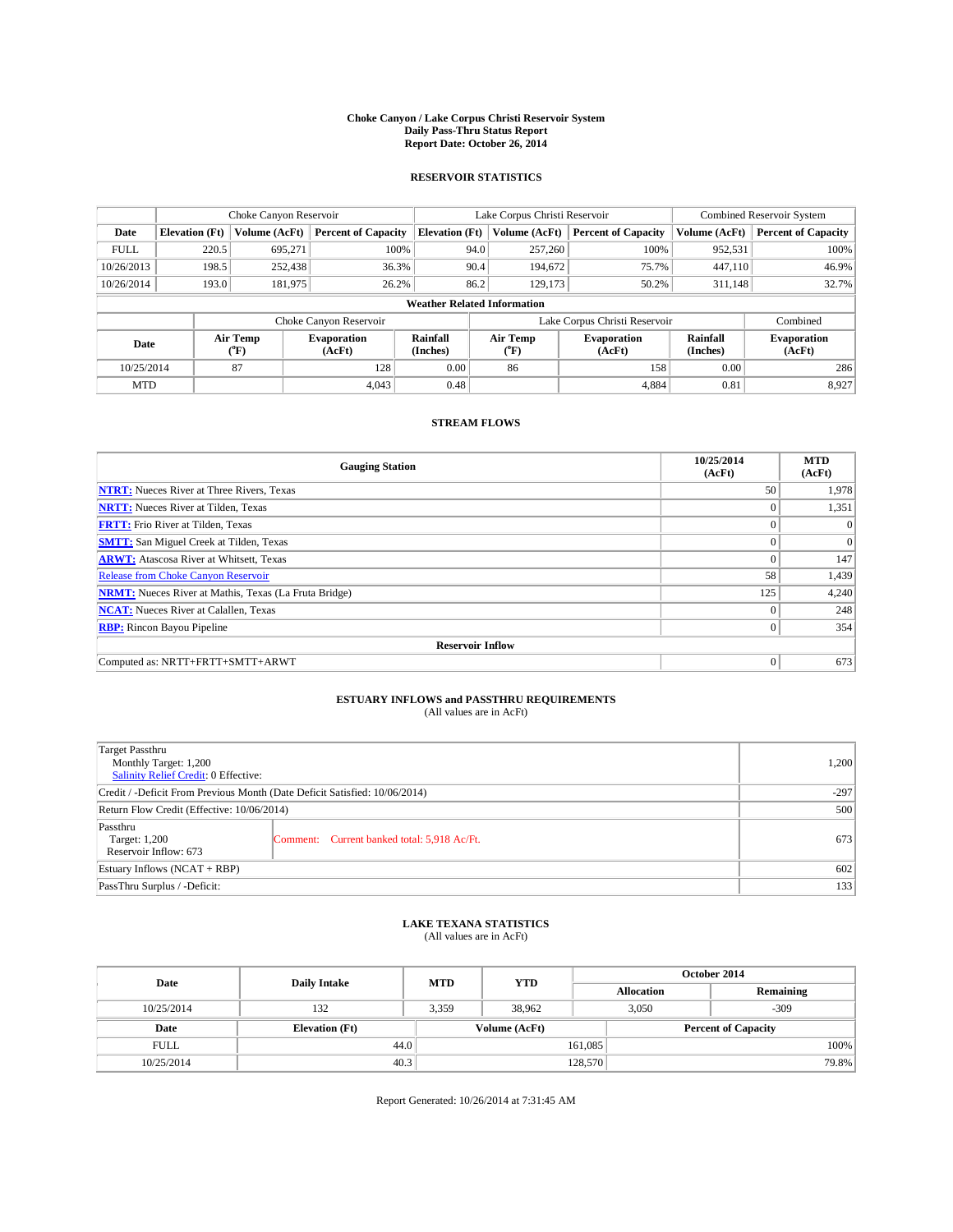#### **Choke Canyon / Lake Corpus Christi Reservoir System Daily Pass-Thru Status Report Report Date: October 27, 2014**

### **RESERVOIR STATISTICS**

|             |                                                                                              | Choke Canyon Reservoir |                              |                                    | Lake Corpus Christi Reservoir | <b>Combined Reservoir System</b> |               |                            |
|-------------|----------------------------------------------------------------------------------------------|------------------------|------------------------------|------------------------------------|-------------------------------|----------------------------------|---------------|----------------------------|
| Date        | <b>Elevation</b> (Ft)                                                                        | Volume (AcFt)          | <b>Percent of Capacity</b>   | <b>Elevation (Ft)</b>              | Volume (AcFt)                 | <b>Percent of Capacity</b>       | Volume (AcFt) | <b>Percent of Capacity</b> |
| <b>FULL</b> | 220.5                                                                                        | 695,271                | 100%                         | 94.0                               | 257,260                       | 100%                             | 952,531       | 100%                       |
| 10/27/2013  | 198.4                                                                                        | 252,294                | 36.3%                        | 91.4                               | 211,072                       | 82.0%                            | 463,366       | 48.6%                      |
| 10/27/2014  | 192.9                                                                                        | 180,705                | 26.0%                        | 86.2                               | 128,767                       | 50.1%                            | 309,472       | 32.5%                      |
|             |                                                                                              |                        |                              | <b>Weather Related Information</b> |                               |                                  |               |                            |
|             |                                                                                              |                        | Choke Canyon Reservoir       |                                    | Lake Corpus Christi Reservoir |                                  | Combined      |                            |
| Date        | Air Temp<br>Air Temp<br>Rainfall<br><b>Evaporation</b><br>(Inches)<br>(AcFt)<br>(°F)<br>(°F) |                        | <b>Evaporation</b><br>(AcFt) | Rainfall<br>(Inches)               | <b>Evaporation</b><br>(AcFt)  |                                  |               |                            |
| 10/26/2014  |                                                                                              | 85                     | 168                          | 0.00                               | 85                            | 142                              | 0.00          | 310                        |
| <b>MTD</b>  |                                                                                              |                        | 4,211                        | 0.48                               |                               | 5,026                            | 0.81          | 9,237                      |

### **STREAM FLOWS**

| <b>Gauging Station</b>                                       | 10/26/2014<br>(AcFt) | <b>MTD</b><br>(AcFt) |  |  |  |  |  |
|--------------------------------------------------------------|----------------------|----------------------|--|--|--|--|--|
| <b>NTRT:</b> Nueces River at Three Rivers, Texas             | 50                   | 2,028                |  |  |  |  |  |
| <b>NRTT:</b> Nueces River at Tilden, Texas                   | $\theta$             | 1,351                |  |  |  |  |  |
| <b>FRTT:</b> Frio River at Tilden, Texas                     |                      | $\Omega$             |  |  |  |  |  |
| <b>SMTT:</b> San Miguel Creek at Tilden, Texas               | $\theta$             | $\overline{0}$       |  |  |  |  |  |
| <b>ARWT:</b> Atascosa River at Whitsett, Texas               | $\Omega$             | 147                  |  |  |  |  |  |
| <b>Release from Choke Canyon Reservoir</b>                   | 58                   | 1,497                |  |  |  |  |  |
| <b>NRMT:</b> Nueces River at Mathis, Texas (La Fruta Bridge) | 125                  | 4,365                |  |  |  |  |  |
| <b>NCAT:</b> Nueces River at Calallen, Texas                 | 3                    | 251                  |  |  |  |  |  |
| <b>RBP:</b> Rincon Bayou Pipeline                            | $\theta$             | 354                  |  |  |  |  |  |
| <b>Reservoir Inflow</b>                                      |                      |                      |  |  |  |  |  |
| Computed as: NRTT+FRTT+SMTT+ARWT                             | $\Omega$             | 673                  |  |  |  |  |  |

# **ESTUARY INFLOWS and PASSTHRU REQUIREMENTS**<br>(All values are in AcFt)

| <b>Target Passthru</b><br>Monthly Target: 1,200<br>Salinity Relief Credit: 0 Effective: |                                             | 1,200 |
|-----------------------------------------------------------------------------------------|---------------------------------------------|-------|
| Credit / -Deficit From Previous Month (Date Deficit Satisfied: 10/06/2014)              | $-297$                                      |       |
| Return Flow Credit (Effective: 10/06/2014)                                              | 500                                         |       |
| Passthru<br>Target: 1,200<br>Reservoir Inflow: 673                                      | Comment: Current banked total: 5,918 Ac/Ft. | 673   |
| Estuary Inflows (NCAT + RBP)                                                            | 605                                         |       |
| PassThru Surplus / -Deficit:                                                            | 136                                         |       |

# **LAKE TEXANA STATISTICS** (All values are in AcFt)

| Date        | <b>Daily Intake</b>   | <b>MTD</b>    | <b>YTD</b> | October 2014      |                            |           |  |
|-------------|-----------------------|---------------|------------|-------------------|----------------------------|-----------|--|
|             |                       |               |            | <b>Allocation</b> |                            | Remaining |  |
| 10/26/2014  | 132                   | 3,490         | 39,093     |                   | 3,050<br>$-440$            |           |  |
| Date        | <b>Elevation</b> (Ft) | Volume (AcFt) |            |                   | <b>Percent of Capacity</b> |           |  |
| <b>FULL</b> | 44.0                  |               |            | 161,085           |                            | 100%      |  |
| 10/26/2014  | 40.3                  |               |            | 128,570           |                            | 79.8%     |  |

Report Generated: 10/27/2014 at 9:16:59 AM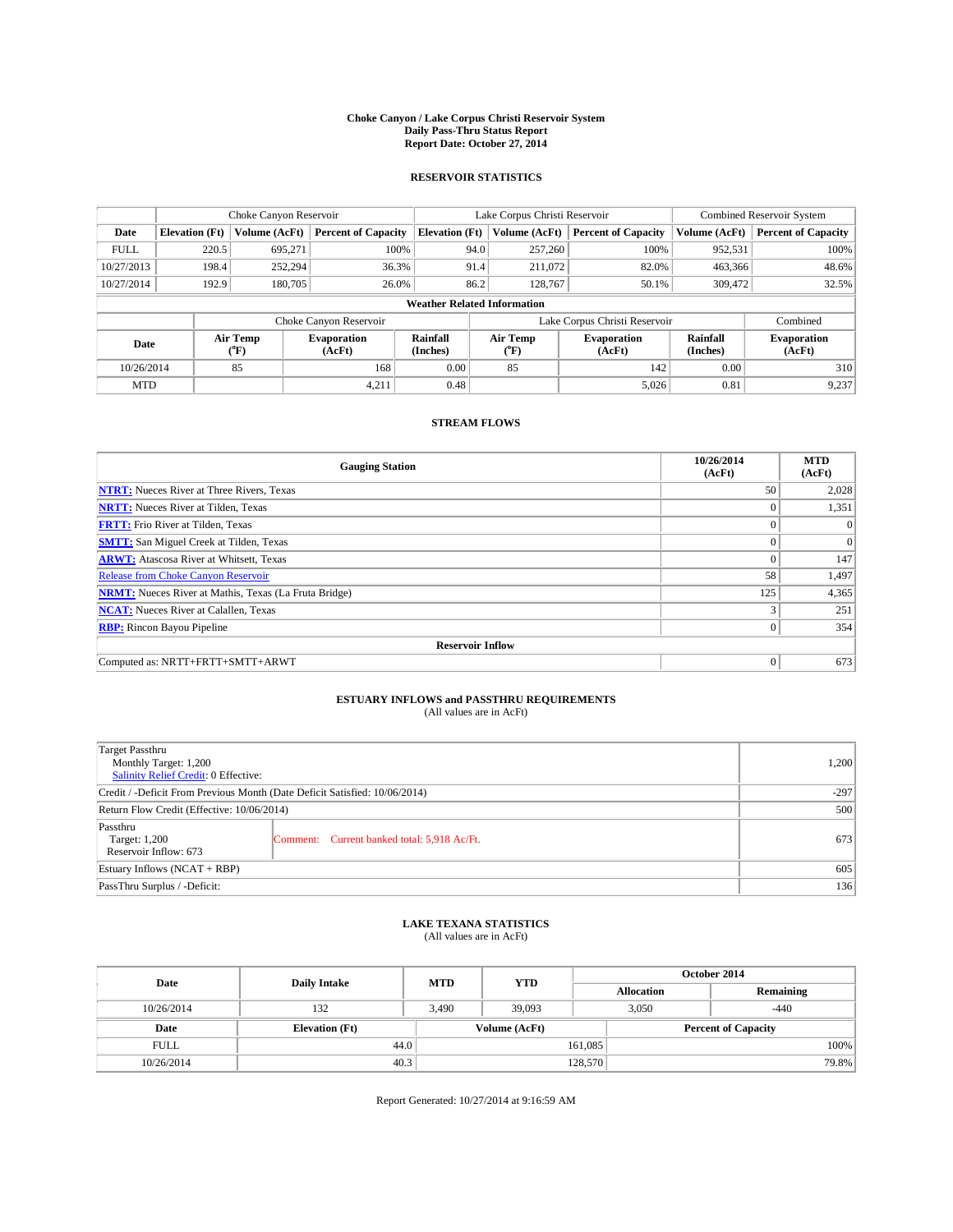#### **Choke Canyon / Lake Corpus Christi Reservoir System Daily Pass-Thru Status Report Report Date: October 28, 2014**

### **RESERVOIR STATISTICS**

|                                                                                  |                                    | Choke Canyon Reservoir |                              |                       | Lake Corpus Christi Reservoir | Combined Reservoir System  |               |                            |  |
|----------------------------------------------------------------------------------|------------------------------------|------------------------|------------------------------|-----------------------|-------------------------------|----------------------------|---------------|----------------------------|--|
| Date                                                                             | <b>Elevation</b> (Ft)              | Volume (AcFt)          | <b>Percent of Capacity</b>   | <b>Elevation (Ft)</b> | Volume (AcFt)                 | <b>Percent of Capacity</b> | Volume (AcFt) | <b>Percent of Capacity</b> |  |
| <b>FULL</b>                                                                      | 220.5                              | 695.271                | 100%                         | 94.0                  | 257,260                       | 100%                       | 952,531       | 100%                       |  |
| 10/28/2013                                                                       | 198.4                              | 251,148                | 36.1%                        | 92.3                  | 226,418                       | 88.0%                      | 477,566       | 50.1%                      |  |
| 10/28/2014                                                                       | 192.9                              | 181,051                | 26.0%                        | 86.2                  | 128,496                       | 49.9%                      | 309,547       | 32.5%                      |  |
|                                                                                  | <b>Weather Related Information</b> |                        |                              |                       |                               |                            |               |                            |  |
|                                                                                  |                                    |                        | Choke Canyon Reservoir       |                       | Lake Corpus Christi Reservoir |                            |               |                            |  |
| Rainfall<br>Air Temp<br><b>Evaporation</b><br>Date<br>(Inches)<br>(°F)<br>(AcFt) |                                    | Air Temp<br>(°F)       | <b>Evaporation</b><br>(AcFt) | Rainfall<br>(Inches)  | <b>Evaporation</b><br>(AcFt)  |                            |               |                            |  |
| 10/27/2014                                                                       |                                    | 87                     | 154                          | 0.00                  | 87                            | 221                        | 0.00          | 375                        |  |
| <b>MTD</b>                                                                       |                                    |                        | 4,365                        | 0.48                  |                               | 5,247                      | 0.81          | 9,612                      |  |

### **STREAM FLOWS**

| <b>Gauging Station</b>                                       | 10/27/2014<br>(AcFt) | <b>MTD</b><br>(AcFt) |  |  |  |  |  |
|--------------------------------------------------------------|----------------------|----------------------|--|--|--|--|--|
| <b>NTRT:</b> Nueces River at Three Rivers, Texas             | 50                   | 2,077                |  |  |  |  |  |
| <b>NRTT:</b> Nueces River at Tilden, Texas                   | $\theta$             | 1,351                |  |  |  |  |  |
| <b>FRTT:</b> Frio River at Tilden, Texas                     |                      | $\Omega$             |  |  |  |  |  |
| <b>SMTT:</b> San Miguel Creek at Tilden, Texas               | $\theta$             | $\Omega$             |  |  |  |  |  |
| <b>ARWT:</b> Atascosa River at Whitsett, Texas               | $\Omega$             | 147                  |  |  |  |  |  |
| <b>Release from Choke Canyon Reservoir</b>                   | 58                   | 1,554                |  |  |  |  |  |
| <b>NRMT:</b> Nueces River at Mathis, Texas (La Fruta Bridge) | 127                  | 4,492                |  |  |  |  |  |
| <b>NCAT:</b> Nueces River at Calallen, Texas                 | $\theta$             | 251                  |  |  |  |  |  |
| <b>RBP:</b> Rincon Bayou Pipeline                            | $\Omega$             | 354                  |  |  |  |  |  |
| <b>Reservoir Inflow</b>                                      |                      |                      |  |  |  |  |  |
| Computed as: NRTT+FRTT+SMTT+ARWT                             | $\Omega$             | 673                  |  |  |  |  |  |

# **ESTUARY INFLOWS and PASSTHRU REQUIREMENTS**<br>(All values are in AcFt)

| Target Passthru<br>Monthly Target: 1,200<br>Salinity Relief Credit: 0 Effective: | 1,200                                       |     |  |  |
|----------------------------------------------------------------------------------|---------------------------------------------|-----|--|--|
| Credit / -Deficit From Previous Month (Date Deficit Satisfied: 10/06/2014)       |                                             |     |  |  |
| Return Flow Credit (Effective: 10/06/2014)                                       |                                             |     |  |  |
| Passthru<br>Target: 1,200<br>Reservoir Inflow: 673                               | Comment: Current banked total: 5,918 Ac/Ft. | 673 |  |  |
| Estuary Inflows $(NCAT + RBP)$                                                   |                                             |     |  |  |
| PassThru Surplus / -Deficit:                                                     | 136                                         |     |  |  |

## **LAKE TEXANA STATISTICS** (All values are in AcFt)

| Date        | <b>Daily Intake</b>   | <b>MTD</b> | <b>YTD</b>    | October 2014      |                            |           |  |
|-------------|-----------------------|------------|---------------|-------------------|----------------------------|-----------|--|
|             |                       |            |               | <b>Allocation</b> |                            | Remaining |  |
| 10/27/2014  | 132                   | 3,622      | 39.225        |                   | 3,050<br>$-572$            |           |  |
| Date        | <b>Elevation</b> (Ft) |            | Volume (AcFt) |                   | <b>Percent of Capacity</b> |           |  |
| <b>FULL</b> | 44.0                  |            |               | 161,085           |                            | 100%      |  |
| 10/27/2014  | 40.2                  |            |               | 128,570           |                            | 79.8%     |  |

Report Generated: 10/28/2014 at 9:10:29 AM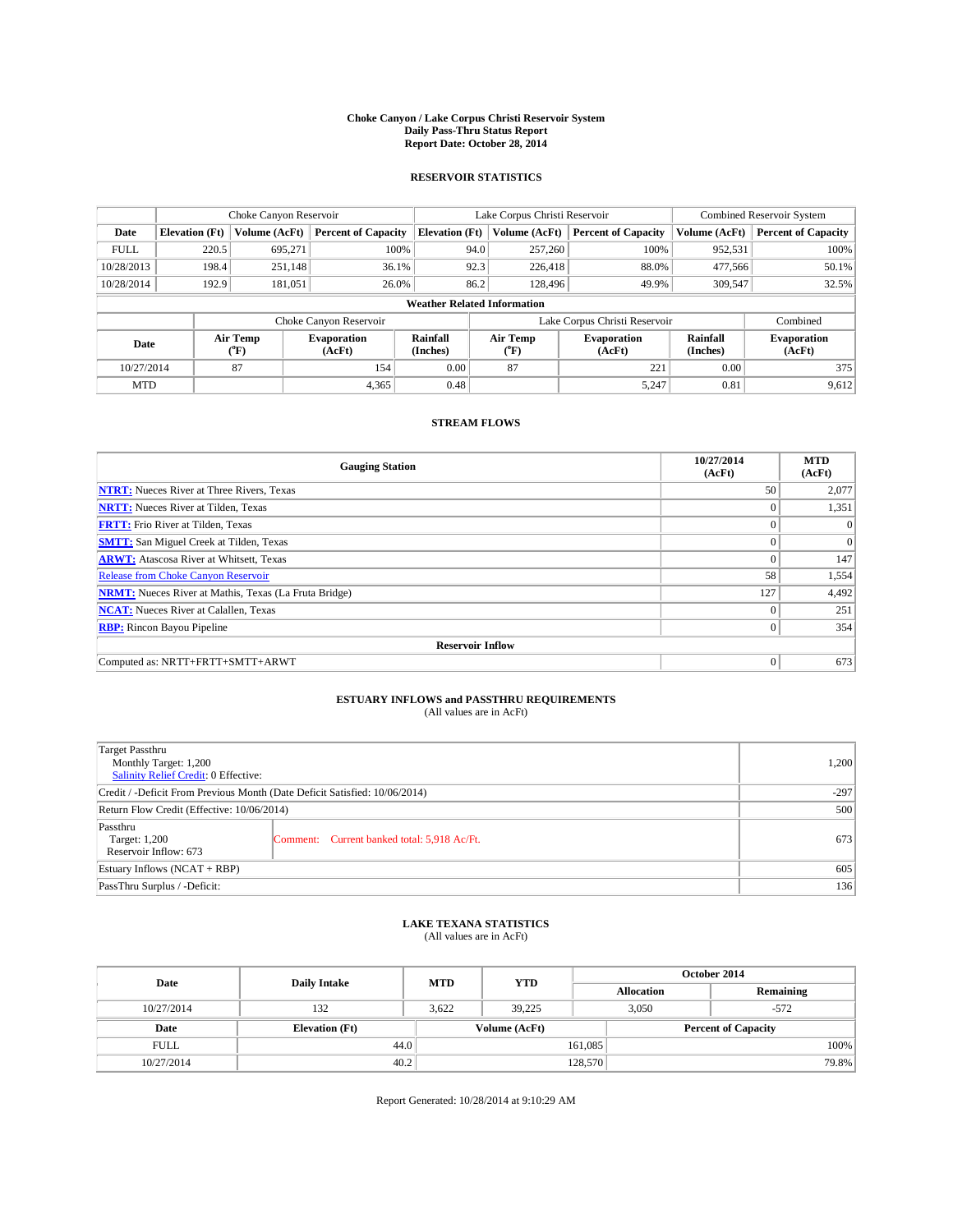#### **Choke Canyon / Lake Corpus Christi Reservoir System Daily Pass-Thru Status Report Report Date: October 29, 2014**

### **RESERVOIR STATISTICS**

|             |                                    | Choke Canyon Reservoir |                              |                       | Lake Corpus Christi Reservoir | <b>Combined Reservoir System</b> |               |                              |  |
|-------------|------------------------------------|------------------------|------------------------------|-----------------------|-------------------------------|----------------------------------|---------------|------------------------------|--|
| Date        | <b>Elevation</b> (Ft)              | Volume (AcFt)          | <b>Percent of Capacity</b>   | <b>Elevation (Ft)</b> | Volume (AcFt)                 | <b>Percent of Capacity</b>       | Volume (AcFt) | <b>Percent of Capacity</b>   |  |
| <b>FULL</b> | 220.5                              | 695,271                | 100%                         | 94.0                  | 257,260                       | 100%                             | 952,531       | 100%                         |  |
| 10/29/2013  | 198.3                              | 251,006                | 36.1%                        | 93.0                  | 238,836                       | 92.8%                            | 489,842       | 51.4%                        |  |
| 10/29/2014  | 192.9                              | 181.166                | 26.1%                        | 86.2                  | 128,361                       | 49.9%                            | 309.527       | 32.5%                        |  |
|             | <b>Weather Related Information</b> |                        |                              |                       |                               |                                  |               |                              |  |
|             |                                    |                        | Choke Canyon Reservoir       |                       | Lake Corpus Christi Reservoir |                                  |               | Combined                     |  |
| Date        |                                    | Air Temp<br>(°F)       | <b>Evaporation</b><br>(AcFt) | Rainfall<br>(Inches)  | Air Temp<br>(°F)              | <b>Evaporation</b><br>(AcFt)     |               | <b>Evaporation</b><br>(AcFt) |  |
| 10/28/2014  |                                    | 88                     | 148                          | 0.00                  | 88                            | 221                              | 0.00          | 369                          |  |
| <b>MTD</b>  |                                    |                        | 4,513                        | 0.48                  |                               | 5,468                            | 0.81          | 9,981                        |  |

### **STREAM FLOWS**

| <b>Gauging Station</b>                                       | 10/28/2014<br>(AcFt) | <b>MTD</b><br>(AcFt) |  |  |  |  |  |
|--------------------------------------------------------------|----------------------|----------------------|--|--|--|--|--|
| <b>NTRT:</b> Nueces River at Three Rivers, Texas             | 48                   | 2,125                |  |  |  |  |  |
| <b>NRTT:</b> Nueces River at Tilden, Texas                   | $\theta$             | 1,351                |  |  |  |  |  |
| <b>FRTT:</b> Frio River at Tilden, Texas                     |                      | $\Omega$             |  |  |  |  |  |
| <b>SMTT:</b> San Miguel Creek at Tilden, Texas               |                      | $\Omega$             |  |  |  |  |  |
| <b>ARWT:</b> Atascosa River at Whitsett, Texas               | $\theta$             | 147                  |  |  |  |  |  |
| Release from Choke Canyon Reservoir                          | 58                   | 1,612                |  |  |  |  |  |
| <b>NRMT:</b> Nueces River at Mathis, Texas (La Fruta Bridge) | 139                  | 4,631                |  |  |  |  |  |
| <b>NCAT:</b> Nueces River at Calallen, Texas                 | $\theta$             | 251                  |  |  |  |  |  |
| <b>RBP:</b> Rincon Bayou Pipeline                            | $\mathbf{0}$         | 354                  |  |  |  |  |  |
| <b>Reservoir Inflow</b>                                      |                      |                      |  |  |  |  |  |
| Computed as: NRTT+FRTT+SMTT+ARWT                             | $\Omega$             | 673                  |  |  |  |  |  |

# **ESTUARY INFLOWS and PASSTHRU REQUIREMENTS**<br>(All values are in AcFt)

| Target Passthru<br>Monthly Target: 1,200<br>Salinity Relief Credit: 0 Effective: | 1,200                                       |     |  |  |
|----------------------------------------------------------------------------------|---------------------------------------------|-----|--|--|
| Credit / -Deficit From Previous Month (Date Deficit Satisfied: 10/06/2014)       |                                             |     |  |  |
| Return Flow Credit (Effective: 10/06/2014)                                       |                                             |     |  |  |
| Passthru<br>Target: 1,200<br>Reservoir Inflow: 673                               | Comment: Current banked total: 5,918 Ac/Ft. | 673 |  |  |
| Estuary Inflows $(NCAT + RBP)$                                                   |                                             |     |  |  |
| PassThru Surplus / -Deficit:                                                     | 136                                         |     |  |  |

## **LAKE TEXANA STATISTICS** (All values are in AcFt)

| Date        | <b>Daily Intake</b>   | <b>MTD</b> | <b>YTD</b>    | October 2014      |                            |           |  |
|-------------|-----------------------|------------|---------------|-------------------|----------------------------|-----------|--|
|             |                       |            |               | <b>Allocation</b> |                            | Remaining |  |
| 10/28/2014  | 132                   | 3.753      | 39.357        |                   | $-703$<br>3.050            |           |  |
| Date        | <b>Elevation</b> (Ft) |            | Volume (AcFt) |                   | <b>Percent of Capacity</b> |           |  |
| <b>FULL</b> | 44.0                  |            |               | 161,085           |                            | 100%      |  |
| 10/28/2014  | 40.2                  |            |               | 127,743           |                            | 79.3%     |  |

Report Generated: 10/29/2014 at 8:53:10 AM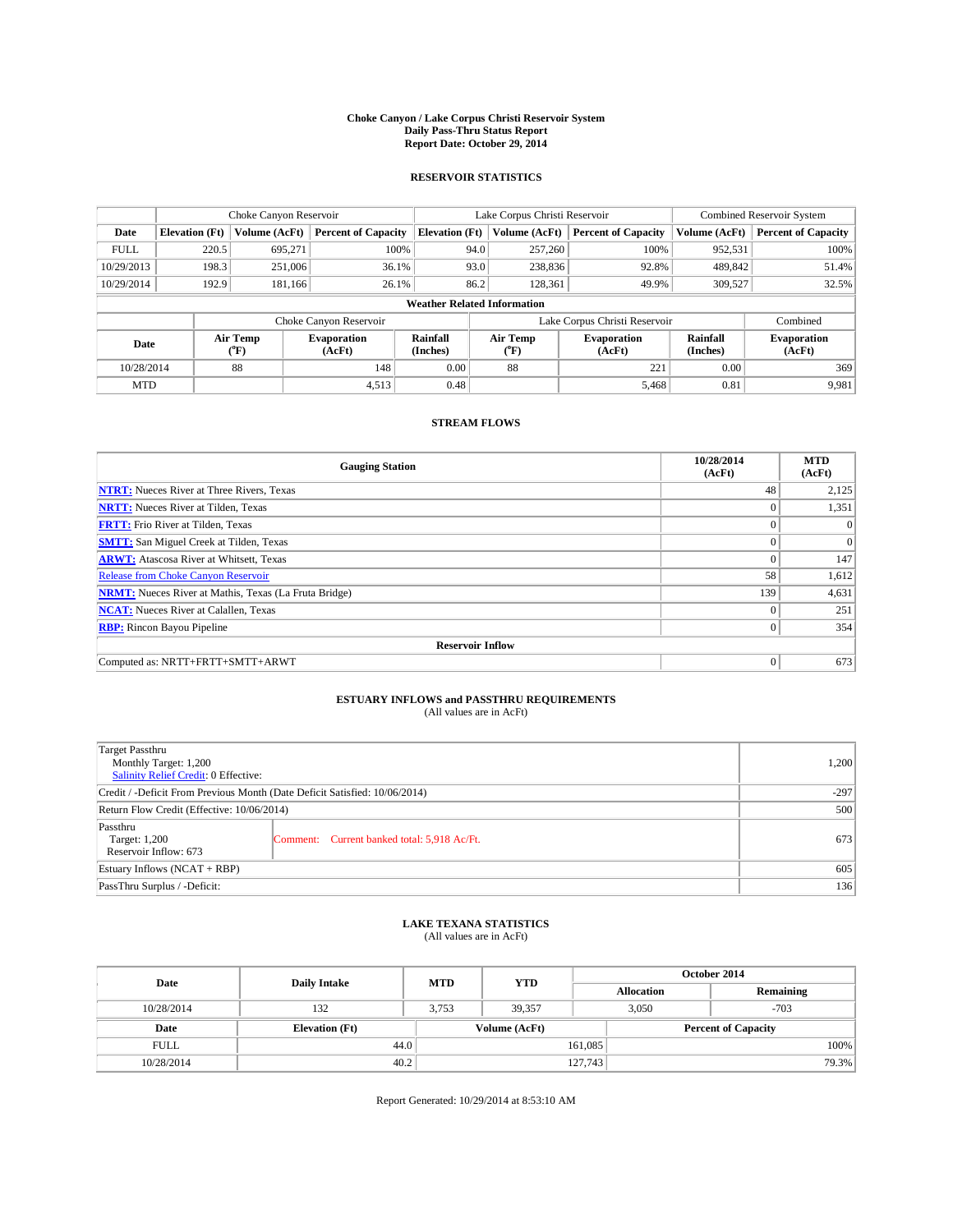#### **Choke Canyon / Lake Corpus Christi Reservoir System Daily Pass-Thru Status Report Report Date: October 30, 2014**

### **RESERVOIR STATISTICS**

|                                                          |                                    | Choke Canyon Reservoir |                            |                              | Lake Corpus Christi Reservoir | <b>Combined Reservoir System</b> |               |                            |  |
|----------------------------------------------------------|------------------------------------|------------------------|----------------------------|------------------------------|-------------------------------|----------------------------------|---------------|----------------------------|--|
| Date                                                     | <b>Elevation</b> (Ft)              | Volume (AcFt)          | <b>Percent of Capacity</b> | <b>Elevation (Ft)</b>        | Volume (AcFt)                 | <b>Percent of Capacity</b>       | Volume (AcFt) | <b>Percent of Capacity</b> |  |
| <b>FULL</b>                                              | 220.5                              | 695.271                | 100%                       | 94.0                         | 257,260                       | 100%                             | 952,531       | 100%                       |  |
| 10/30/2013                                               | 198.3                              | 251,006                | 36.1%                      | 93.5                         | 248,722                       | 96.7%                            | 499,728       | 52.5%                      |  |
| 10/30/2014                                               | 192.9                              | 181,051                | 26.0%                      | 86.1                         | 128,226                       | 49.8%                            | 309,277       | 32.5%                      |  |
|                                                          | <b>Weather Related Information</b> |                        |                            |                              |                               |                                  |               |                            |  |
|                                                          |                                    |                        | Choke Canyon Reservoir     |                              | Lake Corpus Christi Reservoir |                                  |               |                            |  |
| Air Temp<br><b>Evaporation</b><br>Date<br>(°F)<br>(AcFt) |                                    | Rainfall<br>(Inches)   | Air Temp<br>(°F)           | <b>Evaporation</b><br>(AcFt) | Rainfall<br>(Inches)          | <b>Evaporation</b><br>(AcFt)     |               |                            |  |
| 10/29/2014                                               |                                    | 85                     | 101                        | 0.00                         | 85                            | 94                               | 0.00          | 195                        |  |
| <b>MTD</b>                                               |                                    |                        | 4.614                      | 0.48                         |                               | 5,562                            | 0.81          | 10.176                     |  |

### **STREAM FLOWS**

| <b>Gauging Station</b>                                       | 10/29/2014<br>(AcFt) | <b>MTD</b><br>(AcFt) |  |  |  |  |  |
|--------------------------------------------------------------|----------------------|----------------------|--|--|--|--|--|
| <b>NTRT:</b> Nueces River at Three Rivers, Texas             | 46                   | 2,171                |  |  |  |  |  |
| <b>NRTT:</b> Nueces River at Tilden, Texas                   | $\theta$             | 1,351                |  |  |  |  |  |
| <b>FRTT:</b> Frio River at Tilden, Texas                     |                      | $\Omega$             |  |  |  |  |  |
| <b>SMTT:</b> San Miguel Creek at Tilden, Texas               | $\theta$             | $\Omega$             |  |  |  |  |  |
| <b>ARWT:</b> Atascosa River at Whitsett, Texas               | $\Omega$             | 147                  |  |  |  |  |  |
| <b>Release from Choke Canyon Reservoir</b>                   | 58                   | 1,669                |  |  |  |  |  |
| <b>NRMT:</b> Nueces River at Mathis, Texas (La Fruta Bridge) | 157                  | 4,788                |  |  |  |  |  |
| <b>NCAT:</b> Nueces River at Calallen, Texas                 | $\theta$             | 251                  |  |  |  |  |  |
| <b>RBP:</b> Rincon Bayou Pipeline                            | $\Omega$             | 354                  |  |  |  |  |  |
| <b>Reservoir Inflow</b>                                      |                      |                      |  |  |  |  |  |
| Computed as: NRTT+FRTT+SMTT+ARWT                             | $\Omega$             | 673                  |  |  |  |  |  |

# **ESTUARY INFLOWS and PASSTHRU REQUIREMENTS**<br>(All values are in AcFt)

| Target Passthru<br>Monthly Target: 1,200<br>Salinity Relief Credit: 0 Effective: | 1,200                                       |     |
|----------------------------------------------------------------------------------|---------------------------------------------|-----|
| Credit / -Deficit From Previous Month (Date Deficit Satisfied: 10/06/2014)       | $-297$                                      |     |
| Return Flow Credit (Effective: 10/06/2014)                                       | 500                                         |     |
| Passthru<br>Target: 1,200<br>Reservoir Inflow: 673                               | Comment: Current banked total: 5,918 Ac/Ft. | 673 |
| Estuary Inflows (NCAT + RBP)                                                     | 605                                         |     |
| PassThru Surplus / -Deficit:                                                     | 136                                         |     |

## **LAKE TEXANA STATISTICS** (All values are in AcFt)

| Date        | <b>Daily Intake</b>   | <b>MTD</b> | <b>YTD</b>    | October 2014      |                            |           |  |
|-------------|-----------------------|------------|---------------|-------------------|----------------------------|-----------|--|
|             |                       |            |               | <b>Allocation</b> |                            | Remaining |  |
| 10/29/2014  | 132                   | 3,885      | 39,489        |                   | $-835$<br>3,050            |           |  |
| Date        | <b>Elevation</b> (Ft) |            | Volume (AcFt) |                   | <b>Percent of Capacity</b> |           |  |
| <b>FULL</b> | 44.0                  |            |               | 161,085           |                            | 100%      |  |
| 10/29/2014  | 40.2                  |            |               | 127,743           |                            | 79.3%     |  |

Report Generated: 10/30/2014 at 9:04:38 AM